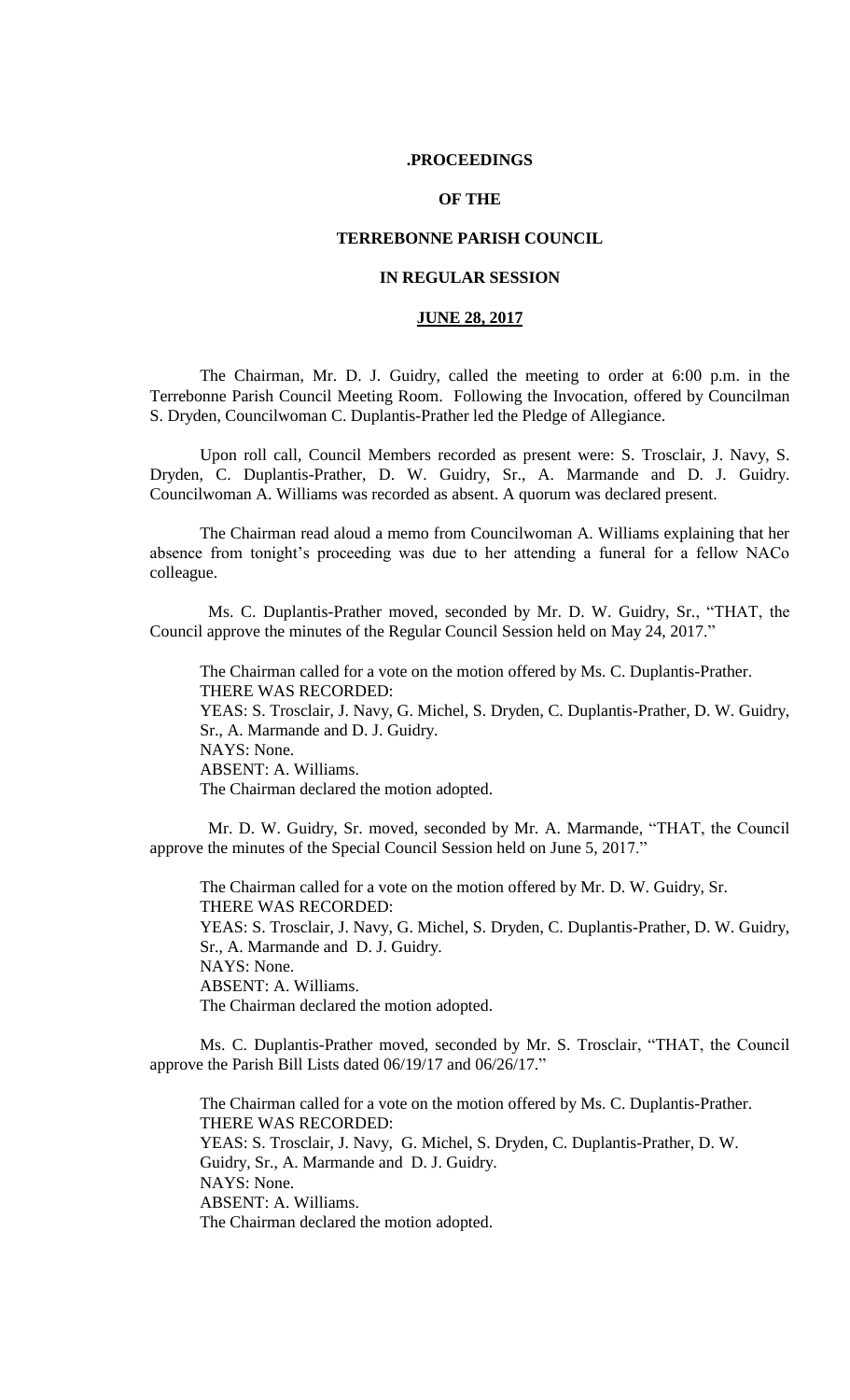Mr. S. Trosclair moved, seconded by Mr. A. Marmande, "THAT, the Council approve the Parish Manual Check List for May 2017."

The Chairman called for a vote on the motion offered by Ms. S. Trosclair. THERE WAS RECORDED: YEAS: S. Trosclair, J. Navy, G. Michel, S. Dryden, C. Duplantis-Prather, D. W. Guidry, Sr., A. Marmande and D. J. Guidry. NAYS: None. ABSENT: A. Williams. The Chairman declared the motion adopted.

Mr. Danny Picou, president of the Terrebonne Patriots, Inc., addressed the Council relative to the Houma Independence Celebration Festival to be held at the Houma-Terrebonne Civic Center on Saturday, July 1, 2017, from 3:00 p.m. to 10:00 p.m. He invited the Council and Administration to this great event to commemorate and celebrate the services of our Veterans, Police Officers and Firefighters. Mr. Picou stated that there were 49 Wounded Warriors that participated in the Wounded Warriors Fishing Rodeo this past weekend and it was a great success. He thanked the Council and Administration for always supporting this event.

Mr. Picou acknowledged Mr. and Mrs. Bourg, members of the Terrebonne Patriots, Inc., who were in the audience for tonight's proceeding.

Several Council members, along with Parish President G. Dove, thanked Mr. Picou and his organization for always honoring individuals for whom honor is due.

The Chairman acknowledged Mr. Andy Marcel, a resident of Plantation Gardens, addressed the Council relative to flooding in Plantation Gardens' area. He explained that after the recent rain event, their neighborhood "took on" a lot of water. He further explained that before the construction of the new subdivision adjacent to their properties, there was a sewer servitude and the water was draining into the cane fields. He states that now the water is flowing into their yards and ditches which is causing drainage problems as well as eroding ditches. Mr. Marcel asked that the Council and Administration find a solution to the flooding problem that they are having.

Parish President G. Dove explained that the entire Gulf State region is experiencing high water levels which is causing problems with flooding and drainage from the Atchafalaya Basin; noting that some areas are being inundated with water for longer periods of time. He further explained that he was unaware of the severe flooding in this area and stated that, if it is a parish issue, the Engineering Department and the Public Works Department will evaluate the situation and find a viable solution to help alleviate this problem.

Public Works Director Mike Toups explained that the servitudes allow the parish to use part of the property for drainage, utilities, etc.; noting there are misconceptions concerning servitudes.

Upon questioning, Parish Manager A. Levron explained that in this particular area, Terra Cane, the servitude was dedicated to the parish for the exclusive use of sewerage; stating that the sewer line was placed in the middle of the sugar cane field which was later developed. He further explained that the developer didn't develop the subdivision to go all the way to the servitude and then sold the existing plots of land; noting that the flooding problem is the result of the subdivision being designed to drain to the front.

The Chairman recognized Ronald Bourgeois, a resident of Savanne Road, who addressed the Council relative to flooding. Mr. Bourgeois explained that he has been dealing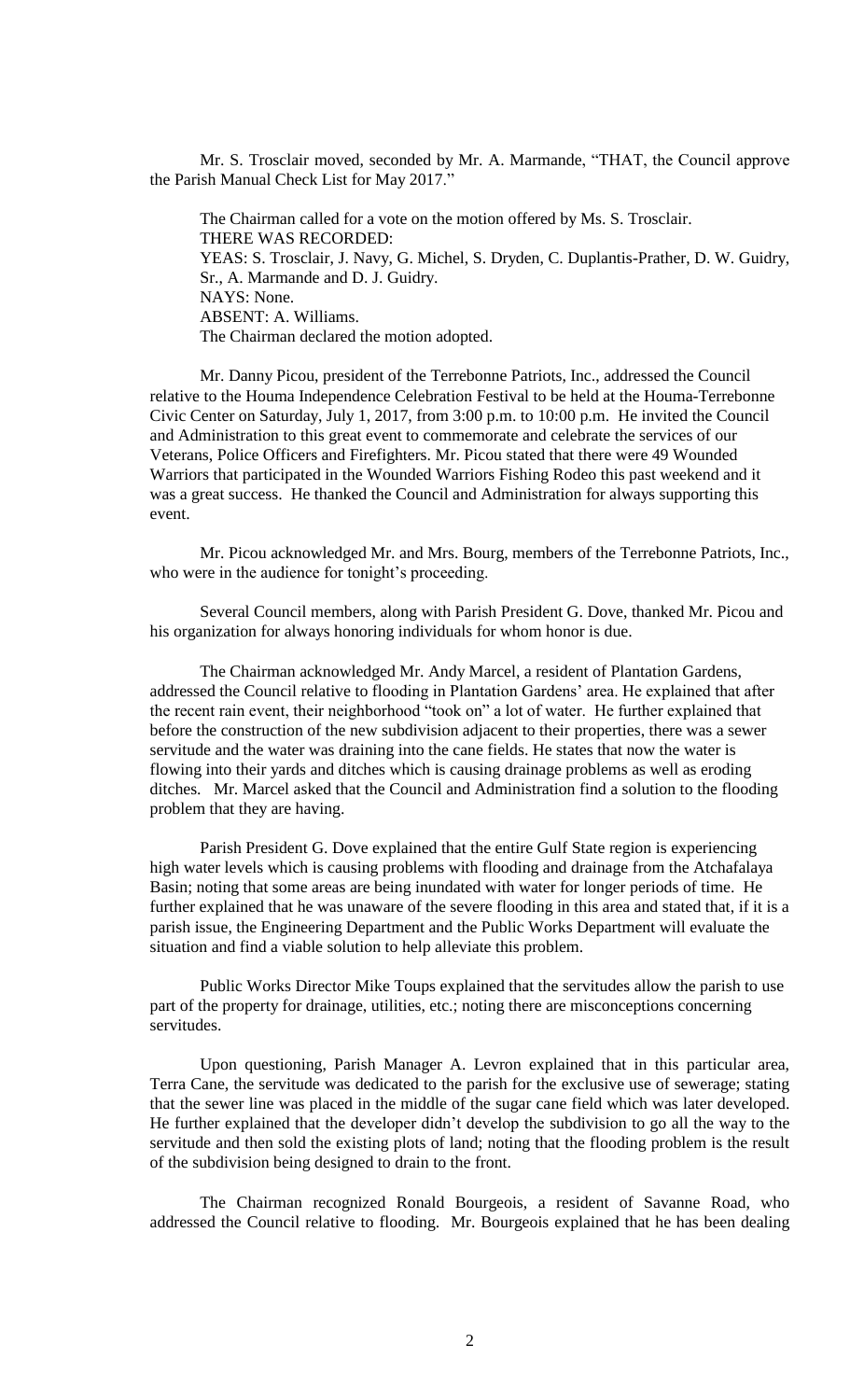with flooding issues for approximately two months. He further explained that there is a private damn located on the parish servitude that is preventing the water from flowing and causing major flooding in his area. He asked the Council and Administration for help with the flooding problem that they are experiencing.

Councilmen D. W. Guidry, Sr. and A. Marmande explained that they are working diligently in this area and other areas to provide relief to all residents that are experiencing flood related issues as a result of the recent rain storm.

Parish President G. Dove explained that temporary pumps are being installed throughout the parish to help with flooding problems in and around Terrebonne Parish.

Upon questioning, Parish Manager A. Levron explained the parish acquires right-ofways to build the Valhi Extension; stating that one of the property owners was allowed to continue with an agricultural drainage system. He further explained that the parish "cut" through this landowner's drainage system with the roadway and part of the arrangement was that the parish would restore the boundaries of his privately owned drainage system; thus stating that is why the damn is still in place to allow his property to drain as it did before the right-of-way was acquired.

The Chairman recognized Mr. Wayne Bunch, a resident of Plantation Gardens Subdivision, who addressed the Council relative to draining problems. Mr. Bunch explained that when there is flooding in his subdivision, he experiences severe sewer problems. He further explained that with each rain event, his flooding and sewer problems are getting worse. He is asking for a solution for the flooding and drainage problems that they are experiencing in their neighborhood.

Several Council members explained that they are working diligently with Administration to find solutions to help divert the water from recent rain storm event.

Mr. Scott Ferguson, a resident of Plantation Gardens, addressed the Council relative to sewage and flooding issues. He explained that the flooding situation in his neighborhood is getting worse with each rain storm event; noting that the Intracoastal Canal is a part of the problem. He is asking the Council and Administration to find solutions to this problem to help residents that are living in these areas where there are drainage and/or sewer problems.

Several Council members sympathized with the residents who presented their concerns to the Council and Administration as it relates to flooding; stating that they will do everything that they can to find a solution to help with the flooding problems throughout the parish.

Ms. C. Duplantis-Prather moved, seconded by Mr. S. Trosclair, "THAT, it now being 7:15 p.m., the Council open public hearings."

The Chairman called for a vote on the motion offered by Ms. C. Duplantis-Prather. THERE WAS RECORDED: YEAS: S. Trosclair, J. Navy, G. Michel, S. Dryden, C. Duplantis-Prather, D. W. Guidry, Sr., A. Marmande and D. J. Guidry. NAYS: None. ABSENT: A. Williams.. The Chairman declared the motion adopted.

The Chairman recognized the public for comments on the following:

A. AN ORDINANCE TO AMEND THE 2017 ADOPTED OPERATING BUDGET AND 5- YEAR CAPITAL OUTLAY BUDGET OF THE TERREBONNE PARISH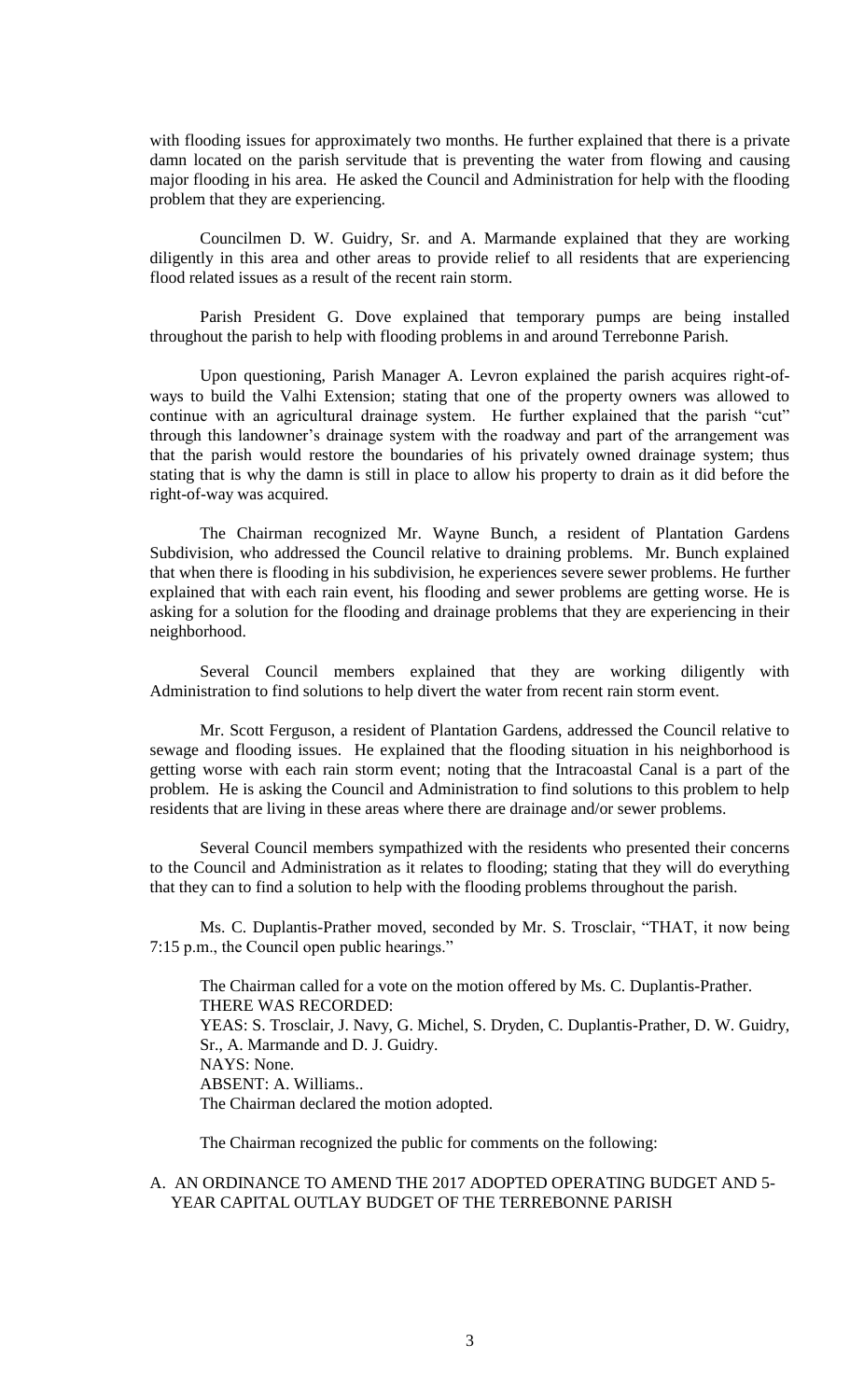## CONSOLIDATED GOVERNMENT FOR THE FOLLOWING ITEMS AND TO PROVIDE

## FOR RELATED MATTERS.

Courthouse Elevator, \$147,427 OCD Hurricane Isaac, \$298,153 LCLE Victims Assistance, \$3,125 2016 – LIHEAP – Weatherization, \$2,000 Jeff Drive Paving Project, \$14,000 Falgout Canal Road Levee, \$5,400,000 Government Tower Wind Hardening, \$11,250 Courthouse Annex Wind Hardening, (\$1,603) Civic Center Wind Hardening, (\$245,438) Reclass General Fund Accounts, Net Effect, -0-

The Chairman recognized Mr. Roger Dale DeHart, a resident of Bayou Dularge, thanked the Council and the Administration for the construction of the Falgout Canal Road Levee. He stated that the aforementioned Falgout Canal Road Levee is a safety mechanism and will help the residents in that area and throughout Terrebonne Parish.

Ms. C. Duplantis-Prather moved, seconded by Mr. A. Marmande, "THAT, the Council close the aforementioned public hearing."

The Chairman called for a vote on the motion offered by Ms. C. Duplantis-Prather. THERE WAS RECORDED:

YEAS: S. Trosclair, J, Navy, G. Michel, S. Dryden, C. Duplantis-Prather, D. W. Guidry, Sr., A. Marmande and D. J. Guidry. NAYS: None. ABSENT: A. Williams.

The Chairman declared the motion adopted.

## **OFFERED BY: MS. C. DUPLANTIS-PRATHER SECONDED BY: MR. A. MARMANDE**

### **ORDINANCE NO. 8854**

AN ORDINANCE TO AMEND THE 2017 ADOPTED OPERATING BUDGET AND 5-YEAR CAPITAL OUTLAY BUDGET OF THE TERREBONNE PARISH CONSOLIDATED GOVERNMENT FOR THE FOLLOWING ITEMS AND TO PROVIDE FOR RELATED MATTERS.

- **I. COURTHOUSE ELEVATOR, \$147,427**
- **II. OCD HURRICANE ISAAC, \$298,153**
- **III. LCLE VICTIMS ASSISTANCE, \$3,125**
- **IV. 2016-LIHEAP-WEATHERIZATION, \$2,000**
- **V. JEFF DRIVE PAVING PROJECT, \$14,000**
- **VI. FALGOUT CANAL ROAD LEVEE, \$5,400,000**
- **VII. GOVERNMENT TOWER WIND HARDENING, \$11,250**
- **VIII. COURTHOUSE ANNEX WIND HARDENING, (\$1,603)**
- **IX. CIVIC CENTER WIND HARDENING, (\$245,438)**
- **X. RECLASS GENERAL FUND ACCOUNTS, NET EFFECT - 0-**

## **SECTION I**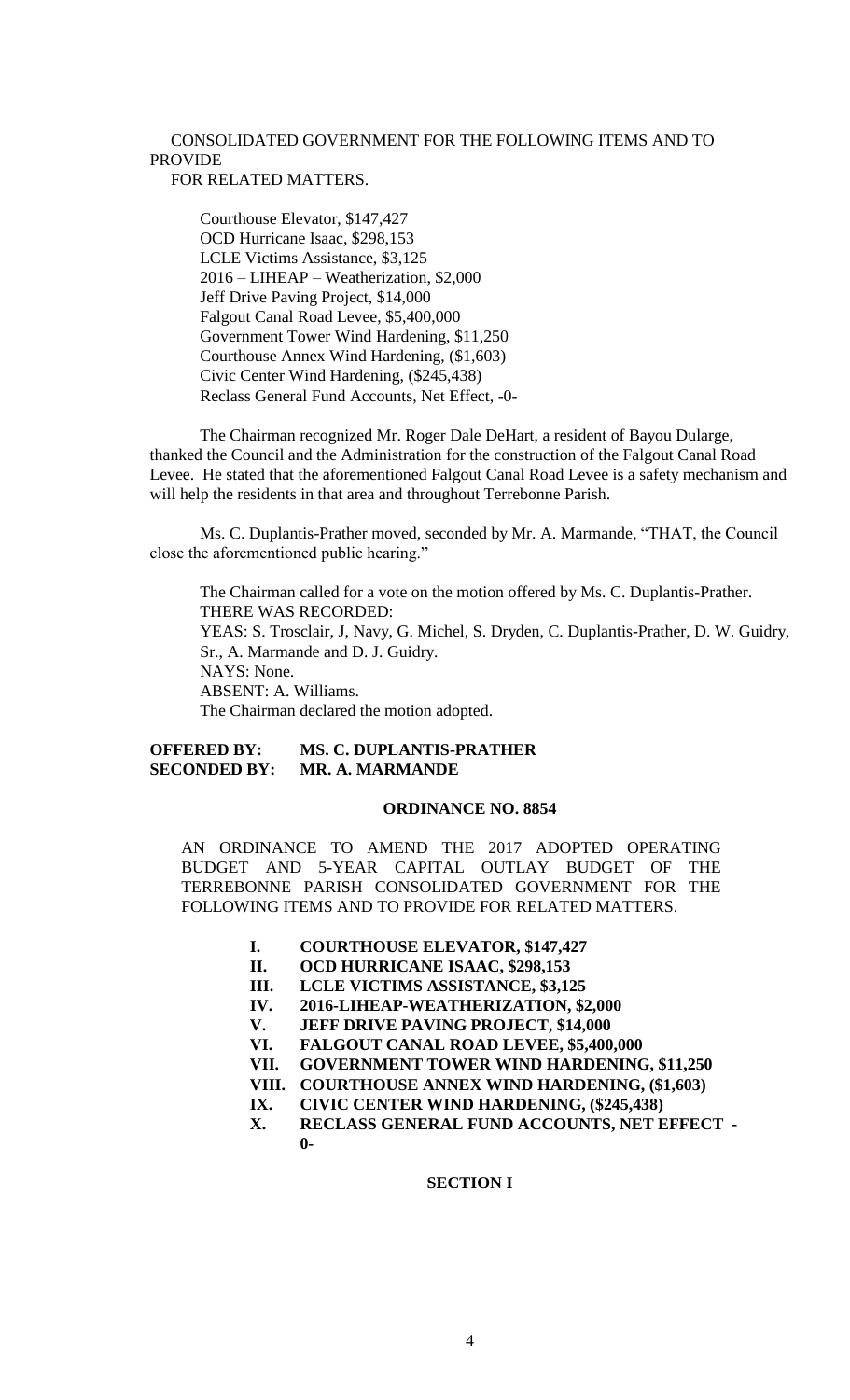WHEREAS, Administration is requesting to amend the 5-Year Capital Outlay Budget to provide funding for the repairs to the Courthouse elevator, and

WHEREAS, the funding source is from the Administrative Building Capital Fund for \$147,427.

NOW, THEREFORE BE IT ORDAINED, by the Terrebonne Parish Council, on behalf of the Terrebonne Parish Consolidated Government, that the 2017 5-Year Capital Outlay Budget be amended to recognize the funding of the Courthouse elevator. (Attachment A)

## **SECTION II**

WHEREAS, by letter dated December 1, 2016, from the State of Louisiana Office of Community Development Disaster Recovery Unit and the Louisiana Housing Corporation, the Terrebonne Parish Consolidated Government has been formally notified that its application for additional federal Isaac Disaster Recovery funding has been approved in the amount of \$298,153 for the Hazard Mitigation Grant Program (HMGP) and Hazard Mitigation Assistance (HMA) Cost Share of Low to Moderate Income (LMI) Households program, and

WHEREAS, the approved funding provides through Amendment #4 additional funds for the nonfederal share of at least the 10% or 25% for the elevation of flood damaged structures in the Parish also funded by FEMA, HMGP or HMA programs to assist low to moderate income applicants.

NOW, THEREFORE BE IT FURTHER ORDAINED, by the Terrebonne Parish Council, on behalf of the Terrebonne Parish Consolidated Government, that the 2017 Adopted Operating Budget be amended to recognize the funding for OCD Hurricane Isaac (Attachment B)

#### **SECTION III**

WHEREAS, the Houma Police Department of the Terrebonne Parish Consolidated Government has been approved for additional funding for a grant from the Louisiana Commission on Law Enforcement and the Administration of Criminal Justice CVA #3542 in the amount of \$3,125, and

WHEREAS, the grant provides funding for a software upgrade to the Warrantsnow software program used by the Houma Police Department in their public safety efforts for crime victims,

WHEREAS, the grant will fund \$2,500 and the Parish's share will be \$625 for a total of \$3,125.

NOW, THEREFORE BE IT FURTHER ORDAINED, by the Terrebonne Parish Council, on behalf of the Terrebonne Parish Consolidated Government, that the 2017 Adopted Operating of the Terrebonne Parish Consolidated Government be amended for the grant from the Louisiana Commission on Law Enforcement and the Administration of Criminal Justice. (Attachment C)

## **SECTION IV**

WHEREAS, the Louisiana Housing Authority is increasing the 2016 Weatherization grant budget for travel and training by \$2,000 for a total budget of \$3,000, and

WHEREAS, the additional funding will be used for the Home Performance Conference and the National Association for State Community Service Programs Conference.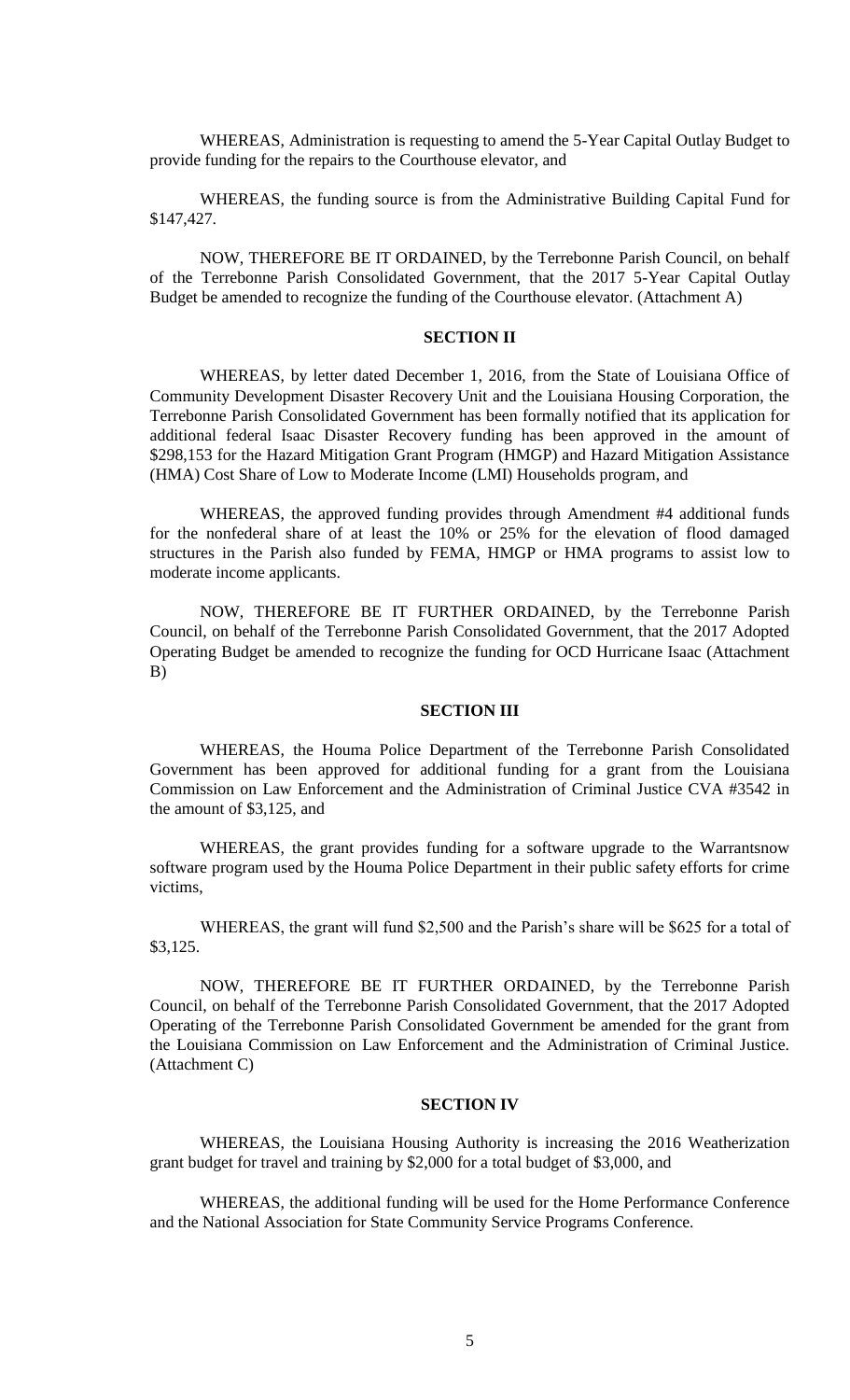NOW, THEREFORE BE IT FURTHER ORDAINED, by the Terrebonne Parish Council, on behalf of the Terrebonne Parish Consolidated Government, that the 2017 Adopted Operating Budget and of the Terrebonne Parish Consolidated Government be amended for the Weatherization Fund. (Attachment D)

## **SECTION V**

WHEREAS, Administration is requesting to amend the 5-Year Capital Budget to provide funding for the Jeff Drive Paving Project, and

WHEREAS, the funding source is from the General Fund (Engineering) for \$14,000.

NOW, THEREFORE BE IT FURTHER ORDAINED, by the Terrebonne Parish Council, on behalf of the Terrebonne Parish Consolidated Government, that the 2017 Adopted Operating Budget and 5-Year Capital Outlay Budget of the Terrebonne Parish Consolidated Government be amended for Jeff Drive Paving Project (Attachment E)

#### **SECTION VI**

WHEREAS, Hurricanes Gustav and Ike caused significant damage in South Louisiana due to storm surges, wind and rainfall, especially to Louisiana's costal area, including levees, and marshlands, resulting in breaches, scouring, erosion, slope failures and extensive debris, and

WHEREAS, the State of Louisiana through the Coastal Protection and Restoration Authority Board, proposes to allocate five million, four hundred thousand dollars (\$5,400,000) of State Community Development Block Grant (CDBG) funding to Terrebonne Parish Consolidated Government to assist in construction of the Falgout Canal Road Levee Project.

NOW, THEREFORE BE IT FURTHER ORDAINED, by the Terrebonne Parish Council, on behalf of the Terrebonne Parish Consolidated Government, that the 2017 Adopted Operating Budget and 5-Year Capital Outlay Budget of the Terrebonne Parish Consolidated Government be amended for the Falgout Canal Road Levee Project (Attachment F)

### **SECTION VII**

WHEREAS, the Government Tower Wind Hardening Project 1786-109-0002, which is funded from the Hazard Mitigation Grant Program under FEMA, and

WHEREAS, additional funding has been provided by the Hazard Mitigation Grant Program for \$11,250.

NOW, THEREFORE BE IT FURTHER ORDAINED, by the Terrebonne Parish Council, on behalf of the Terrebonne Parish Consolidated Government, that the 2017 Adopted Operating Budget of the Terrebonne Parish Consolidated Government be amended for the Government Tower Wind Hardening Project. (Attachment G)

## **SECTION VIII**

WHEREAS, the Courthouse Annex Wind Hardening Project 1786-109-0004, which is funded from the Hazard Mitigation Grant Program (HMGP) under FEMA, and

WHEREAS, HMGP decreased their funding by \$1,603 for the Courthouse Annex Wind Hardening Project.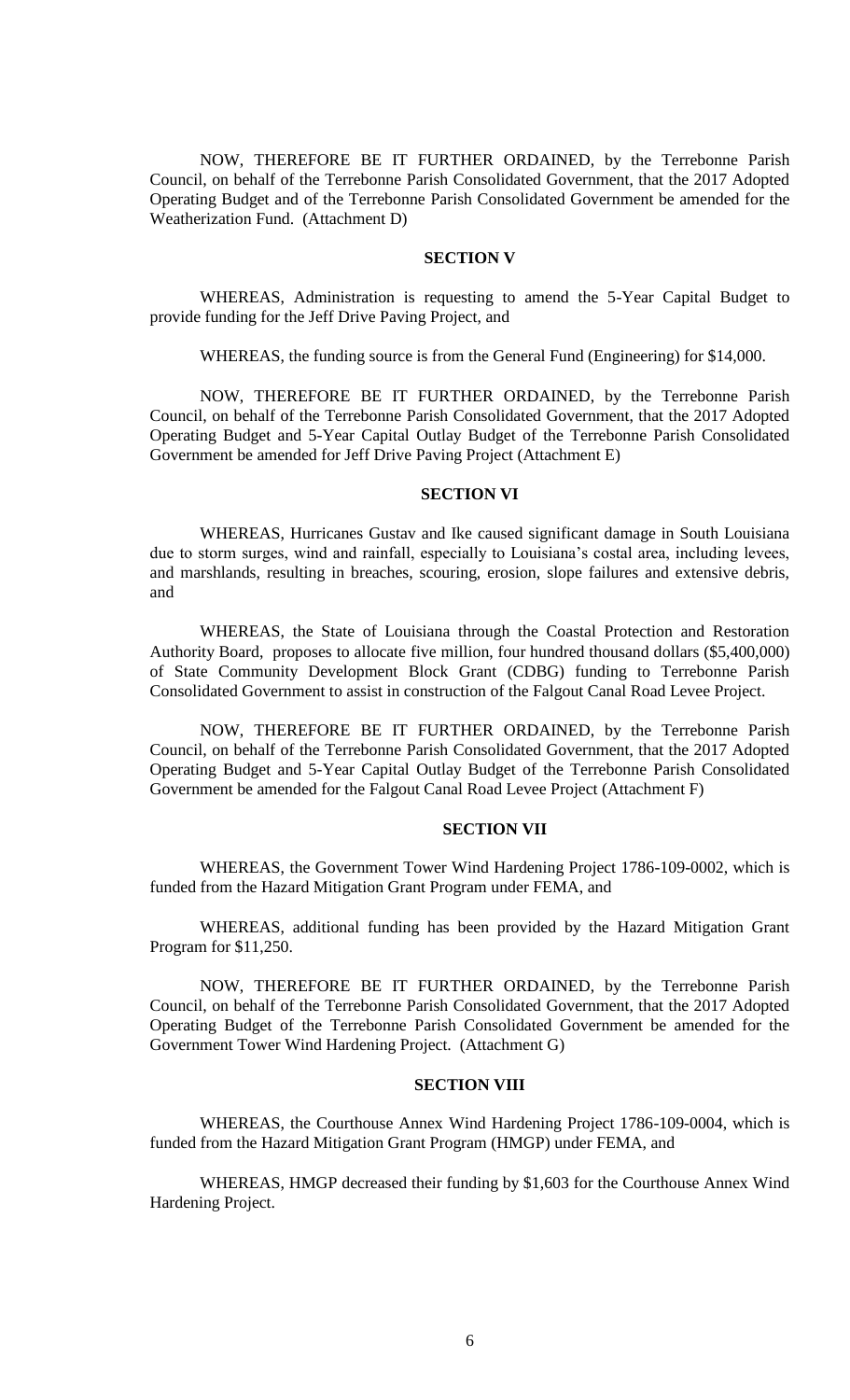NOW, THEREFORE BE IT FURTHER ORDAINED, by the Terrebonne Parish Council, on behalf of the Terrebonne Parish Consolidated Government, that the 2017 Adopted Operating Budget be amended for the Courthouse Annex Wind Hardening Project. (Attachment H)

#### **SECTION IX**

WHEREAS, the Civic Center Wind Hardening Project 1786-109-0004, which is funded from the Hazard Mitigation Grant Program (HMGP) under FEMA, and

WHEREAS, HMGP decreased their funding by \$245,438 for the Civic Center Wind Hardening Project.

NOW, THEREFORE BE IT FURTHER ORDAINED, by the Terrebonne Parish Council, on behalf of the Terrebonne Parish Consolidated Government, that the 2017 Adopted Operating Budget be amended for the Civic Center Wind Hardening Project. (Attachment I)

## **SECTION X**

WHEREAS, certain grants currently accounted for in General Fund need to be reclassed into a grant fund for accounting purposes, and

WHEREAS, the net effect of the change will be zero.

NOW, THEREFORE BE IT FURTHER ORDAINED, by the Terrebonne Parish Council, on behalf of the Terrebonne Parish Consolidated Government, that the 2017 Adopted Operating Budget be amended for the reclassification of accounts to a Grant Fund. (Attachment J)

### **SECTION XI**

If any word, clause, phrase, section or other portion of this ordinance shall be declared null, void, invalid, illegal, or unconstitutional, the remaining words, clauses, phrases, sections and other portions of this ordinance shall remain in full force and effect, the provisions of this ordinance hereby being declared to be severable.

#### **SECTION XII**

This ordinance shall become effective upon approval by the Parish President or as otherwise provided in Section 2-13(b) of the Home Rule Charter for a Consolidated Government for Terrebonne Parish, whichever occurs sooner.

This ordinance, having been introduced and laid on the table for at least two weeks, was voted upon as follows:

THERE WAS RECORDED: YEAS: S. Trosclair, J. Navy, G. Michel, S. Dryden, C. Duplantis-Prather, D.W. Guidry, Sr., A. Marmande and D.J. Guidry. NAYS: None. NOT VOTING: None. ABSTAINING: None. ABSENT: A. Williams. The Chairman declared the ordinance adopted on this, the 28th day June 2017.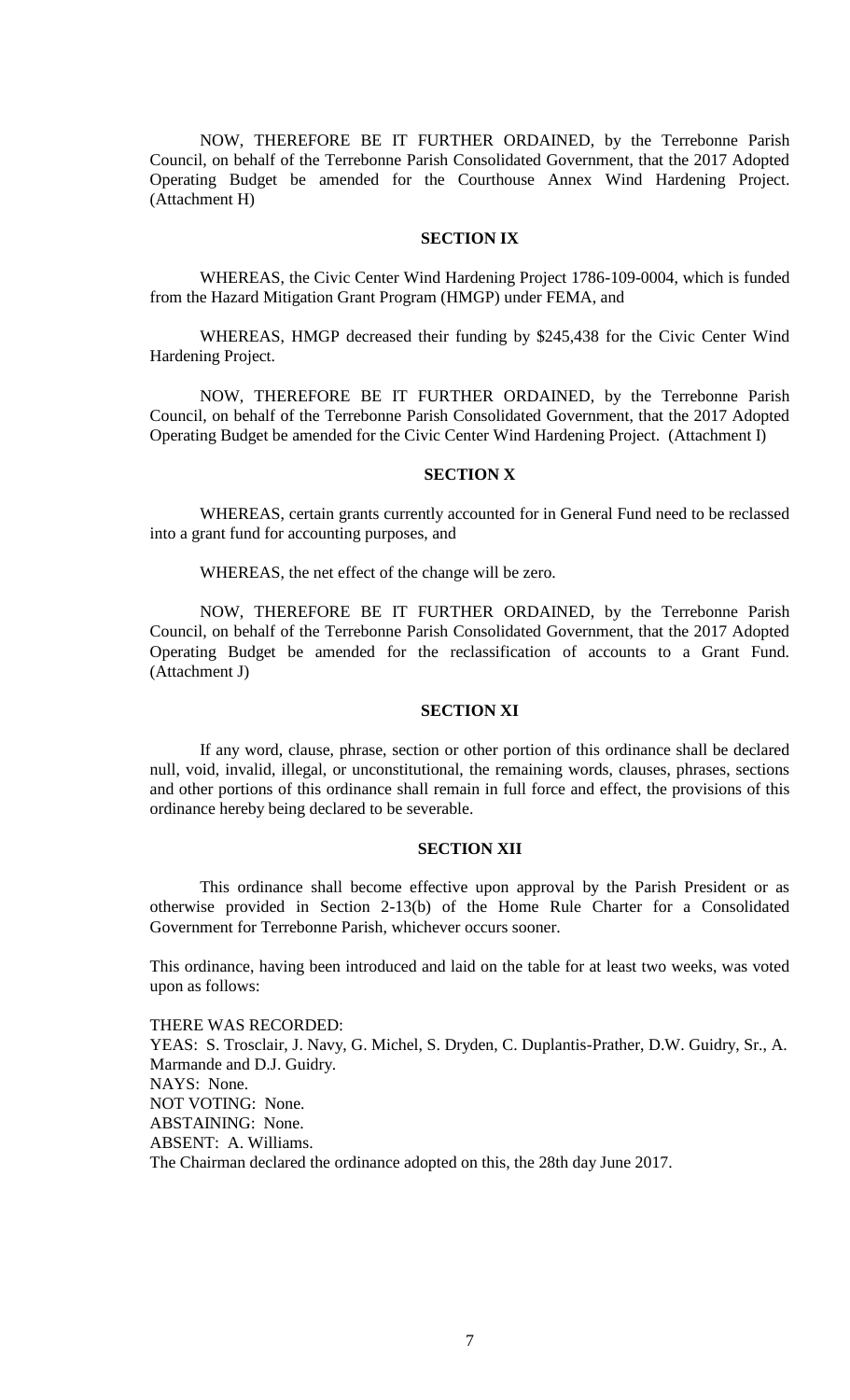## **ATTACHMENT A - Old Courthouse Elevator**

|                                            | 2017                     |               |         |  |  |
|--------------------------------------------|--------------------------|---------------|---------|--|--|
|                                            | <b>Adopted</b>           | <b>Change</b> | Amended |  |  |
|                                            |                          |               |         |  |  |
| <b>Courthouse Annex Bldg Modifications</b> | 240,000                  | (147, 427)    | 92,573  |  |  |
| Courthouse Elevator Repairs                | $\overline{\phantom{0}}$ | 147,427       | 147,427 |  |  |

# **ATTACHMENT B - OCD Hurricane Isaac**

|                                |                | 2017          |            |
|--------------------------------|----------------|---------------|------------|
|                                | <b>Adopted</b> | <b>Change</b> | Amended    |
| OCD Hurricane Isaac            | (137, 128)     | (298, 153)    | (435, 281) |
| Salaries-Allocated             | 91             | 730           | 821        |
| Fringes - Allocated            | 36             | 270           | 306        |
| <b>LMI Property Mitigation</b> | 137,128        | 297,153       | 434,281    |

## **ATTACHMENT C - LCLE Victims Assistance**

|                                |                          | 2017          |         |
|--------------------------------|--------------------------|---------------|---------|
|                                | <b>Adopted</b>           | <b>Change</b> | Amended |
| <b>LCLE Victims Assistance</b> | $\overline{\phantom{0}}$ | (2,500)       | (2,500) |
| Softward Purchases             | $\overline{\phantom{0}}$ | 3,125         | 3,125   |
| Fund Balance (decrease)        | n/a                      | (625)         | n/a     |

## **ATTACHMENT D - LIHEAP-Weatherization**

|                   |                | 2017          |            |
|-------------------|----------------|---------------|------------|
|                   | <b>Adopted</b> | <b>Change</b> | Amended    |
| Weatherization    | (175, 223)     | (2,000)       | (177, 223) |
| Travel & Training | 1,000          | 2,000         | 3,000      |

## **ATTACHMENT E - Jeff Drive Paving**

|                                   | 2017           |               |          |  |
|-----------------------------------|----------------|---------------|----------|--|
|                                   | <b>Adopted</b> | <b>Change</b> | Amended  |  |
|                                   |                |               |          |  |
| Jeff Drive Overlay                | 483,676        | 14.000        | 497,676  |  |
| Transfer in from General Fund     | 0              | (14,000)      | (14,000) |  |
| Transfer to R&B Construction Fund | 0              | 14,000        | 14,000   |  |
| <b>Engineering Fees</b>           | 125,000        | (14,000)      | 111,000  |  |

## **ATTACHMENT F - Falgout Canal Road Levee**

|                                      | 2017           |               |             |
|--------------------------------------|----------------|---------------|-------------|
|                                      | <b>Adopted</b> | <b>Change</b> | Amended     |
|                                      |                |               |             |
| <b>CPRA Falgout Canal Road Levee</b> | -              | 5,400,000     | 5,400,000   |
| <b>CPRA Falgout Canal Road Levee</b> |                | (5,400,000)   | (5,400,000) |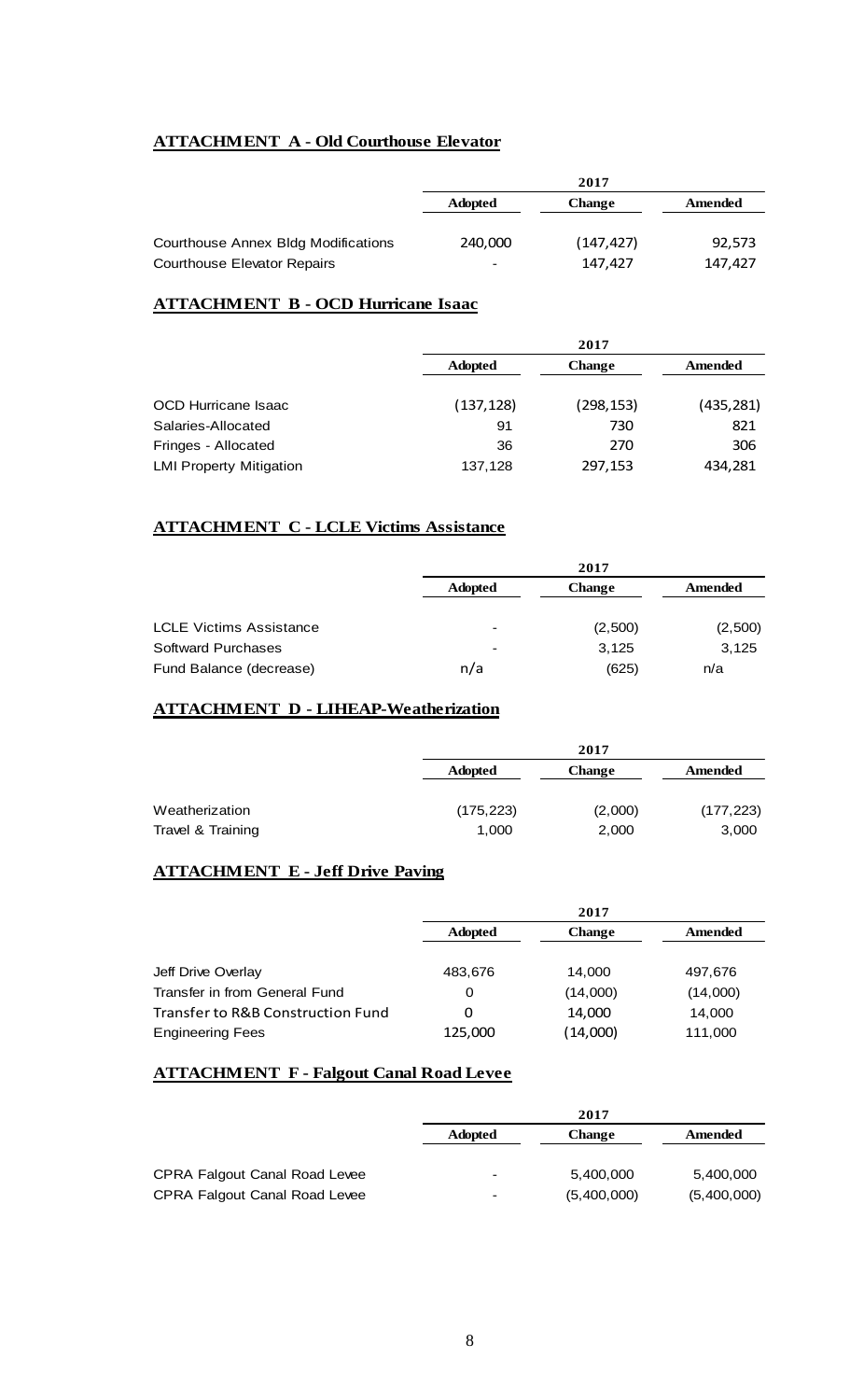## **ATTACHMENT G - Government Tower Wind Hardening**

|                | 2017          |             |
|----------------|---------------|-------------|
| <b>Adopted</b> | <b>Change</b> | Amended     |
|                |               |             |
| 2,019,779      | 11,250        | 2,031,029   |
| (2,569,891)    | (11,250)      | (2,581,141) |
|                |               |             |

## **ATTACHMENT H - Courthouse Annex Wind Hardening**

|                                      | 2017           |               |             |
|--------------------------------------|----------------|---------------|-------------|
|                                      | <b>Adopted</b> | <b>Change</b> | Amended     |
|                                      |                |               |             |
| 1786-04 Courthouse Annex Wind Harden | 521.195        | (1,603)       | 519.592     |
| 1786-04 Courthouse Annex Wind Harden | (1,487,021)    | 1,603         | (1,485,418) |

## **ATTACHMENT I - Civic Center Wind Hardening**

|                                    |                | 2017          |               |
|------------------------------------|----------------|---------------|---------------|
|                                    | <b>Adopted</b> | <b>Change</b> | Amended       |
|                                    |                |               |               |
| 1786-N-04 Civic Center Wind Harden | 1,303,938      | (245, 438)    | 1,058,500     |
| 1786N-004 FEMA                     | (1,487,021)    | 245,438       | (1, 241, 583) |

## **ATTACHMENT J - Reclass General Fund Accounts**

|                                    | 2017           |             |                |
|------------------------------------|----------------|-------------|----------------|
|                                    | <b>Adopted</b> | Change      | <b>Amended</b> |
| FEMA RFC-PJ-06-LA-2012-002         | (34, 942)      | 34,942      |                |
| FEMA RFC-PJ-06-LA-2012-004         | (107, 536)     | 107,536     |                |
| FEMA PDMC-PL-06-LA-2012-003        | $-2452$        | 2452        |                |
| FEMA RFC-PJ-06-LA-2012-005         | (49, 875)      | 49,875      |                |
| PDMC-PJ-06-LA-2014-002 FEMA        | (2,741,455)    | 2,741,455   |                |
| PDMC-PJ-06-LA-2014-002 Non-federal | (1,046,548)    | 1,046,548   |                |
| PDMC-PL-06-LA-2012-003 PLAN UP     | 9,067          | (9,067)     |                |
| FMA PL-06-LA-2012-005 FLD PLAN     | 66,424         | (66, 424)   |                |
| PDMC-06-LA-2014-002 Elevation      | 3,788,002      | (3,788,002) |                |
| RFC-PJ-06-LA-2012-002 Elevation    | 34,107         | (34, 107)   |                |
| RFC-PJ-06-LA-2012-004 Acquisition  | 105,474        | (105, 474)  |                |
| Transfer to PDMC/RFC Grants        |                | 1,066,814   | 1,066,814      |
| <b>Transfer from General Fund</b>  |                | (1,066,814) | (1,066,814)    |
| FEMA RFC-PJ-06-LA-2012-002         |                | (34, 942)   | (34, 942)      |
| FEMA RFC-PJ-06-LA-2012-004         |                | (107, 536)  | (107, 536)     |
| FEMA PDMC-PL-06-LA-2012-003        |                | (2, 452)    | (2, 452)       |
| FEMA RFC-PJ-06-LA-2012-005         |                | (49, 875)   | (49, 875)      |
| PDMC-PJ-06-LA-2014-002 FEMA        |                | (2,741,455) | (2,741,455)    |
| PDMC-PJ-06-LA-2014-002 Non-federal |                | (1,046,548) | (1,046,548)    |
| PDMC-PL-06-LA-2012-003 PLAN UP     |                | 9,067       | 9,067          |
| FMA PL-06-LA-2012-005 FLD PLAN     |                | 66,424      | 66,424         |
| PDMC-06-LA-2014-002 Elevation      |                | 3,788,002   | 3,788,002      |
| RFC-PJ-06-LA-2012-002 Elevation    |                | 34,107      | 34,107         |
| RFC-PJ-06-LA-2012-004 Acquisition  |                | 105,474     | 105,474        |
|                                    |                |             |                |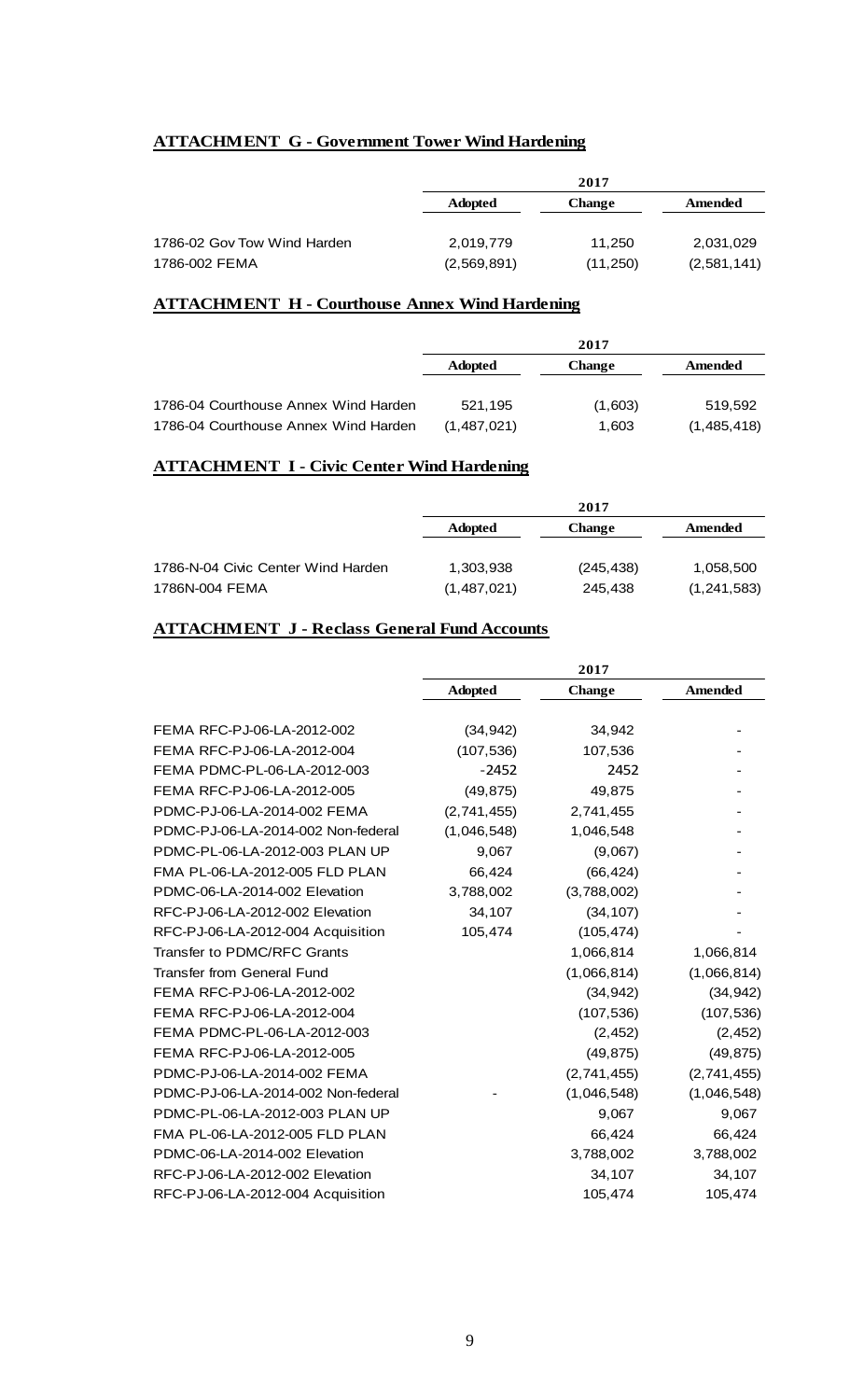The Chairman recognized the public for comments on the following:

B. An ordinance that will establish a "4-Way Stop" at the intersection of Joshua Reed Dr. and Tyler Christian Dr.

There were no comments from the public on the proposed ordinance.

Mr. D. W. Guidry, Sr. moved, seconded by Ms. C. Duplantis-Prather, "THAT, the Council close the aforementioned public hearing."

The Chairman called for a vote on the motion offered by Mr. D. W. Guidry, Sr. THERE WAS RECORDED: YEAS: S. Trosclair, J. Navy, G. Michel, S. Dryden, C. Duplantis-Prather, D. W. Guidry, Sr., A. Marmande and D. J. Guidry. NAYS: None. ABSENT: A. Williams. The Chairman declared the motion adopted.

## **OFFERED BY: MR. D.W. GUIDRY, SR. SECONDED BY: MS. C. DUPLANTIS-PRATHER**

## **ORDINANCE NO. 8855**

an ordinance amending the parish code of terrebonne parish, chapter 18, motor vehicles and traffic, ARTICLE IV. OPERATION OF VEHICLES, Division 2. Parish, section 18-87. FOUR-WAY STOP INTERSECTIONS, TO ESTABLISH a "4-way stop" at the intersection of JOSHUA REED DR. & TYLER CHRISTIAN DR., to authorize the installation of the required signs; and to address other matters relative thereto.

### **SECTION I**

BE IT ORDAINED by the Terrebonne Parish Council, in regular session convened, acting pursuant to the authority invested in it by the Constitution and laws of the State of Louisiana, the Home Rule Charter for a Consolidated Government for Terrebonne Parish, and including, but not limited to, LSA R.S. 33:1368 and other statutes of the State of Louisiana, to amend the parish Codes of Terrebonne Parish, Chapter 18. Motor Vehicles and Traffic, Article IV. Operation of Vehicles, Division 2. Parish, Section 18-87. Four-way stop intersections, so as to establish a "4 Way Stop" at the intersection of Joshua Reed Dr. and Tyler Christian Dr. as follows:

## CHAPTER 18. MOTOR VEHICLES AND TRAFFIC ARTICLE IV. OPERATION OF VEHICLES DIVISION 2. PARISH SECTION 18-87. FOUR-WAY STOP INTERSECTIONS

The intersection of Joshua Reed Dr. and Tyler Christian Dr. shall hereby be established as a "4 Way Stop" and the appropriate "4 Way Stop" signs shall be erected and maintained at said location. Any vehicle traveling at the aforementioned location shall respect and adhere to the signs as posted.

## **SECTION II**

If any word, clause, phrase, section or other portion of this ordinance shall be declared null, void, invalid, illegal, or unconstitutional, the remaining words, clauses, phrases, sections or other portions of this ordinance shall remain in full force and effect, the provisions of this section hereby being declared to be severable.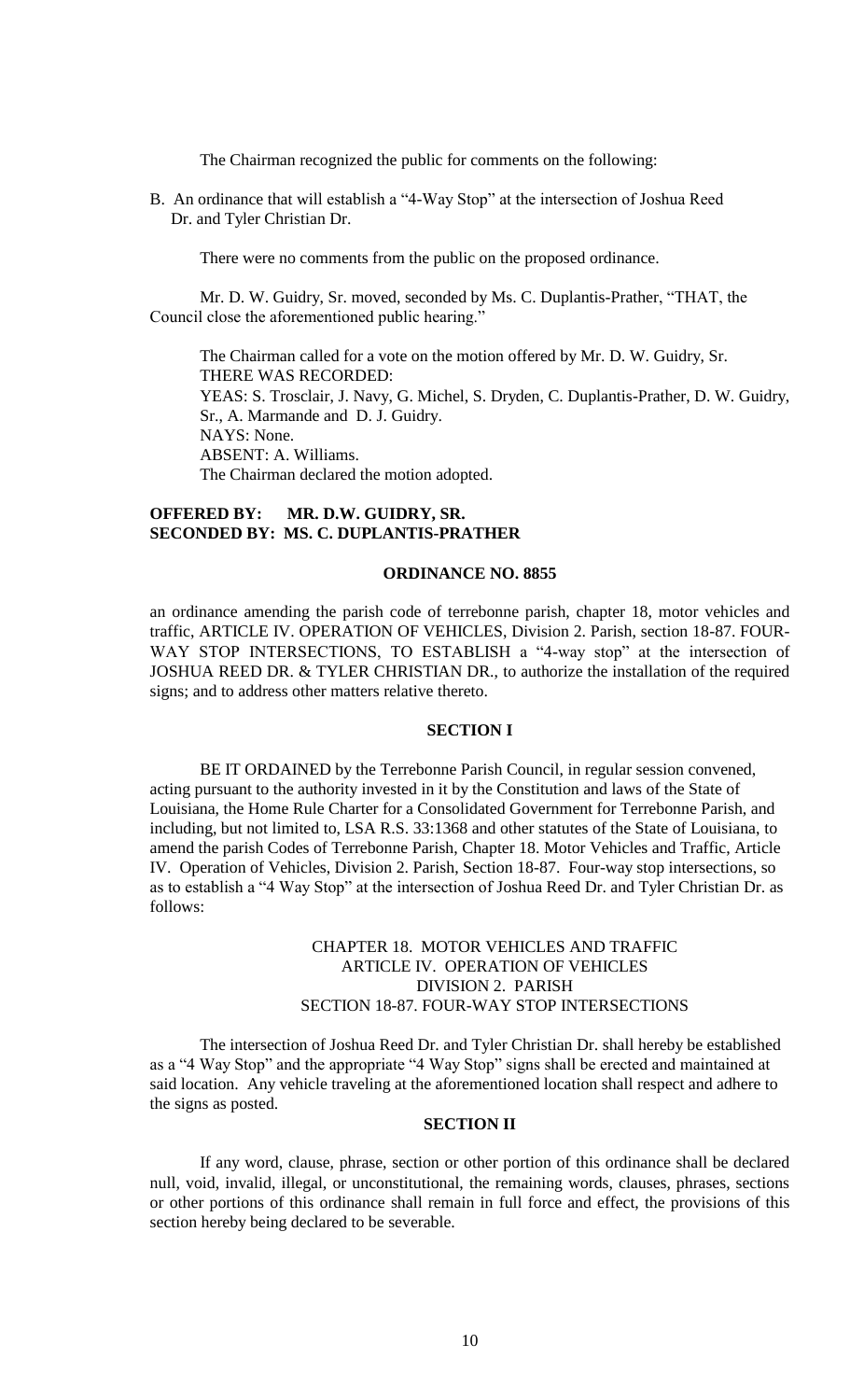## **SECTION III**

Any ordinance or part thereof in conflict herewith is hereby repealed.

## **SECTION IV**

This ordinance shall become effective upon approval by the Parish President or as otherwise provided in Section 2-13 (b) of the Home Rule Charter for Consolidated Government for Terrebonne Parish, whichever occurs sooner.

This ordinance, having been introduced and laid on the table for at least two weeks, was voted upon as follows:

THERE WAS RECORDED: YEAS: S. Trosclair, J. Navy, G. Michel, S. Dryden, C. Duplantis-Prather, D.W. Guidry, Sr., A. Marmande and D.J. Guidry. NAYS: None. NOT VOTING: None. ABSTAINING: None. ABSENT: A. Williams. The Chairman declared the ordinance adopted on this, the 28th day June 2017.

The Chairman recognized the public for comments on the following:

C. An ordinance to eliminate the existing no parking zone along the north side of Wood Street from Barrow Street to Gabasse Street and to create a no parking zone along the north side of Wood Street from Barrow Street to Mid-Block and along the south side of Wood Street from Mid-Block to Gabasse, and to provide for the installation of said signs.

There were no comments from the public on the proposed ordinance.

Ms. C. Duplantis-Prather moved, seconded by Mr. D. W. Guidry, Sr., "THAT, the Council close the aforementioned public hearing."

The Chairman called for a vote on the motion offered by Ms. C. Duplantis-Prather. THERE WAS RECORDED: YEAS: S. Trosclair, J. Navy, G. Michel, S. Dryden, C. Duplantis-Prather, D. W. Guidry, Sr., A. Marmande and D. J. Guidry. NAYS: None. ABSENT: A. Williams. The Chairman declared the motion adopted.

## **OFFERED BY: MS. C. DUPLANTIS-PRATHER SECONDED BY: MR. D. W. GUIDRY, SR.**

### **ORDINANCE NO. 8856**

AN ORDINANCE AMENDING THE PARISH CODE OF TERREBONNE PARISH, CHAPTER 18. MOTOR VEHICLES AND TRAFFIC, ARTICLE V. STOPPING, STANDING AND PARKING, DIVISION 1. GENERALLY, SECTION 18-223. NO PARKING ZONES, TO ELIMINATE THE EXISTING NO PARKING ZONE ALONG THE NORTH SIDE OF WOOD STREET FROM BARROW STREET TO GABASSE STREET AND CREATE A NO PARKING ZONE ALONG THE NORTH SIDE OF WOOD STREET FROM BARROW STREET TO MID-BLOCK AND ALONG THE SOUTH SIDE OF WOOD STREET FROM MID-BLOCK TO GABASSE STREET, AND TO PROVIDE FOR THE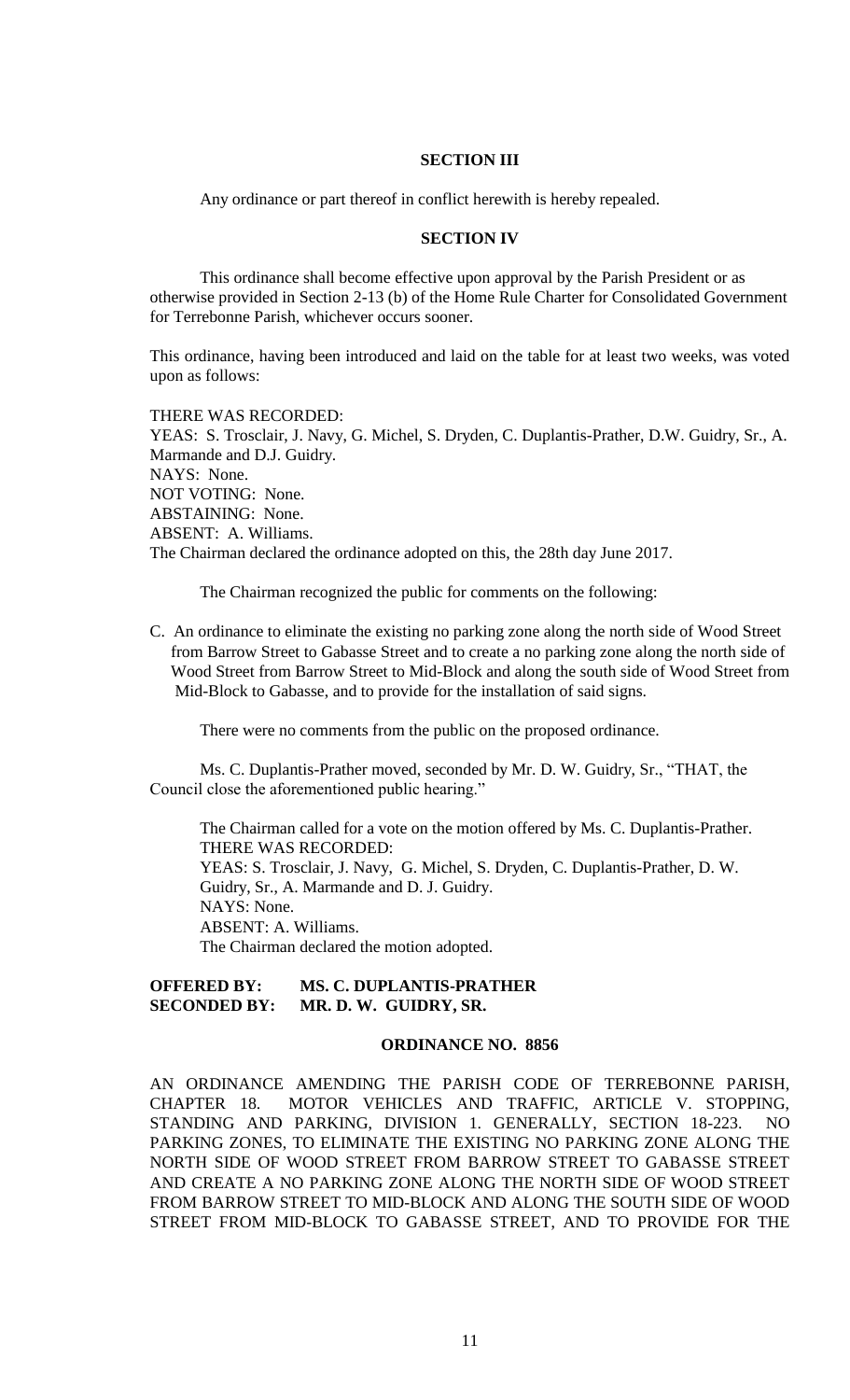INSTALLATION OF SAID SIGNS, AND TO ADDRESS OTHER MATTERS RELATIVE THERETO.

#### **SECTION I**

Chapter 18, Article V, Division 1, Section 18-223 (a) of the Terrebonne Parish Code be amended to read:

#### **Sec. 18-223. - No-parking zones.**

(a) *Generally.* The following shall be "no-parking" zones:

On public right-of-way for the portion of property between Main Street and Bayou Terrebonne, which extends a twenty-foot road right-of-way from the northern end of Canal Street to Bayou Terrebonne (Ord. No. 7188)

Westview Drive, both sides, for sixty (60) feet from the intersection of Linda Street (Ord. No. 7016)

[105](https://library.municode.com/la/terrebonne_parish/codes/code_of_ordinances?nodeId=PTIIPACO_CH6BUST_PTIIADCO_S105PE) Westwood Drive (Ord. No. 8266)

Williams Avenue, the portion of road between 211 and 213 Williams Avenue

Wood Street, north side, from Barrow Street to Gabasse Street

**Wood Street, north side, from Barrow Street to Mid-Block**

**Wood Street, south side, from Mid-Block to Gabasse Street**

Wood Street, south side, from Liberty Street to Dunn Street

Woodwind Drive, beginning at the intersection of Valhi Lagoon Crossing and continuing approximately two hundred fifteen (215) feet along the south side of Woodwind Drive

### **SECTION II**

If any word, clause, phrase, section or other portion of this ordinance shall be declared null, void, invalid, illegal or unconstitutional, the remaining words, clauses, phrases, sections and other portions of this ordinance shall remain in full force and effect, the provisions of this ordinance hereby being declared to be severable.

#### **SECTION III**

This ordinance shall become effective upon approval by the Parish President or as otherwise provided in Section 2-13(b) of the Home Rule Charter for a Consolidated Government for Terrebonne Parish, whichever occurs sooner.

This ordinance, having been introduced and laid on the table for at least two weeks, was voted upon as follows:

THERE WAS RECORDED:

YEAS: S. Trosclair, J. Navy, G. Michel, S. Dryden, C. Duplantis-Prather, D.W. Guidry, Sr., A. Marmande and D.J. Guidry.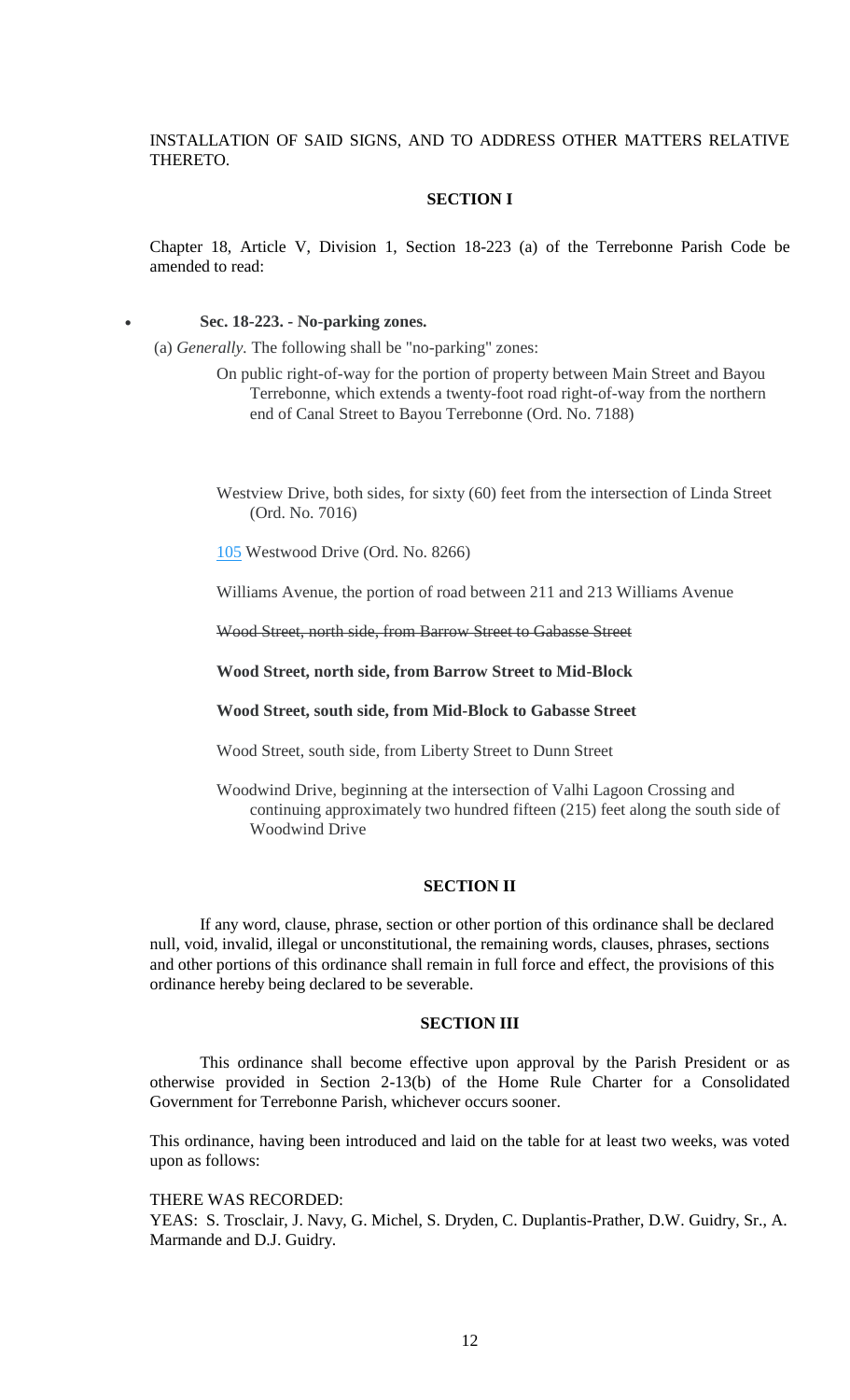NAYS: None. NOT VOTING: None. ABSTAINING: None. ABSENT: A. Williams. The Chairman declared the ordinance adopted on this, the 28th day June 2017.

The Chairman recognized the public for comments on the following:

D. An ordinance to enact Section 6-178 under Article VI, Communications Towers, of Chapter 6

 of the Terrebonne Parish Code of Ordinances to authorize the Director of the Terrebonne Parish Department of Planning and Zoning to develop and enforce rules, regulations, and permitting requirements for telecommunication towers and small wireless facilities within

the

Parish of Terrebonne.

There were no comments from the public on the proposed ordinance.

Mr. G. Michel moved, seconded by Mr. S. Trosclair, "THAT, the Council close the aforementioned public hearing."

The Chairman called for a vote on the motion offered by Mr. G. Michel. THERE WAS RECORDED: YEAS: S. Trosclair, J. Navy, G. Michel, S. Dryden, C. Duplantis-Prather, D. W. Guidry, Sr., A. Marmande and D. J. Guidry. NAYS: None. ABSENT: A. Williams. The Chairman declared the motion adopted.

**OFFERED BY: MR. G. MICHEL SECONDED BY: MR. S. TROSCLAIR**

#### **ORDINANCE NO. 8857**

**AN ORDINANCE TO ENACT SECTION 6-178 UNDER ARTICLE VI, COMMUNICATIONS TOWERS, OF CHAPTER 6 OF THE TERREBONNE PARISH CODE OF ORDINANCES TO AUTHORIZE THE DIRECTOR OF THE TERREBONNE PARISH DEPARTMENT OF PLANNING AND ZONING TO DEVELOP AND ENFORCE RULES, REGULATIONS, AND PERMITTING REQUIREMENTS FOR TELECOMMUNICATION TOWERS AND SMALL WIRELESS FACILITIES WITHIN THE PARISH OF TERREBONNE; AND FOR OTHER PURPOSES.**

**WHEREAS**, Section 1 – 06 of the Home Rule Charter for the Parish of Terrebonne provides that the parish government shall have the right, power and authority to pass all ordinances requisite or necessary to promote, protect and preserve the general welfare, safety, health, peace and good order of the parish, including, but not by way of limitation, the right, power and authority to pass ordinances on all subject matter necessary, requisite or proper for the management of the parish affairs, and all other subject matter without exception, subject only to the limitations that the same shall not be inconsistent with the Constitution or expressly denied by the general law applicable to the parish; and

**WHEREAS**, the Terrebonne Parish Consolidated Government ("TPCG") encourages wireless infrastructure investment and wishes to provide a fair and predictable process for the location and modification of telecommunication towers, deployment of small wireless facilities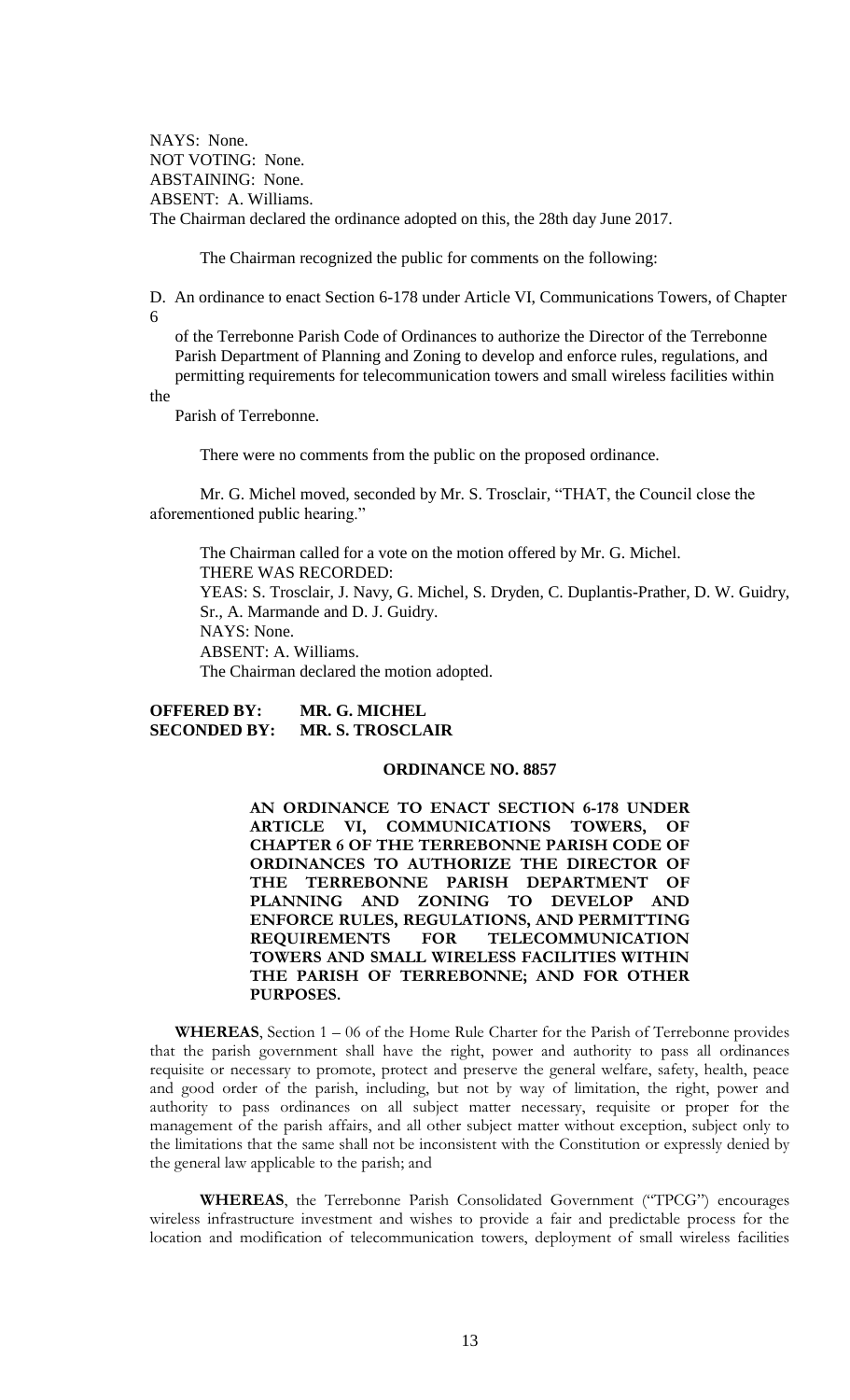while enabling the TPCG to promote management of the rights-of-way in the overall interests of the public health, safety and welfare and the aesthetics of the parish in the interest of maintaining property values; and,

**WHEREAS**, the TPCG recognizes that small wireless facilities – including facilities commonly referred to as small cell and distributed antenna systems – are critical to delivering wireless access to advanced technology, broadband, and 9-1-1 services to residences, businesses, and schools within the parish; and,

**WHEREAS**, the Terrebonne Parish Consolidated Government desires to enact an ordinance to authorize the Department of Planning and Zoning of the Terrebonne Parish Consolidated Government to develop, implement and enforce rules, regulations, and permitting requirements for the placement, renovation, improvement, modification, demolition, or removal, of any telecommunication towers, small cell facilities and distributed antenna systems within the parish of Terrebonne.

**NOW, THEREFORE, BE IT ORDAINED** by the Terrebonne Parish Council on behalf of the Terrebonne Parish Consolidated Government that:

## **SECTION I**

Section 6-178 of the Terrebonne Parish Code of Ordinances shall be and is hereby enacted as follows:

#### **Sec. 6-178. Wireless Communication Facilities Permits**

No person shall locate, place, install, renovate, improve, modify, demolish, or remove any wireless cellular tower (macrocells), small cell facility, distributed antenna system, or any component of these facilities within the parish of Terrebonne without permit from the Terrebonne Parish Planning and Zoning Department. Under the direction and approval of the Parish President, the Director of the Department of Planning and Zoning of the Parish of Terrebonne shall and is hereby authorized to develop, implement, and enforce rules, regulations, and permitting requirements for the placement, installation, renovation, improvement, modification, demolition, or removal of any and all communication facilities within the parish of Terrebonne intended for use in or being used in commercial wireless telecommunications networks, including towers, tower bases, small cell facilities and distributed antenna systems, and any of their appurtenances. Any rules, regulations, and permitting requirements implemented and enforced shall be within the regulatory framework of the Telecommunications Act, 47 U.S.C. § 332(c)(7), §253, the Middle Class Tax Relief Act, 47 U.S.C. § 1455(a), any applicable FCC regulations, all as amended, and any other federal state, or local laws.

### **SECTION II**

If any word, clause, phrase, section or other portion of this ordinance shall be declared null, void, invalid, illegal, or unconstitutional, the remaining words, clauses, phrases, sections and other portions of this ordinance shall remain in full force and effect, the provisions of this ordinance hereby being declared to be severable.

#### **SECTION III**

This ordinance shall become effective upon approval by the Parish President or as otherwise provided in Section 2-13(b) of the Home Rule Charter for a Consolidated Government for Terrebonne Parish, whichever occurs sooner.

This ordinance, having been introduced and laid on the table for at least two weeks, was voted upon as follows:

THERE WAS RECORDED: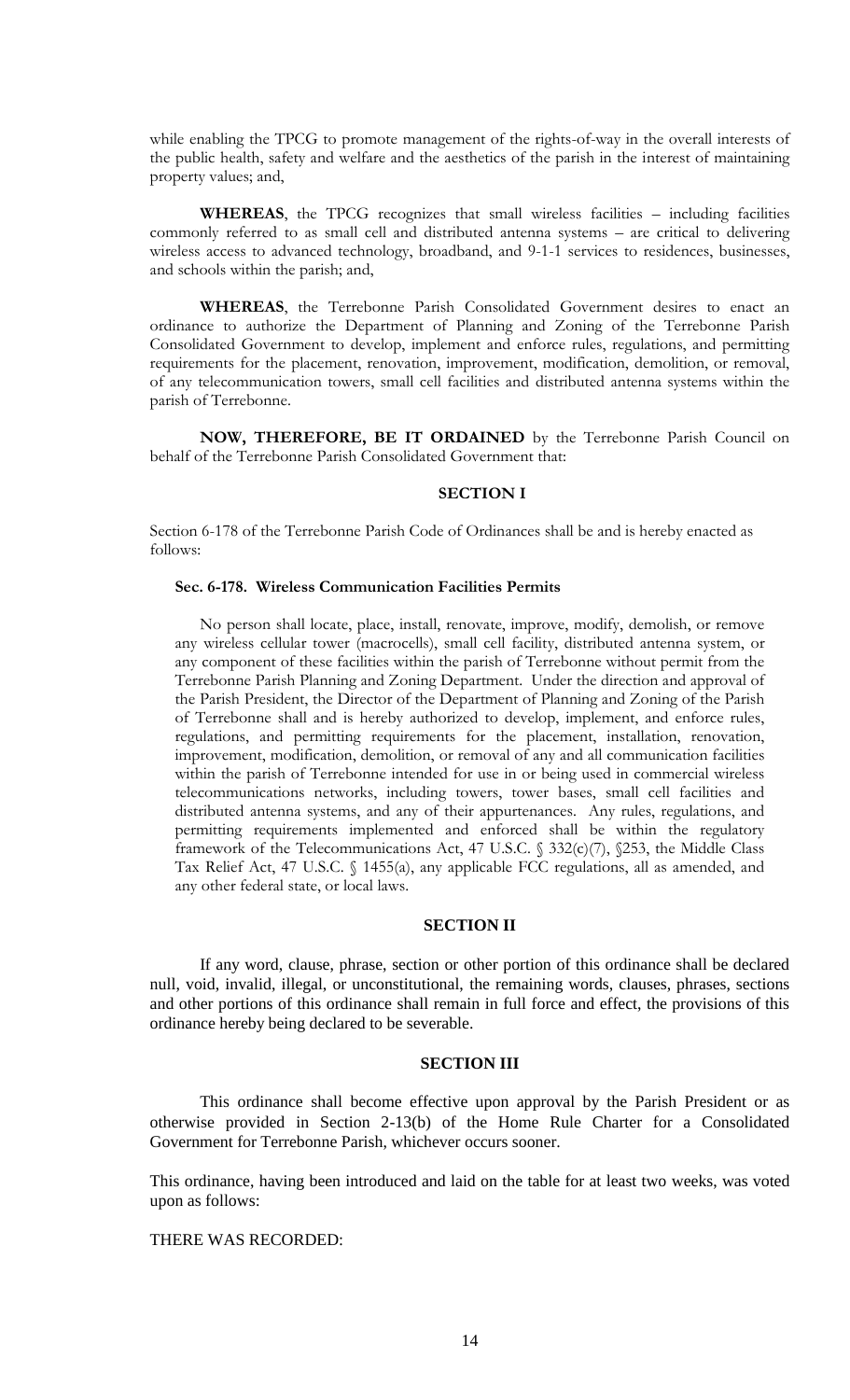YEAS: S. Trosclair, J. Navy, G. Michel, S. Dryden, C. Duplantis-Prather, D.W. Guidry, Sr., A. Marmande and D.J. Guidry. NAYS: None. NOT VOTING: None. ABSTAINING: None. ABSENT: A. Williams. The Chairman declared the ordinance adopted on this, the 28th day June 2017.

The Chairman called for a report on the Public Services Committee meeting held on 06/26/17, whereupon the Committee Chairman, noting ratification of minutes calls public hearings on July 12, 2017 at 6:30 p.m., rendered the following:

### **PUBLIC SERVICES COMMITTEE**

#### **JUNE 26, 2017**

The Chairman, Alidore "Al" Marmande, called the Public Services Committee meeting to order at 5:31 p.m. in the Terrebonne Parish Council Meeting Room with an Invocation offered by Committee member D. W. Guidry, Sr. and the Pledge of Allegiance led by Committee member J. Navy. Upon roll call, Committee Members recorded as present were: S. Trosclair, J. Navy, A. Williams, G. Michel, S. Dryden, C. Duplantis-Prather, D. W. Guidry, Sr., A. Marmande and D. J. Guidry. A quorum was declared present.

OFFERED BY: MR. D. J. GUIDRY SECONDED BY: MR. J. NAVY

## **RESOLUTION NO. 17-208**

AWARDING AND AUTHORIZING THE SIGNING OF THE CONSTRUCTION CONTRACT FOR PARISH PROJECT NO. 16-GAS-81, CAST IRON GAS LINE REPLACEMENT, MAPLE AND CONNELY STREET AREA, PHASE 19, TERREBONNE PARISH, LOUISIANA, AND AUTHORIZING THE ISSUANCE OF THE NOTICE TO PROCEED.

**WHEREAS,** the Terrebonne Parish Consolidated Government did receive construction bids on Tuesday May 23, 2017 for Parish Project No. 16-GAS-81, Cast Iron Gas Line Replacement, Maple and Connely Street Area, Phase 19, Terrebonne Parish, Louisiana, and

**WHEREAS,** Norris & Boudreaux Contractors LLC, submitted a bid in the amount of One Million Two Hundred Thousand Ninety-Four Dollars and Forty-Six Cents (\$1,200,094.46), and

**NOW THEREFORE BE IT RESOLVED,** by the Terrebonne Parish Council (Public Services Committee), on behalf of the Terrebonne Parish Consolidated Government, awards the construction contract to Norris & Boudreaux Contractor, LLC, in the base bid amount of One Million Two Hundred Thousand Ninety-Four Dollars and Forty-Six Cents (\$1,200,094.46), and

BE IT FURTHER RESOLVED that the Parish President be authorized and empowered to sign a construction contract for and on behalf of the Terrebonne Parish Consolidated Government with Norris & Boudreaux Contractors, LLC, upon receipt of the performance bond in the amount of the contract price.

**BE IT FURTHER RESOLVED** that upon receipt of required certificates of insurance evidencing coverage as provided in the project specifications and upon execution and recordation of all contract documents, that the Engineer is hereby authorized to issue the Notice to Proceed to the Contractor to commence construction of the project.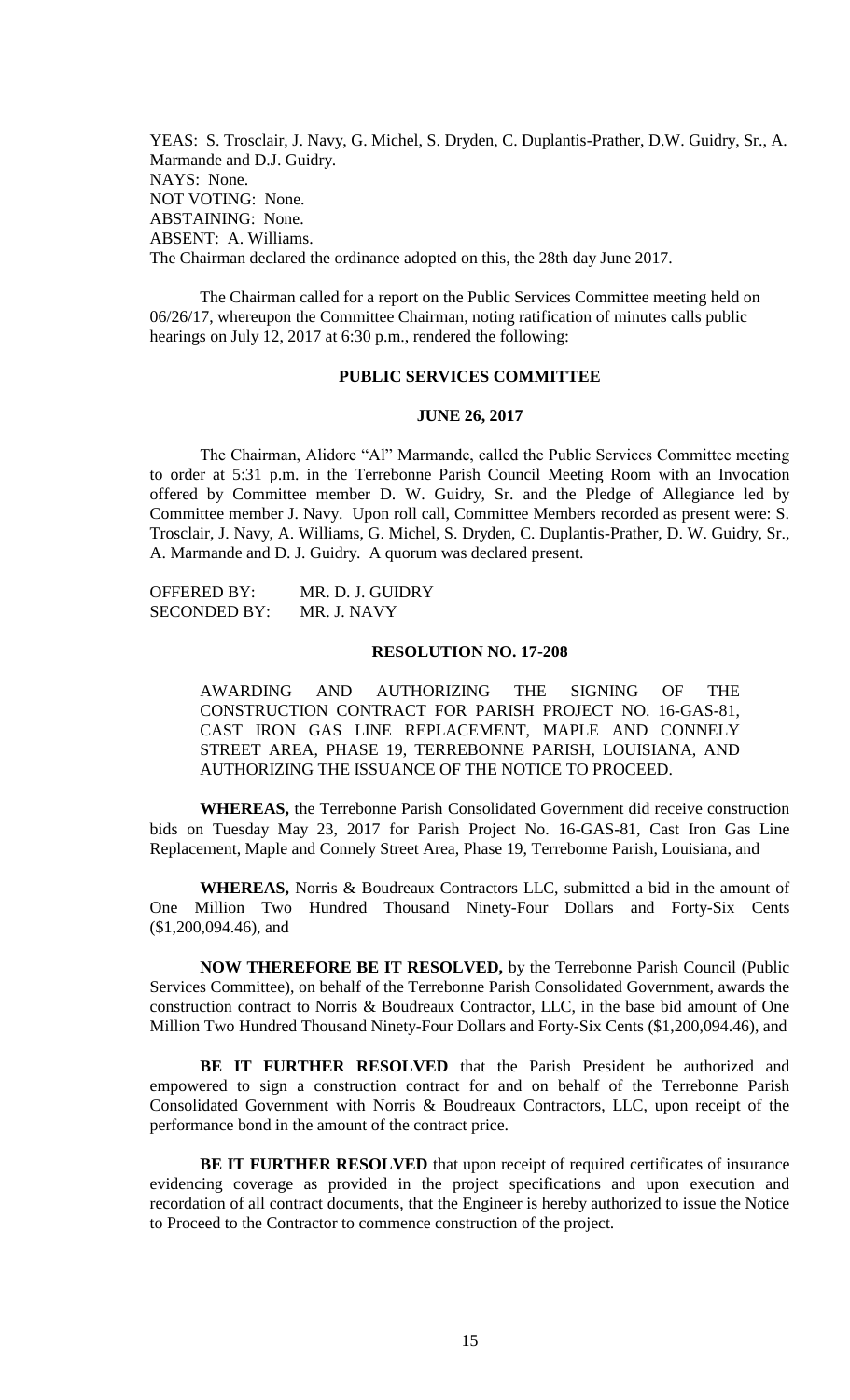#### **THERE WAS RECORDED:**

YEAS: J. Navy, A. Williams, G. Michel, S. Dryden, C. Duplantis-Prather, D. W. Guidry, Sr., A. Marmande, and D. J. Guidry. NAYS: None. ABSTAINING: None. ABSENT: S. Trosclair. The Chairwoman declared the resolution adopted on this the 26th day of June 2017.

\* \* \* \* \* \* \* \* \*

Council J. Navy asked that Agenda Item No. 2 - Discussion and possible action with regards to complaints and maintenance of Parish property off of Short Street- be placed on the agenda for discussion because he has received numerous calls about drainage and maintenance of property issues in this area. He stated that the Public Works Department constructed a fence to stop vehicles from using the property to go to other streets; and noted that the fence has since been taken down although the poles remain. Mr. Navy explained that since all of this has occurred, there have been some ownership issues in this area and there is some uncertainty as to who owns the property, whether it is the parish or the state. He suggested that this matter be continued in two weeks to determine who actually owns the aforementioned property.

Mr. J. Navy moved, seconded by Mr. S. Trosclair, "THAT, the Public Services Committee defer for two weeks the matter of discussion and possible action with regards to complaints and maintenance of Parish property off of Short Street so that clarification of ownership can be determined."

The Chairman called for the vote on the motion offered by Mr. J. Navy. THERE WAS RECORDED: YEAS: S. Trosclair, J. Navy, A. Williams, G. Michel, S. Dryden, C. Duplantis-Prather, D. W. Guidry, Sr., A. Marmande and D. J. Guidry. NAYS: None. ABSENT: None. The Chairman declared the motion adopted.

OFFERED BY: MR. D. J. GUIDRY SECONDED BY: MR. S. TROSCLAIR

#### RESOLUTION NO. 17-209

PROVIDING FOR THE ACCEPTANCE OF WORK PERFORMED BY NORRIS & BOUDREAUX CONTRACTORS, LLC, IN ACCORDANCE WITH THE CERTIFICATE OF SUBSTANTIAL COMPLETION FOR PARISH PROJECT 15-SEW-39, RELOCATION OF THREE SEWER FORCE MAINS AT BAYOU CHAUVIN, TERREBONNE PARISH, LOUISIANA.

**WHEREAS**, THE TERREBONNE PARISH CONSOLIDATED GOVERNMENT HAS ENTERED INTO A CONTRACT DATED OCTOBER 26, 2016, WITH NORRIS & BOUDREAUX CONTRACTORS, LLC FOR THE RELOCATION OF THREE SEWER FORCE MAINS AT BAYOU CHAUVIN, PARISH PROJECT NO. 15-SEW-39, TERREBONNE PARISH, LOUISIANA, AND

**WHEREAS,** THE WORK PERFORMED HAS BEEN INSPECTED BY AUTHORIZED REPRESENTATIVES OF THE OWNER, ENGINEER AND CONTRACTOR AND FOUND TO BE SUBSTANTIALLY COMPLETE, AND

**WHEREAS**, THE ENGINEER FOR THIS PROJECT, MILFORD & ASSOCIATES,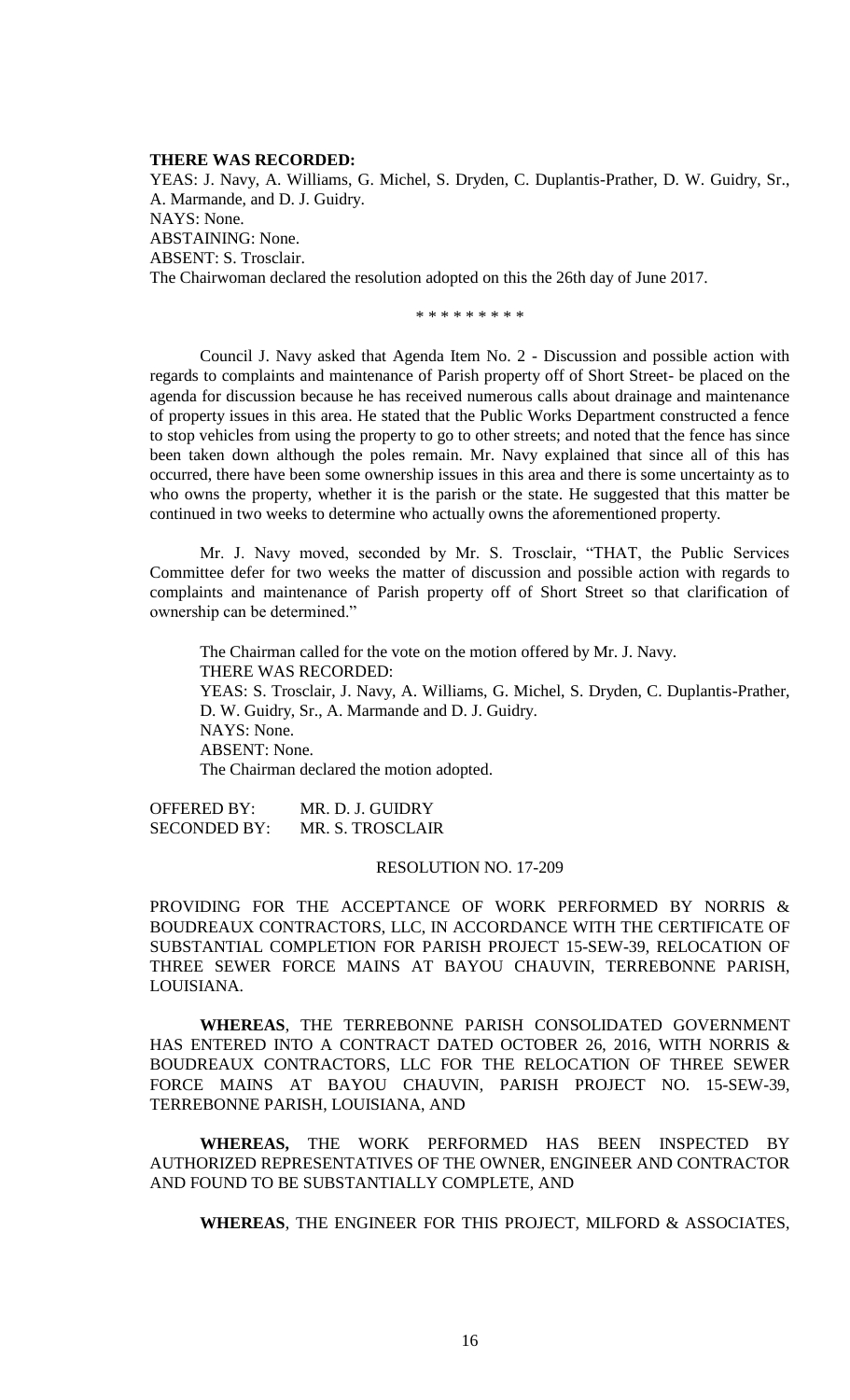INC., RECOMMENDS THE ACCEPTANCE OF THE SUBSTANTIAL COMPLETION.

**NOW THEREFORE BE IT RESOLVED**, BY THE TERREBONNE PARISH COUNCIL (PUBLIC SERVICES COMMITTEE), ON BEHALF OF THE TERREBONNE PARISH CONSOLIDATED GOVERNMENT, DOES HEREBY ACCEPT THE WORK PERFORMED, EFFECTIVE AS OF THE DATE OF RECORDING OF THIS RESOLUTION, AND DOES AUTHORIZE AND DIRECT THE CLERK OF COURT AND EX-OFFICIO RECORDER OF MORTGAGES OF TERREBONNE PARISH TO NOTE THIS ACCEPTANCE THEREOF IN THE MARGIN OF THE INSCRIPTION OF SAID CONTRACT UNDER ENTRY NO. 1519550 OF THE RECORDS OF TERREBONNE PARISH, LOUISIANA, AND

**BE IT FURTHER RESOLVED** that a certified copy of the resolution be forwarded to the Engineer, Milford & Associates, Inc.

#### **THERE WAS RECORDED:**

YEAS: S. Trosclair, J. Navy, A. Williams, G. Michel, S. Dryden, C. Duplantis-Prather, D. W. Guidry, Sr., A. Marmande, and D. J. Guidry. NAYS: None. ABSTAINING: None. ABSENT: None. The Chairwoman declared the resolution adopted on this the 26th day of June 2017.

\* \* \* \* \* \* \* \* \*

Upon questioning from Committee member D. J. Guidry, Parish Manager A. Levron explained that the aforementioned sewer force main have been installed and the retention ponds have been constructed and/or connected.

| OFFERED BY:         | MR. S. TROSCLAIR |
|---------------------|------------------|
| <b>SECONDED BY:</b> | MR. D. J. GUIDRY |

### **RESOLUTION NO. 17-210**

A resolution awarding and authorizing the signing of the construction Contract for Parish Project No. 10-LEV-31, Suzie Canal Levee Extension, Terrebonne Parish Consolidated Government, Terrebonne Parish, Louisiana, and authorizing the issuance of the Notice to Proceed.

**WHEREAS**, the Terrebonne Parish Consolidated Government did receive construction bids on Parish Project No. 10-LEV-31, Suzie Canal Levee Extension, Terrebonne Parish, Louisiana, and,

**WHEREAS**, the lowest and best bid was that submitted by River Road Construction, Inc., in the amount of \$3,360,000.00, and

**NOW, THEREFORE, BE IT RESOLVED** that the Terrebonne Parish Consolidated Government award the construction contract to River Road Construction, Inc., in the amount of \$3,360,000.00, and

**BE IT FURTHER RESOLVED,** that the President of Terrebonne Parish Consolidated Government, be and he is hereby authorized and empowered to sign a construction contract for and on behalf of the Terrebonne Parish Consolidated Government with River Road Construction, Inc., upon receipt of the performance bond in the amount of the contract price, and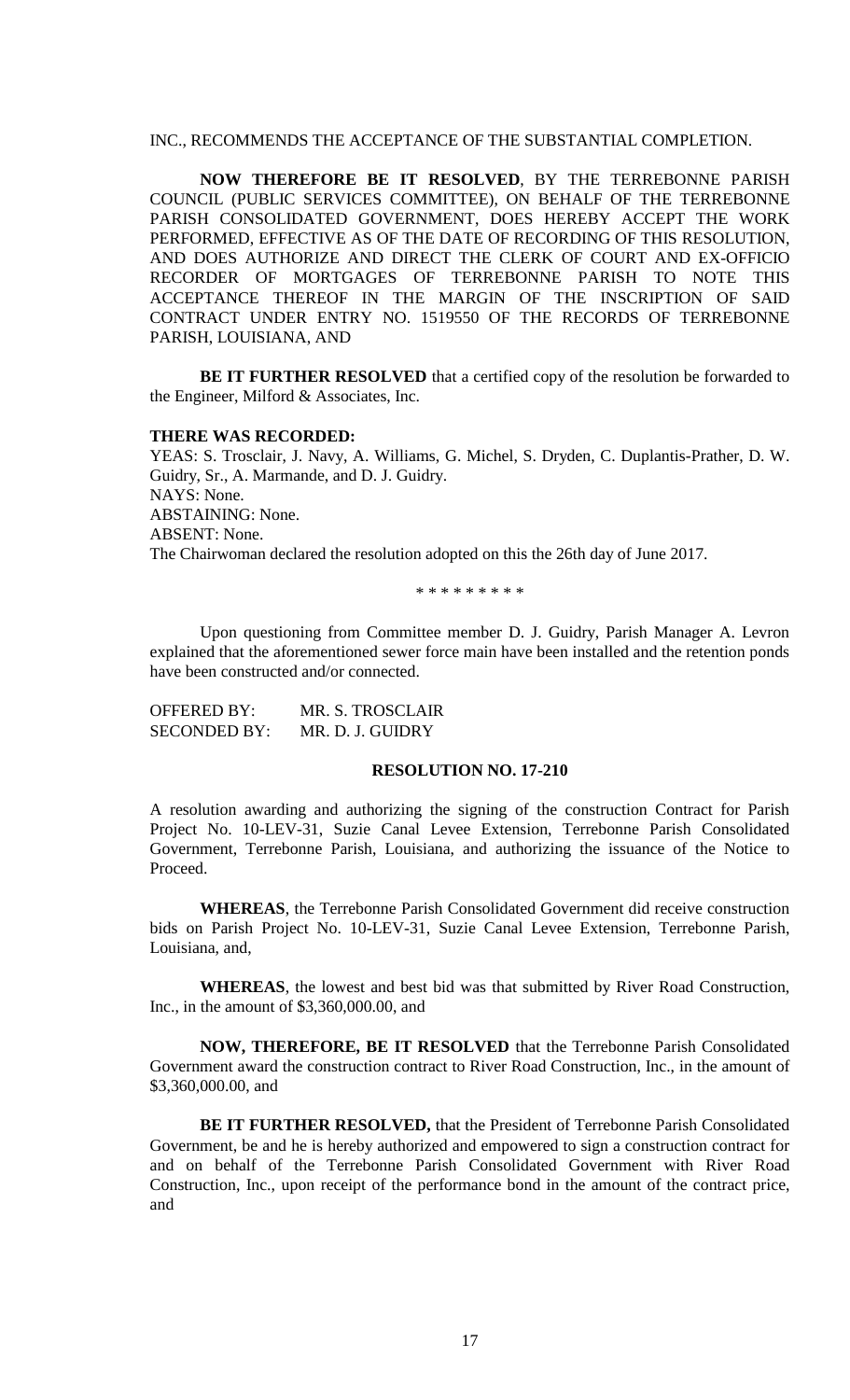**BE IT FURTHER RESOLVED**, that upon receipt of required certificates of insurance evidencing coverage as provided in the project specifications and upon execution and recordation of all contract documents, that the Engineer is hereby authorized to issue the Notice to Proceed to the Contractor to commence construction of the project.

## **THERE WAS RECORDED:**

YEAS: S. Trosclair, J. Navy, A. Williams, G. Michel, S. Dryden, C. Duplantis-Prather, D. W. Guidry, Sr., A. Marmande, and D. J. Guidry. NAYS: None. ABSTAINING: None. ABSENT: None. The Chairwoman declared the resolution adopted on this the 26th day of June 2017.

\* \* \* \* \* \* \* \* \*

Mr. G. Michel moved, seconded by Mr. D. W. Guidry, Sr., "THAT, the Public Services Committee introduce an ordinance that will rescind Ordinance No. 5246 and establish a 'No Parking Zone' along the south side of Mire Street, from Broadmoor Avenue to "K" Street and call a public hearing on July 12, 2017 at 6:30 p.m."

The Chairman called for the vote on the motion offered by Mr. G. Michel. THERE WAS RECORDED: YEAS: S. Trosclair, J. Navy, A. Williams, G. Michel, S. Dryden, C. Duplantis-Prather, D. W. Guidry, Sr., A. Marmande and D. J. Guidry. NAYS: None. ABSENT: None. The Chairman declared the motion adopted.

Mr. G. Michel moved, seconded by Mr. D. W. Guidry, Sr., "THAT, the Public Services Committee introduce and ordinance that will amend the Parish Code and establish 'No Parking Zones' along both sides of Westside Boulevard, between West Main Street and Martin Luther King Boulevard and call a public hearing on July 12, 2017 at 6:30 p.m."

The Chairman called for the vote on the motion offered by Mr. G. Michel. THERE WAS RECORDED: YEAS: S. Trosclair, J. Navy, A. Williams, G. Michel, S. Dryden, C. Duplantis-Prather, D. W. Guidry, Sr., A. Marmande and D. J. Guidry. NAYS: None. ABSENT: None. The Chairman declared the motion adopted.

Committee Chairman A. Marmande asked that - Discussion and possible action regarding flooding on Brady Road – be placed on the agenda because there has been a lot of flooding in this area due to the recent rain storm event. He explained that there was also flooding in the middle of the Bayou Dularge and Beatrice Road; and stated that he is hopeful that future drainage projects will get underway swiftly to help alleviate flooding in this area.

Committee Chairman A. Marmande announced to the public that Coastal Day will be held on tomorrow (June  $27<sup>th</sup>$ ) at the Houma-Terrebonne Civic Center.

Mr. D. W. Guidry, Sr. moved, seconded by Mr. S. Trosclair, "THAT, there being no further business to come before the Public Services Committee, the meeting be adjourned."

The Chairman called for the vote on the motion offered by Mr. D. W. Guidry, Sr. THERE WAS RECORDED: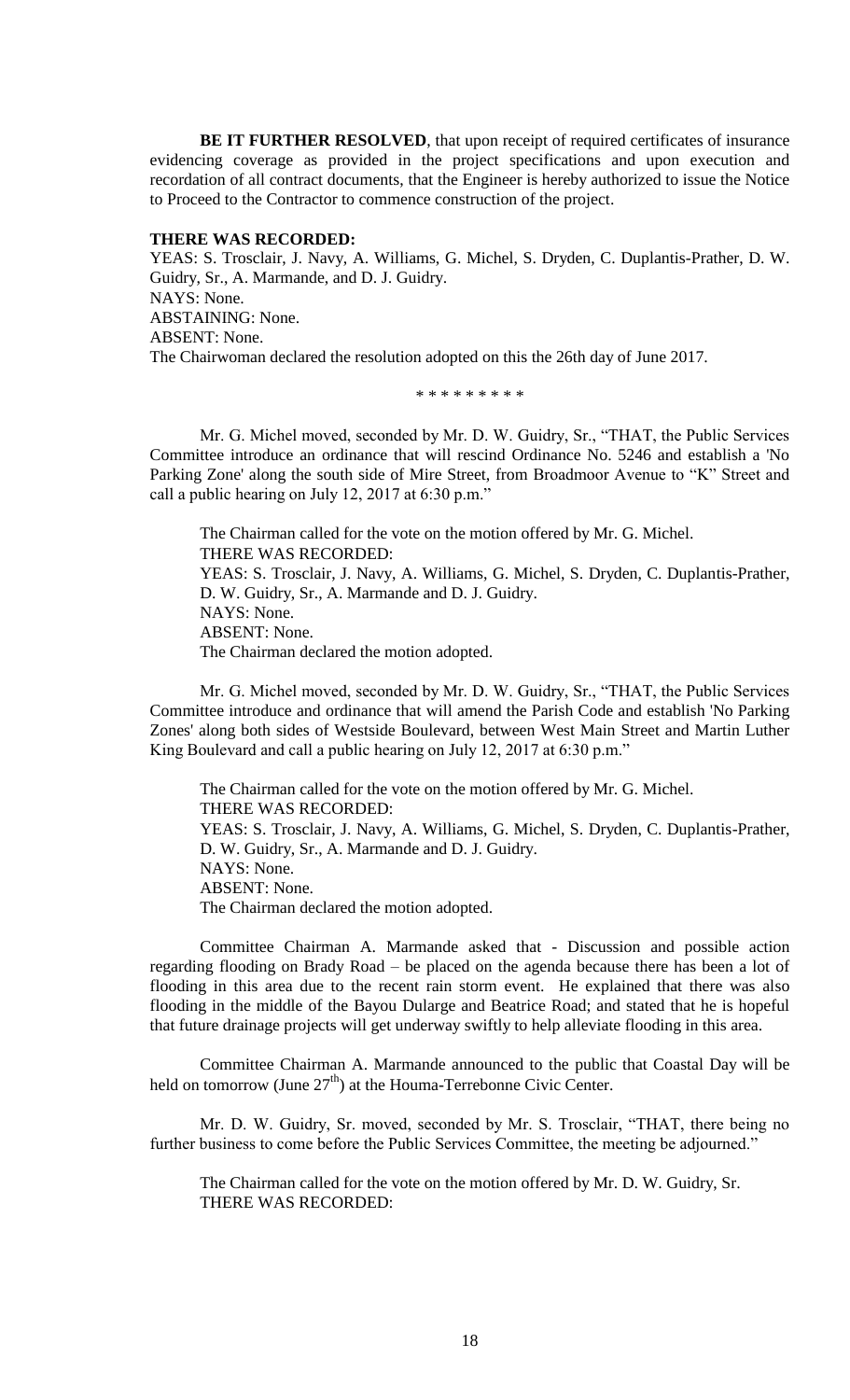YEAS: S. Trosclair, J. Navy, A. Williams, G. Michel, S. Dryden, C. Duplantis-Prather, D. W. Guidry, Sr., A. Marmande and D. J. Guidry. NAYS: None. ABSENT: None.

The Chairman declared the motion adopted and the meeting was adjourned at 5:38 p.m.

Alidore Marmande, Chairman

Tammy E. Triggs, Minute Clerk

Mr. A. Marmande moved, seconded by Mr. S. Dryden, "THAT the Council accept and ratify the minutes of the Public Services Committee meeting held on 06/26/17."

The Chairman called for a vote on the motion offered by Mr. A. Marmande. THERE WAS RECORDED: YEAS: S. Trosclair, J. Navy, G. Michel, S. Dryden, C. Duplantis-Prather, D. W. Guidry, Sr., A. Marmande and D. J. Guidry. NAYS: None. ABSENT: A. Williams. The Chairman declared the motion adopted.

The Chairman called for a report on the Community Development & Planning Committee meeting held on 06/26/17, whereupon the Committee Chairman, rendered the following:

## **COMMUNITY DEVELOPMENT & PLANNING COMMITTEE**

## **JUNE 26, 2017**

The Chairman, Steve Trosclair, called the Community Development & Planning Committee meeting to order at 5:39 p.m. in the Terrebonne Parish Council Meeting Room with an Invocation offered by Committee member A. Williams and the Pledge of Allegiance by Committee member J. Navy. Upon roll call, Committee Members recorded as present were: S. Trosclair, J. Navy, A. Williams, G. Michel, S. Dryden, C. Duplantis-Prather, D. W. Guidry, Sr., A. Marmande and D. J. Guidry. A quorum was declared present.

| <b>OFFERED BY:</b>  | MS. A. WILLIAMS |
|---------------------|-----------------|
| <b>SECONDED BY:</b> | MR. J. NAVY     |

## **RESOLUTION NO. 17-211**

Authorizing the Parish President to execute all necessary documents to submit an application for FY 2017 Supplemental Funding to the Administration for Children and Families for the Head Start Program in Terrebonne Parish and to execute the contract for funding once approved.

WHEREAS, it is necessary that an application be submitted by the governing body and the Head Start Policy Council.

NOW THEREFORE BE IT RESOLVED that the Terrebonne Parish Council, on behalf of the Terrebonne Parish Consolidated Government does hereby authorize the Parish President, Gordon E. Dove, to sign and submit the application to Administration for Children and Families to provide Head Start services.

BE IT FURTHER RESOLVED that the Terrebonne Parish Council on behalf of the Terrebonne Parish Consolidated Government does hereby authorize the Parish President to sign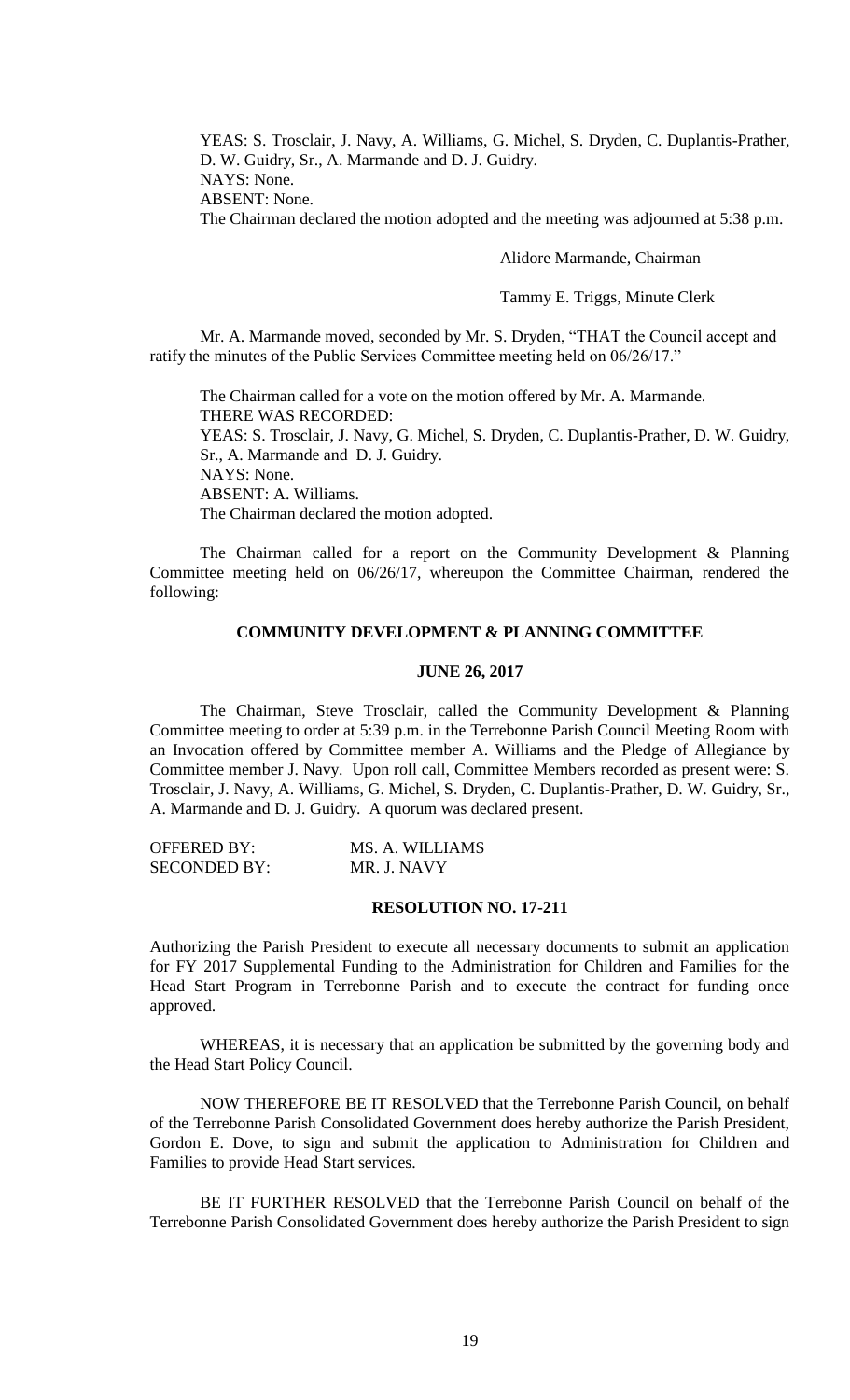any certification, modifications, etc. that may be associated with the implementation of this agreement.

### **THERE WAS RECORDED:**

YEAS: S. Trosclair, J. Navy, A. Williams, G. Michel, S. Dryden, C. Duplantis-Prather, D. W. Guidry, Sr., A. Marmande, and D. J. Guidry. NAYS: None. ABSTAINING: None. ABSENT: None. The Chairwoman declared the resolution adopted on this the 26th day of June 2017.

**\* \* \* \* \* \* \* \* \***

OFFERED BY: MR. D. J. GUIDRY SECONDED BY: MR. A. MARMANDE

## **RESOLUTION NO. 17-212**

**OBLIGATING THE NECESSARY FUNDING UNDER THE TERREBONNE PARISH FLOOD MITIGATION ASSISTANCE GRANT PROGRAM PROJECT NO. FMA-PJ-LA-2015-005 TO COMPLETE THE STRUCTURE ELEVATION OF 3304 WOODCREST AVENUE, HOUMA, LA 70363.**

WHEREAS, **THE TERREBONNE PARISH CONSOLIDATED GOVERNMENT HAS BEEN FORMALLY NOTIFIED BY FEMA AND THE GOVERNOR'S OFFICE OF HOMELAND SECURITY AND PREPAREDNESS THAT THE FLOOD MITIGATION ASSISTANCE GRANT PROGRAM, PROJECT NO. FMA-PJ-LA-2015- 005, THAT THE PARISH IS AUTHORIZED TO PROCEED WITH THE MITIGATION OF THE FOLLOWING PROPERTY:**

**ADDRESS:** 3304 WOODCREST AVENUE HOUMA, LA 70363;

**OWNED BY:**UNIQUE PROPERTIES, LLC.;

WHEREAS, **UNDER THE ADMINISTRATIVE GUIDANCE OF SOLUTIENT, THE REQUIRED "ELEVATION PACKET" HAS BEEN PREPARED AND EXECUTED BY THE SOLUTIENT CORPORATION RECOMMENDING ELEVATION THROUGH THE FMA PROGRAM.**

NOW, THEREFORE, BE IT RESOLVED, **BY THE TERREBONNE PARISH COUNCIL THAT THE NECESSARY FUNDING UNDER THE TERREBONNE PARISH FEMA FUNDED FLOOD MITIGATION ASSISTANCE PROGRAM, PROJECT NO FMA-PJ-LA-2015-005 BE HEREBY OBLIGATED TO MITIGATE 3304 WOODCREST AVENUE, HOUMA, LA 70363.**

## **THERE WAS RECORDED:**

YEAS: S. Trosclair, J. Navy, A. Williams, G. Michel, S. Dryden, C. Duplantis-Prather, D. W. Guidry, Sr., A. Marmande, and D. J. Guidry. NAYS: None. ABSTAINING: None. ABSENT: None. The Chairwoman declared the resolution adopted on this the 26th day of June 2017.

**\* \* \* \* \* \* \* \* \***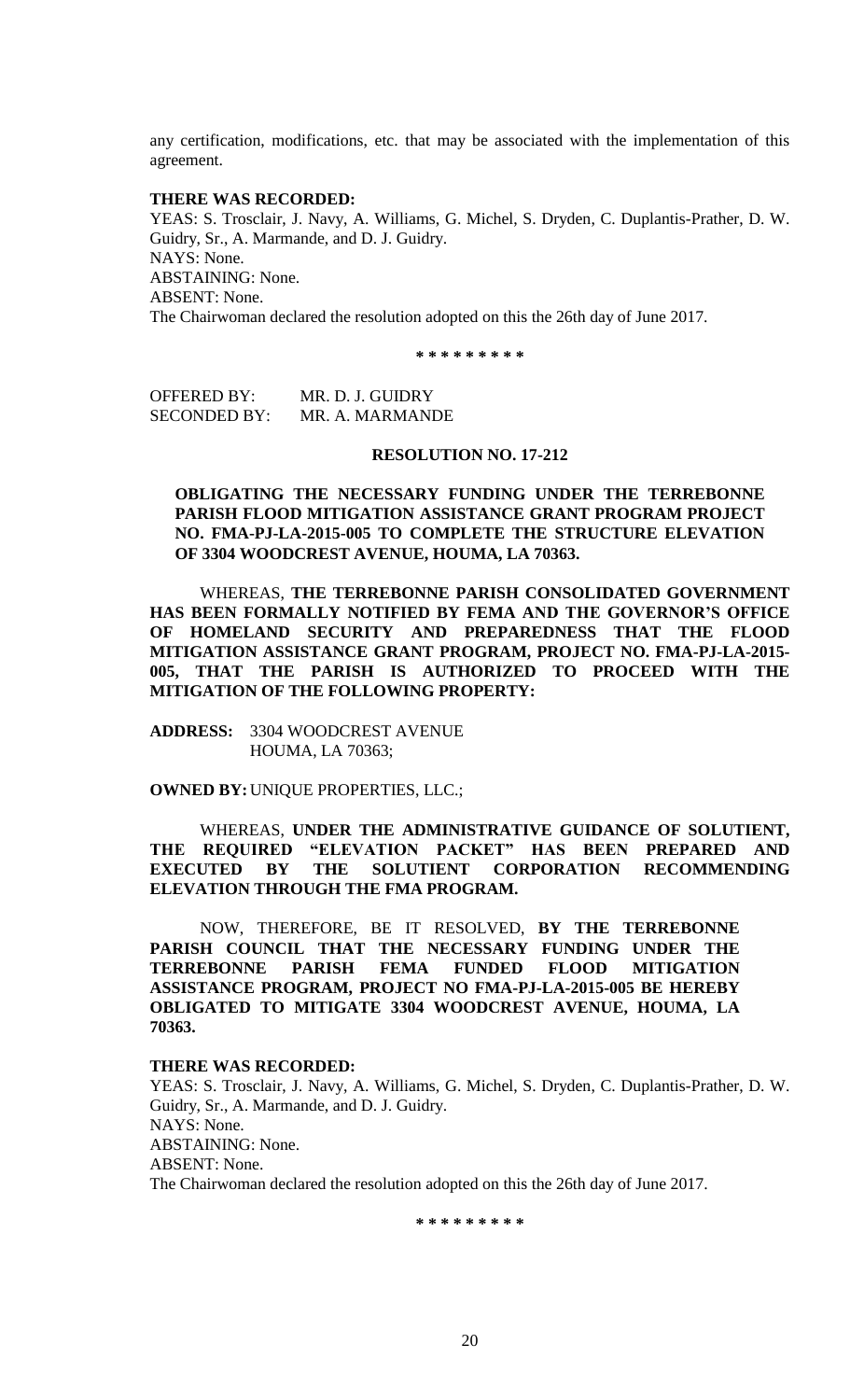OFFERED BY: MR. D. W. GUIDRY, SR. SECONDED BY: MS. C. DUPLANTIS-PRATHER

#### **RESOLUTION NO. 17-213**

**AUTHORIZING THE PARISH PRESIDENT TO EXECUTE A COOPERATIVE ENDEAVOR AGREEMENT WITH SOUTH CENTRAL PLANNING AND DEVELOPMENT COMMISSION AS TERREBONNE PARISH CONSOLIDATED GOVERNMENT'S HOUMA THIBODAUX METROPOLITAN PLANNING ORGANIZATION TO PERFORM A STAGE 0 FEASIBILITY STUDY FOR A PROPOSED ROUNDABOUT AT THE INTERSECTION OF CIVIC CENTER BOULEVARD AND VALHI BOULEVARD AS PART OF STATE PROJECT NO. H.012859 AND FEDERAL AID PROJECT NO. H012859 AND APPROVE THE ALLOCATION OF \$2,082 FROM THE TERREBONNE PARISH ENGINEERING DIVISION FOR THE 20% LOCAL MATCH; AND TO ADDRESS OTHER MATTERS RELATIVE THERETO.**

**WHEREAS**, roundabouts are a proven means of safe and effective traffic control measures, and

**WHEREAS,** Terrebonne Parish Consolidated Government and South Central Planning and Development Commission have agreed to partner together to compile a Stage 0 Feasibility Study for a proposed roundabout at the intersection of Civic Center Boulevard and Valhi Boulevard, and

**WHEREAS**, Terrebonne Parish Consolidated Government has agreed to provide the local matching funds of \$2,082 for the completion of the Study.

**NOW THEREFORE, BE IT RESOLVED** by the Terrebonne Parish Council, on behalf of the Terrebonne Parish Consolidated Government, that this resolution is to authorize the Parish President to execute a Cooperative Endeavor Agreement with South Central Planning and Development Commission as Terrebonne Parish Consolidated Government's Houma Thibodaux Metropolitan Planning Organization to perform a Stage 0 Feasibility Study for a proposed roundabout at the intersection of Civic Center Boulevard and Valhi Boulevard and approve the allocation of \$2,082 from the Terrebonne Parish Engineering Division for the 20% local match.

#### **THERE WAS RECORDED:**

YEAS: S. Trosclair, J. Navy, A. Williams, G. Michel, S. Dryden, C. Duplantis-Prather, D. W. Guidry, Sr., A. Marmande, and D. J. Guidry. NAYS: None. ABSTAINING: None. ABSENT: None. The Chairwoman declared the resolution adopted on this the 26th day of June 2017.

**\* \* \* \* \* \* \* \* \***

Committee member D. J. Guidry asked that Agenda Item 4 - Discussion and possible action regarding bounties on nutrias – be placed on the agenda because they are having a problem with the overflow of the nutria population in lower Terrebonne Parish and he suggested that a bounty be put in place to give local trappers an incentive to hunt the animals and possible decrease the number of nutria in the area.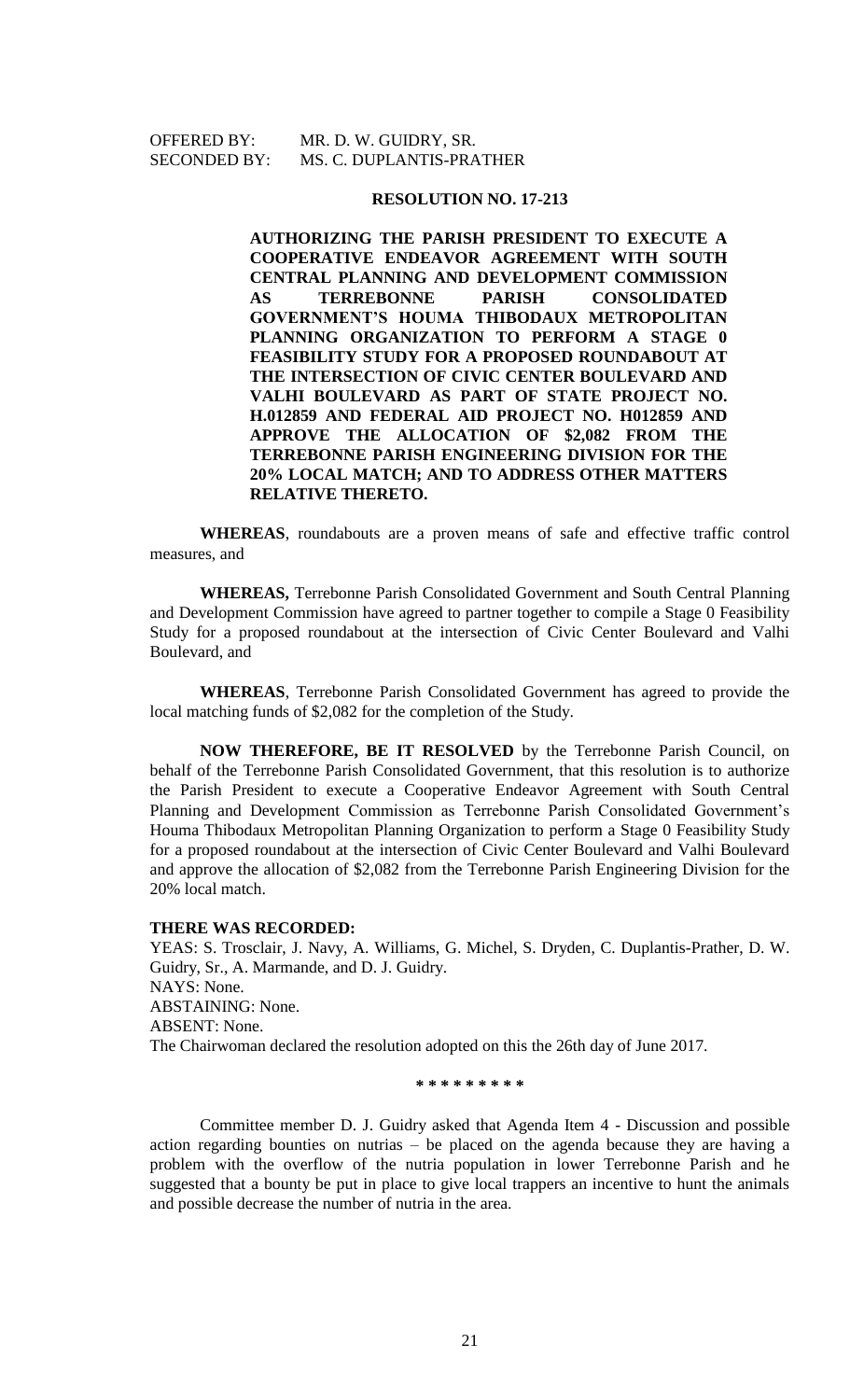Ms. Catherine Normand, Nutria Biologist with LEWF, distributed a handout detailing the nutria harvest for 2016 and also noted the damage areas in Terrebonne Parish where nutrias are becoming a nuisance. Ms. Normand explained that a bounty system may not be the best alternative for eradicating nutrias, but suggested that forming a coalition with private landowners to hunt on their property and then suggested that property owners join their organization (Coastwide Nutria Control Program) which may be a better solution. She further explained that hunters with recreational hunting licenses may hunt nutria, but can't receive money for doing so (with a five per bag limit). However, trappers with a trapping license can hunt nutria with an unlimited quota and can receive \$5.00 per tail. Ms. Normand stated that for additional information, interested individuals can go to their website at [www.nutria.com](http://www.nutria.com/) and explore all of information pertaining to nutria (i.e. the population, hunting information, etc.); also noting that their program's application will be available in September.

Discussion ensued with several Committee members suggesting that the parish become pro-active in finding a solution to the nutria infestation because it is harmful to the Parish's levee systems and may create problems in the future. It was also noted that lack of land access contributes to the problem and hinders the hunting of nutrias.

Parish President G. Dove asked a few questions pertaining to the permitting process and/or requirements needed to hunt nutria; and noted that the best solution for this problem is to partner with the alligator hunters to see if this would help alleviate the nutria infestation problem.

Mr. D. W. Guidry, Sr. moved, seconded by Mr. J. Navy, "THAT, there being no further business to come before the Community Development & Planning Committee, the meeting be adjourned."

The Chairman called for the vote on the motion offered by Mr. D. W. Guidry, Sr. THERE WAS RECORDED: YEAS: S. Trosclair, J. Navy, A. Williams, G. Michel, S. Dryden, C. Duplantis-Prather, D. W. Guidry, Sr., A. Marmande and D. J. Guidry. NAYS: None. ABSENT: None. The Chairwoman declared the motion adopted and the meeting was adjourned at 6:07 p.

m.

Steve Trosclair, Chairman

Tammy E. Triggs, Minute Clerk

Mr. S. Trosclair moved, seconded by Mr. D. W. Guidry, Sr., "THAT the Council accept and ratify the minutes of the Community Development & Planning Committee meeting held on 06/26/17."

The Chairman called for a vote on the motion offered by Mr. S. Trosclair. THERE WAS RECORDED: YEAS: S. Trosclair, J. Navy, G. Michel, S. Dryden, C. Duplantis-Prather, D. W. Guidry, Sr., A. Marmande and D. J. Guidry. NAYS: None. ABSENT: A. Williams. The Chairman declared the motion adopted.

The Chairman called for a report on the Budget and Finance Committee meeting held on 06/26/17, whereupon the Committee Vice-Chairwoman, noting ratification of minutes calls public hearings on July 12, 2017 at 6:30 p.m., rendered the following (excluding the resolution indicating two surplus items):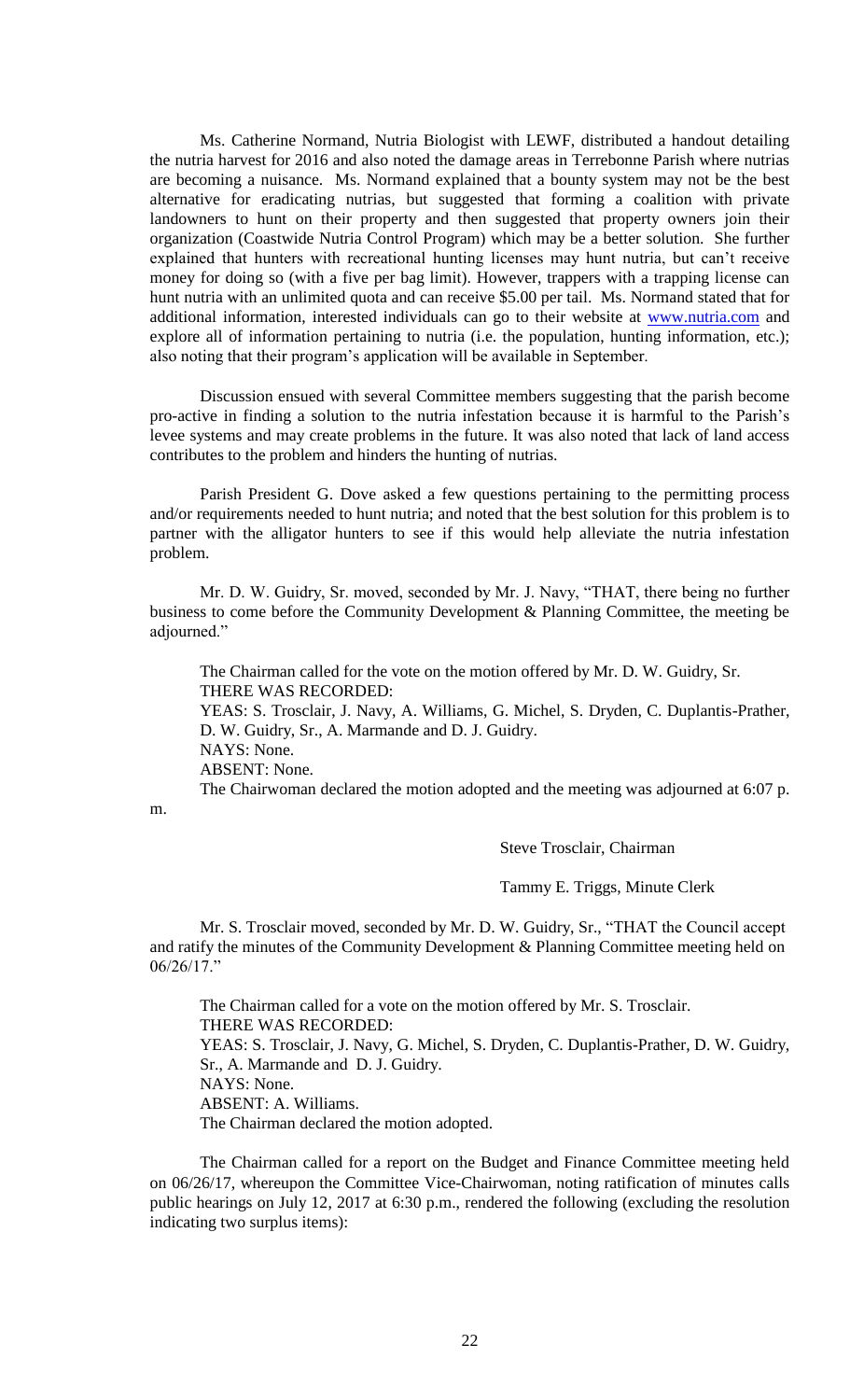## **BUDGET & FINANCE COMMITTEE**

#### **JUNE 26, 2017**

The Chairwoman, Arlanda Williams, called the Budget & Finance Committee meeting to order at 6:32 p.m. in the Terrebonne Parish Council Meeting Room with an Invocation offered by Committee member J. Navy and the Pledge of Allegiance led by Committee member S. Trosclair. Upon roll call, Committee Members recorded as present were: S. Trosclair, J. Navy, A. Williams, G. Michel, S. Dryden, C. Duplantis-Prather, D. W. Guidry, Sr., A, Marmande and D. J. Guidry. A quorum was declared present.

OFFERED BY: MS. C. DUPLANTIS-PRATHER SECONDED BY: MR. D. J. GUIDRY

## **RESOLUTION NO. 17-214**

**WHEREAS**, on May 31, 2017 bids were received by the Terrebonne Parish Consolidated Government (TPCG) for Bid 17-RB-21 Purchase of Aggregate Material for Various Departments/Divisions, and

**WHEREAS**, after careful review by the Purchasing Division, David Rome, Roads and Bridges Superintendent and Mike Toups, Public Works Director, it has been determined that the bid of Vulcan Construction Material, LLC should be accepted for Item #1 at \$26.85 per ton, Item #2 at \$26.85 per ton and Item #3 at \$27.85 per ton and the bid of Lafarge Aggregate, must be rejected for failure to comply with the "Requirements and Instructions for Bidders", and

**WHEREAS**, The term of this agreement shall be effective from the date of the Notice of Award for a period of twelve (12) months and may be extended at TPCG's option, for two (2) additional one (1) year terms in accordance with the terms, conditions, prices and specifications contained in the bid.

**WHEREAS**, Parish Administration has concurred with the recommendation that the bid of Vulcan Construction Material, LLC be accepted for Bid 17-RB-21 Purchase of Aggregate Material for Various Departments/Divisions at the aforementioned prices and the bid of Lafarge Aggregates be rejected as per attached documents, and

**NOW, THEREFORE BE IT RESOLVED** by Terrebonne Parish Council (Budget and Finance Committee), on behalf of the Terrebonne Parish Consolidated Government, that the recommendation of the Parish Administration be accepted for the purchase of aggregate material as per attached documents.

## **THERE WAS RECORDED:**

YEAS: S. Trosclair, J. Navy, A. Williams, G. Michel, S. Dryden, C. Duplantis-Prather, D. W. Guidry, Sr., A. Marmande, and D. J. Guidry. NAYS: None. ABSTAINING: None. ABSENT: None. The Chairwoman declared the resolution adopted on this the 26th day of June 2017.

\* \* \* \* \* \* \* \* \*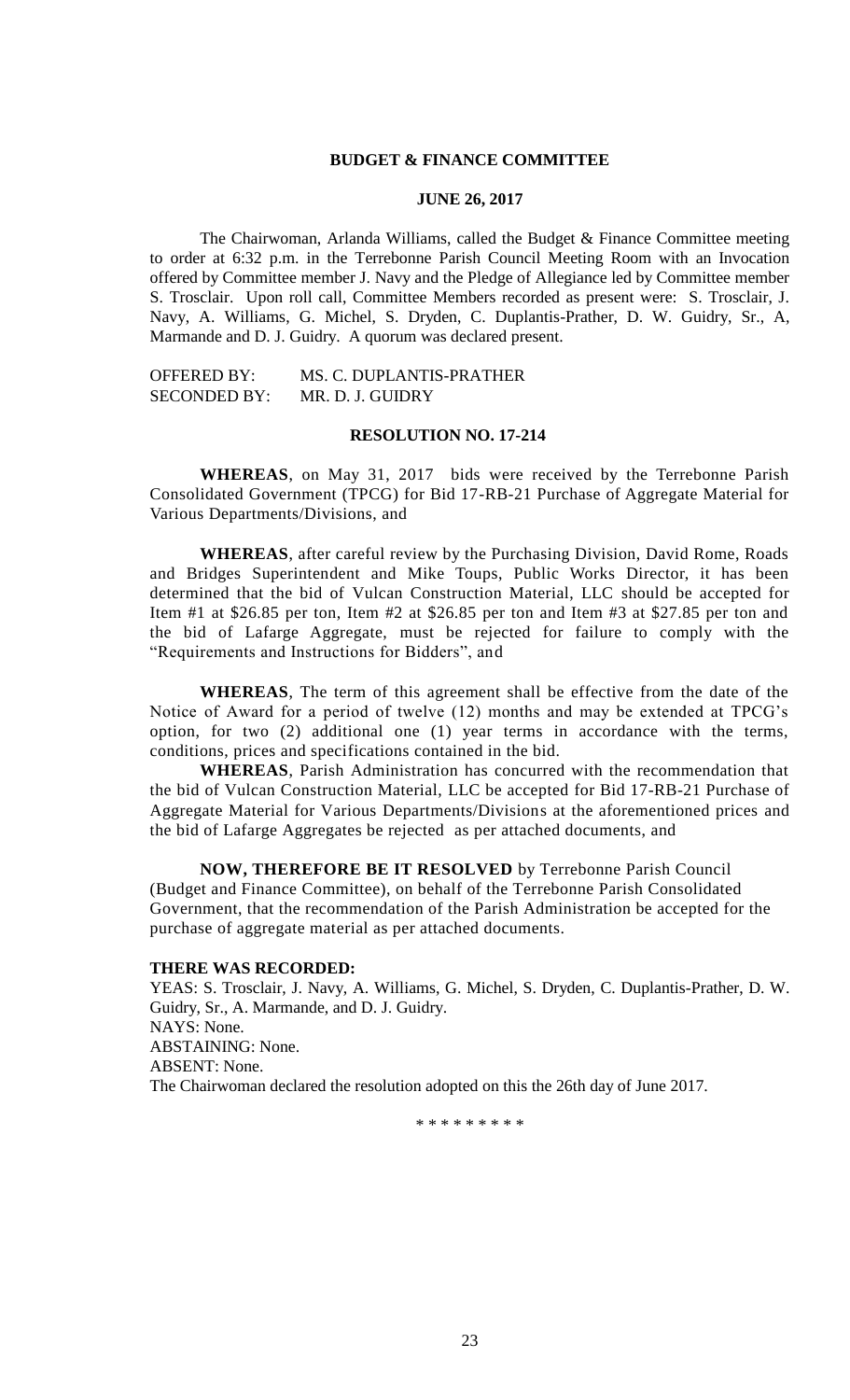| <b>OFFERED BY:</b>  | MR. D. J. GUIDRY         |
|---------------------|--------------------------|
| <b>SECONDED BY:</b> | MS. C. DUPLANTIS-PRATHER |

#### **RESOLUTION NO. 17-215**

Approving the 2017 Budget Amendment of the Five-Year Capital Outlay Budget as submitted by the Terrebonne Parish Veterans Memorial District (the District); for the Museum Building Phase II

**WHEREAS**, effective June 17, 2008, the Terrebonne Parish Veterans Memorial District (the "District) was created as a governing authority under the provisions of LA R.S. 33:9357, which requires the District to receive approval of the Terrebonne Parish Council prior to any of the following actions by the board:

1. Adoption of an annual budget

2. Purchase, sale or encumbrance of immovable property.

3.Submitting for voter approval any tax proposal.

4. Any other matter or action as determined by ordinance adopted by the Terrebonne Parish Consolidated Government, and

**WHEREAS**, at the June 15, 2017 Board Meeting, the District approved the amendment to their 2017 Five Year Capital Outlay Budget for \$1,037,575 for the construction of the Museum Building Phase II, and

**NOW, THEREFORE BE IT RESOLVED** by the Terrebonne Parish Council (Budget and Finance Committee), on behalf of the Terrebonne Parish Consolidated Government, to approve the Terrebonne Parish Veterans Memorial District Board 2017 Five Year Capital Outlay amendment as per Attachment A.

### **THERE WAS RECORDED:**

YEAS: S. Trosclair, J. Navy, A. Williams, G. Michel, S. Dryden, C. Duplantis-Prather, D. W. Guidry, Sr., A. Marmande, and D. J. Guidry. NAYS: None. ABSTAINING: None. ABSENT: None. The Chairwoman declared the resolution adopted on this the 26th day of June 2017.

\* \* \* \* \* \* \* \* \*

OFFERED BY: MS. C. DUPLANTIS-PRATHER SECONDED BY: MR. D. W. GUIDRY, SR.

#### **RESOLUTION NO. 17-216**

Authorizing the Parish President, Gordon E. Dove, to enter into an agreement with South Louisiana Wetlands Discovery Center to provide \$10,000 to be used for the Rougarou Festival being held October 21-22, 2017.

**WHEREAS,** Article VII, Section 14 of the Louisiana Constitution provides that for a public purpose, the state and its political subdivisions or political corporations may engage in cooperative endeavors with each other, with the United States or its agencies, or with any public or private association, corporation or individual; and

**WHEREAS**, the Rougarou Festival (Festival), a first time event in 2012, was designed by the CENTER to celebrate Cajun Folklore and raise awareness about coastal land loss, and which exceeded expectations with people attending the Festival from as far as Canada; and

**WHEREAS**, TPCG and CENTER believe they can substantially benefit the tourism efforts in Terrebonne Parish by entering into this cooperative endeavor; and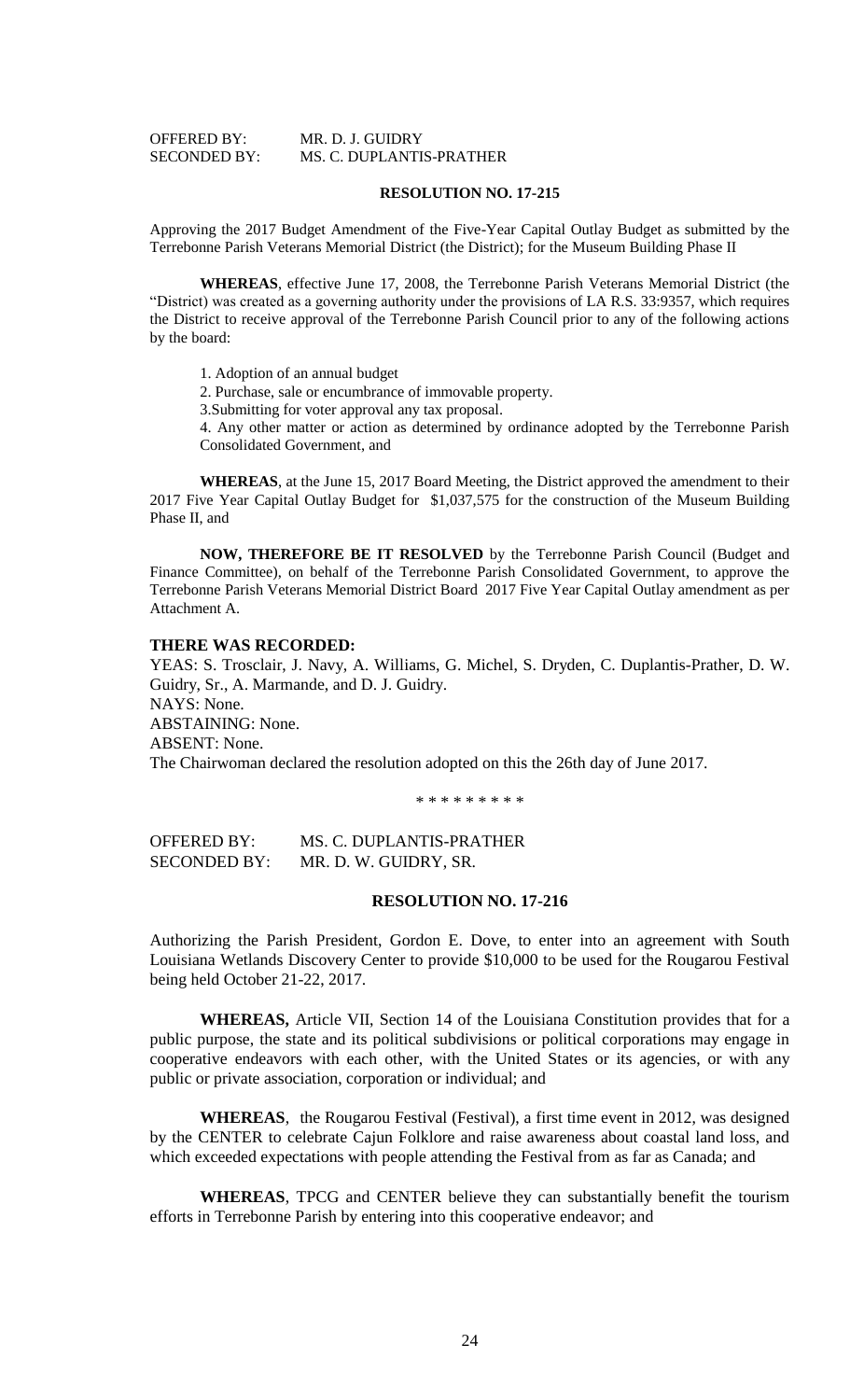**NOW, THEREFORE BE IT RESOLVED** by the Terrebonne Parish Council (Budget and Finance Committee), on behalf of the Terrebonne Parish Consolidated Government, hereby authorizes Gordon E. Dove, Parish President to enter into a Cooperative Endeavor Agreement pending Legal review with South Louisiana Wetlands Discovery Center for an amount not to exceed \$10,000.

## **THERE WAS RECORDED:**

YEAS: S. Trosclair, J. Navy, A. Williams, G. Michel, S. Dryden, C. Duplantis-Prather, D. W. Guidry, Sr., A. Marmande, and D. J. Guidry. NAYS: None. ABSTAINING: None. ABSENT: None. The Chairwoman declared the resolution adopted on this the 26th day of June 2017.

\* \* \* \* \* \* \* \* \*

OFFERED BY: MS. C. DUPLANTIS-PRATHER SECONDED BY: MR. D. W. GUIDRY, SR.

## **RESOLUTION NO. 17-217**

AUTHORIZING PARISH PRESIDENT GORDON DOVE ON THE BEHALF OF THE TERREBONNE PARISH CONSOLIDATED GOVERNMENT AND ON THE BEHALF OF THE HOUMA FIRE DEPARTMENT TO EXECUTE A COOPERATIVE ENDEAVOR AGREEMENT BETWEEN THE TERREBONNE PARISH CONSOLIDATED GOVERNMENT AND THE HOUMA FIRE DEPARTMENT AND THE BAYOU CANE FIRE PROTECTION DISTRICT.

**BE IT RESOLVED** by the Terrebonne Parish Council, Gordon E. Dove, President of the Terrebonne Parish Consolidated Government, is hereby authorized to execute the Cooperative Endeavor Agreement between the Terrebonne Parish Consolidated Government, on the behalf of the Houma Fire Department, and the Bayou Cane Fire Protection District, containing substantially the same terms as set out in the attached agreement.

## **THERE WAS RECORDED:**

YEAS: S. Trosclair, J. Navy, A. Williams, G. Michel, S. Dryden, C. Duplantis-Prather, D. W. Guidry, Sr., A. Marmande, and D. J. Guidry. NAYS: None. ABSTAINING: None. ABSENT: None. The Chairwoman declared the resolution adopted on this the 26th day of June 2017.

\* \* \* \* \* \* \* \* \*

Committee member J. Navy asked that Agenda Item No. 5 - Discussion and possible action with regards to allocating an additional \$10,000 for the continuance of Parish summer camp programs until the end of summer – be placed on the agenda so that additional funding can be allocated to the east and west area summer camps.

Mr. J. Navy moved, seconded by Mr. S. Trosclair, "THAT, the Budget and Finance Committee request Administration to allocate an additional \$10,000 for the continuance of the Parish's summer camps programs."

The Chairwoman called for the vote on the motion offered by Mr. J. Navy. THERE WAS RECORDED: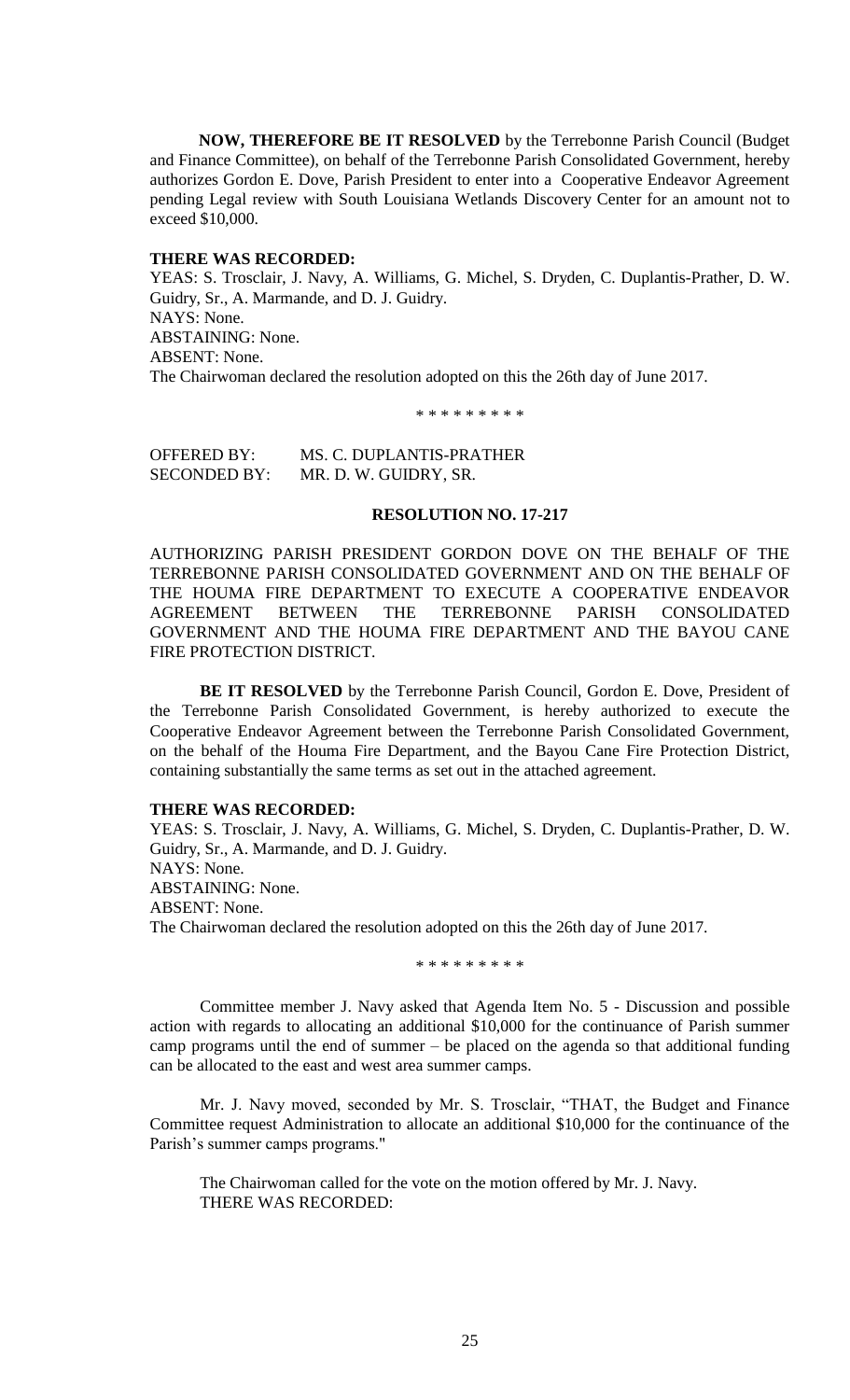YEAS: S. Trosclair, J. Navy, A. Williams, G. Michel, S. Dryden, C. Duplantis-Prather, D. W. Guidry, Sr., A. Marmande and D. J. Guidry. NAYS: None. ABSENT: None. The Chairwoman declared the motion adopted.

Mr. D. W. Guidry, Sr. moved, seconded by Ms. C. Duplantis-Prather, "THAT, the Budget & Finance Committee introduce an ordinance to amend the 2017 Adopted Operating Budget and 5-year Capital Outlay Budget of the Terrebonne Parish Consolidated Government for the following items and to provide for related matters:

Houma Police Department, \$7,061 Lake Boudreaux Diversion Project, (\$1,155,258) Bayou Black Pump Station, \$4,123,436 Bayou Terrebonne Pump Station, \$100,000 Reclass General Fund accounts, Net effect -0-

and call a public hearing on said matter on July 12, 2017 at 6:30 p.m."

The Chairwoman called for the vote on the motion offered by Mr. D. W. Guidry, Sr. THERE WAS RECORDED: YEAS: S. Trosclair, J. Navy, A. Williams, G. Michel, S. Dryden, C. Duplantis-Prather, D. W. Guidry, Sr., A. Marmande and D. J. Guidry. NAYS: None. ABSENT: None. The Chairwoman declared the motion adopted.

OFFERED BY: MR. S. TROSCLAIR SECONDED BY: MR. D. W. GUIDRY, SR.

## **RESOLUTION NO. 17-218**

**WHEREAS**, La R.S. 33:1324 provides any parish or political subdivision of the State may make agreements among themselves to engage jointly in the construction or improvement of any public project or the promotion and maintenance of any undertaking provided that at least one of the participants to the agreement is authorized by law to complete the undertaking, and

**WHEREAS**, pursuant to the above described local services, law, Sales Tax is authorized to collect taxes for various agencies and political subdivisions outside those of TPCG, and

**WHEREAS**, TPCG provides full service office space to Sales Tax within the Government Tower to the benefit of those outside agencies which collect taxes through the Terrebonne Parish Sales and Use Tax Department, and

**WHEREAS**, the above parties believe that the collection of local taxes serves a necessary public purpose and that the lease terms of this agreement are commensurate with the costs involved.

**NOW, THEREFORE BE IT RESOLVED** that the Terrebonne Parish Council (Budget and Finance Committee), on behalf of the Terrebonne Parish Consolidated Government, hereby authorizes Gordon E. Dove, Parish President, to enter into a lease with the Terrebonne Sales and Use Tax Department for a period of three (3) years, for Three Thousand Nine Hundred Thirty Dollars and Sixty Six Cents (\$3,930.66) per month, beginning January 1, 2016 and ending December 31, 2018.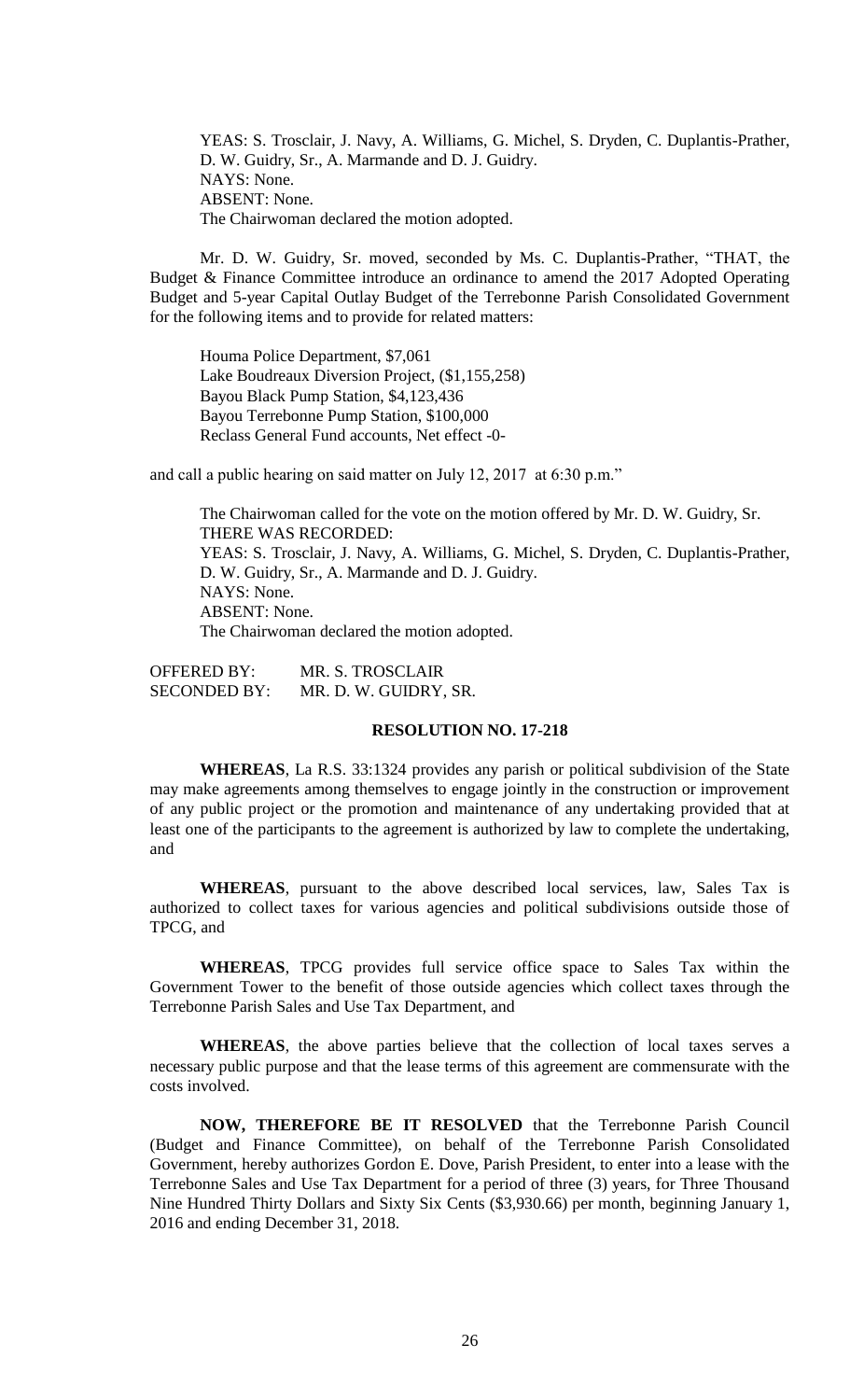#### **THERE WAS RECORDED:**

YEAS: S. Trosclair, J. Navy, A. Williams, G. Michel, S. Dryden, C. Duplantis-Prather, D. W. Guidry, Sr., A. Marmande, and D. J. Guidry. NAYS: None. ABSTAINING: None. ABSENT: None. The Chairwoman declared the resolution adopted on this the 26th day of June 2017.

\* \* \* \* \* \* \* \* \*

## OFFERED BY: MS. C. DUPLANTIS-PRATHER SECONDED BY: MR. S. TROSCLAIR

## **RESOLUTION NO. 17-219**

Authorizing the Parish President to execute an application form to the 2017 Walmart Community Grant for the Houma Police Department of the Terrebonne Parish Consolidated Government; and to address other matters relative thereto.

**WHEREAS,** the Houma Police Department of the Terrebonne Parish Consolidated Government has been approved to implement an application for a grant from the 2017 Walmart Community Grant in the amount of two thousand dollars (\$2000) for the Terrebonne Parish Consolidated Government. The Fiscal Year 2017 Walmart Community Grant will provide grant funding to educate the Young Marines and children of all ages, by providing age-appropriate educational materials for officers use when teaching children in the community.

**WHEREAS,** the Parish Administrative staff and the Parish Finance Department will oversee the application process in the implementation and meeting all the requirements set forth by the 2017 Walmart Community Grant,

**NOW, THEREFORE BE IT RESOLVED,** that the Terrebonne Parish Council on behalf of the Terrebonne Parish Consolidated Government, authorizes the Parish President to execute any and all necessary documents to implement the grant from the 2017 Walmart Community Grant to address other matters relative thereto.

## **THERE WAS RECORDED:**

YEAS: S. Trosclair, J. Navy, A. Williams, G. Michel, S. Dryden, C. Duplantis-Prather, D. W. Guidry, Sr., A. Marmande, and D. J. Guidry. NAYS: None. ABSTAINING: None. ABSENT: None. The Chairwoman declared the resolution adopted on this the 26th day of June 2017.

\* \* \* \* \* \* \* \* \*

OFFERED BY: MS. C. DUPLANTIS-PRATHER SECONDED BY: MR. S. TROSCLAIR

#### **RESOLUTION NO. 17-220**

AUTHORIZING THE PARISH PRESIDENT TO EXECUTE AN APPLICATION FORM FOR THE 2017 WALMART COMMUNITY GRANT FOR THE HOUMA FIRE DEPARTMENT OF THE TERREBONNE PARISH CONSOLIDATED GOVERNMENT; AND TO ADDRESS OTHER MATTERS RELATIVE THERETO.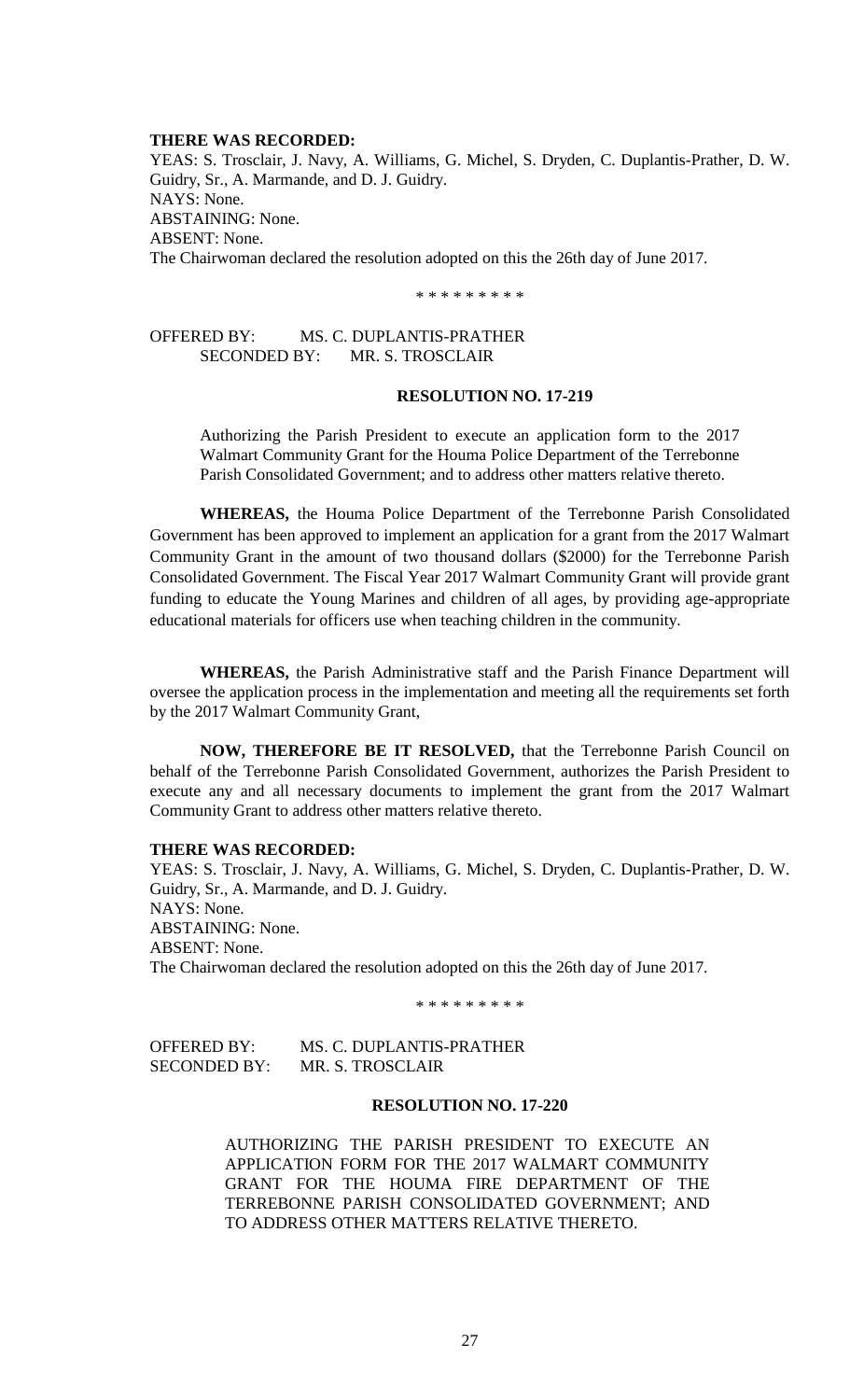**WHEREAS**, the Houma Fire Department of the Terrebonne Parish Consolidated Government has been approved to implement an application for a grant from the 2017 Walmart Community Grant in the amount of Two Thousand Dollars (\$2,000.00) for the Terrebonne Parish Consolidated Government. The Fiscal Year 2017 Walmart Community Grant will provide grant funding to purchase smoke alarms and fire education materials for the community.

**WHEREAS,** the Parish Administrative staff and the Parish Finance Department will oversee the application process in the implementation and meeting all the requirements set forth by the 2017 Walmart Community Grant.

**NOW, THEREFORE BE IT RESOLVED** that the Terrebonne Parish Council on the behalf of the Terrebonne Parish Consolidated Government, authorizes the Parish President to execute any and all necessary documents to implement the grant from the 2017 Walmart Community Grant to address other matters relative thereto.

#### **THERE WAS RECORDED:**

YEAS: S. Trosclair, J. Navy, A. Williams, G. Michel, S. Dryden, C. Duplantis-Prather, D. W. Guidry, Sr., A. Marmande, and D. J. Guidry. NAYS: None. ABSTAINING: None. ABSENT: None. The Chairwoman declared the resolution adopted on this the 26th day of June 2017.

\* \* \* \* \* \* \* \* \*

Committee member J. Navy asked that Agenda Item No. 10 - Discussion and possible action with regards to requesting that Administration consider allocating an additional \$60,000 for the L.E.N.S. Program to target crime- be placed on the agenda because the Terrebonne Parish Sheriff Office is now a participant of the L.E.N.S. program and additional funding will be needed to help target criminal activity in high crime areas throughout Terrebonne Parish. According to Mr. Navy, funding for the L.E.N.S. program will be depleted by August 2017 and additional funding will be needed.

Mr. J. Navy moved, seconded by Mr. S. Trosclair, "THAT, the Budget and Finance Committee request Administration to research allocating funding for the L.E.N.S. Program (which would include the Houma Police Department and the Terrebonne Sheriff Office) in the amount of an additional \$60,000 to continue the program until the end of 2017."

The Chairwoman called for the vote on the motion offered by Mr. J. Navy.

THERE WAS RECORDED:

YEAS: S. Trosclair, J. Navy, A. Williams, G. Michel, S. Dryden, C. Duplantis-Prather, D. W. Guidry, Sr., A. Marmande and D. J. Guidry.

NAYS: None.

ABSENT: None.

The Chairwoman declared the motion adopted.

Mr. S. Trosclair moved, seconded by Mr. D. J Guidry, "THAT, the Budget & Finance Committee introduce an ordinance to declare vehicles from the Houma Police Department as surplus and call a public hearing on July 12, 2017 at 6:30 p.m."

The Chairwoman called for the vote on the motion offered by Mr. S. Trosclair. THERE WAS RECORDED:

YEAS: S. Trosclair, J. Navy, A. Williams, G. Michel, S. Dryden, C. Duplantis-Prather, D. W. Guidry, Sr., A. Marmande and D. J. Guidry. NAYS: None.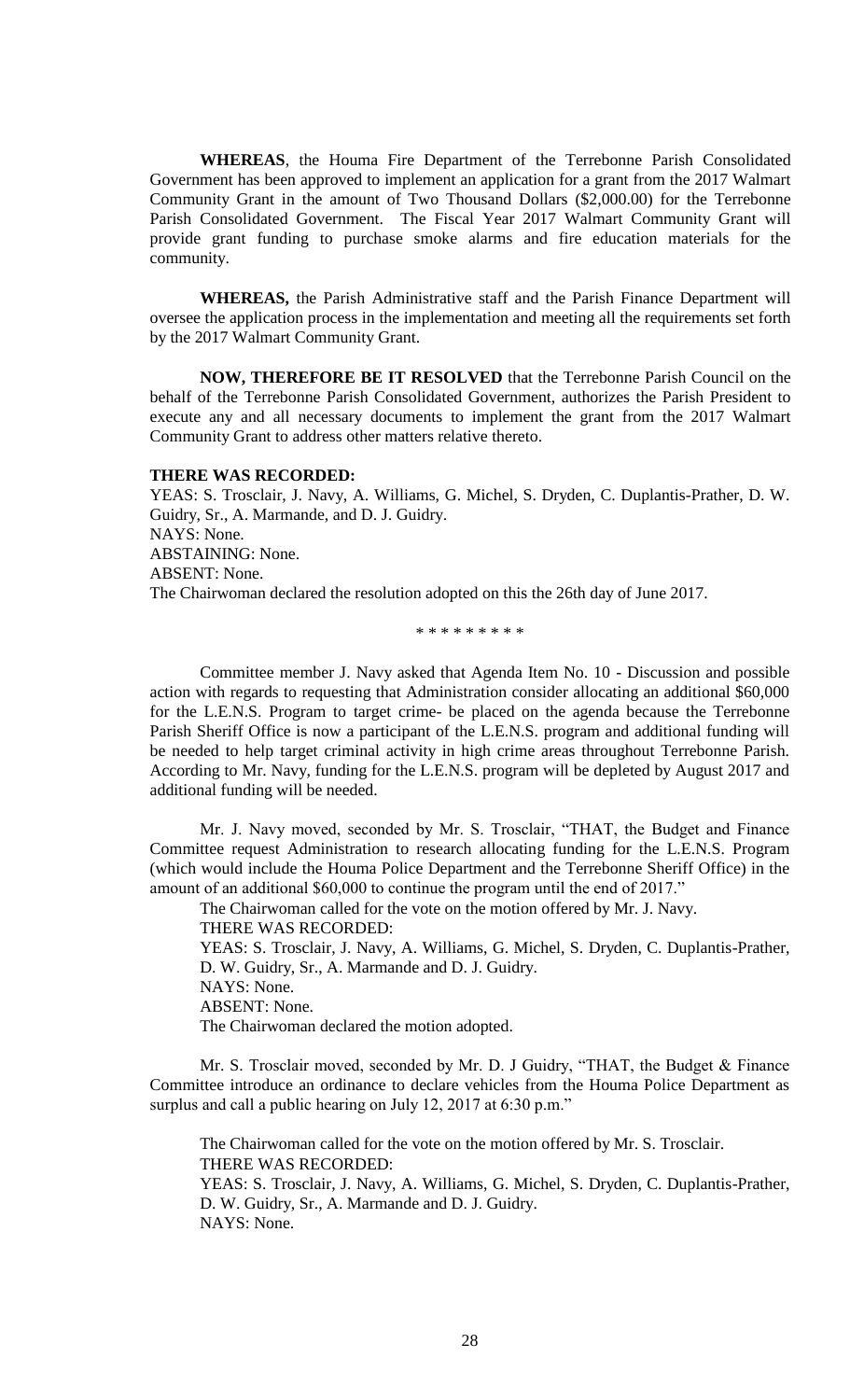ABSENT: None. The Chairwoman declared the motion adopted.

OFFERED BY: MS. C. DUPLANTIS-PRATHER SECONDED BY: MR. S. TROSCLAIR

## **RESOLUTION NO. 17-221**

Authorizing the Parish President to execute an application form to The Bureau of Justice Assistance (BJA) for the (FY) 2017 Bulletproof Vest Partnership (BVP) solicitation for the Houma Police Department of the Terrebonne Parish Consolidated Government; and to address other matters relative thereto.

**WHEREAS,** the Houma Police Department of the Terrebonne Parish Consolidated Government has been approved to implement an application for a grant from the Bureau of Justice Assistance (BJA) for the (FY) 2017 Bulletproof Vest Partnership (BVP) solicitation grant in the amount of \$20,426.00 (Twenty Thousand Four Hundred and Twenty-Six Dollars). The Fiscal Year 2017 (BJA) (BVP) Fund will provide grant funding to purchase bulletproof vest to improve the effectiveness and safety of our Police Officers and,

**WHEREAS,** the Parish Administrative staff and the Parish Finance Department will oversee the application process in the implementation and meeting all the requirements set forth by the (BJA) and National Institute of Justice (NIJ) and,

**NOW, THEREFORE BE IT RESOLVED,** that the Terrebonne Parish Council on behalf of the Terrebonne Parish Consolidated Government, authorizes the Parish President to execute all necessary documents to implement the grant from the Bureau of Justice Assistance (BJA) for the (FY) 2017 Bulletproof Vest Partnership (BVP) solicitation grant and to address other matters relative thereto.

#### **THERE WAS RECORDED:**

YEAS: S. Trosclair, J. Navy, A. Williams, G. Michel, S. Dryden, C. Duplantis-Prather, D. W. Guidry, Sr., A. Marmande, and D. J. Guidry. NAYS: None. ABSTAINING: None. ABSENT: None. The Chairwoman declared the resolution adopted on this the 26th day of June 2017.

\* \* \* \* \* \* \* \* \*

OFFERED BY: MS. C. DUPLANTIS-PRATHER SECONDED BY: MR. D. W. GUIDRY, SR.

## **RESOLUTION NO. 17-222**

**WHEREAS**, prices were obtained by the Forced Drainage Division, Public Works Department for the sole source / proprietary purchase of various Isuzu Diesel Engine Parts, and

**WHEREAS**, after careful review by Carl Ledet, Forced Drainage Superintendent and Mike Toups, Public Works Director it has been determined that the quoted price of Thirty-eight Thousand, Three Hundred Twenty-five Dollars and Eighty Cents (\$38,325.80) from M & L Engine, LLC for the sole source / proprietary purchase of various Isuzu Diesel Engine Parts should be accepted as per the attached documents and the under sole source / proprietary provisions set forth in the Louisiana Revised Statutes 39:1597, and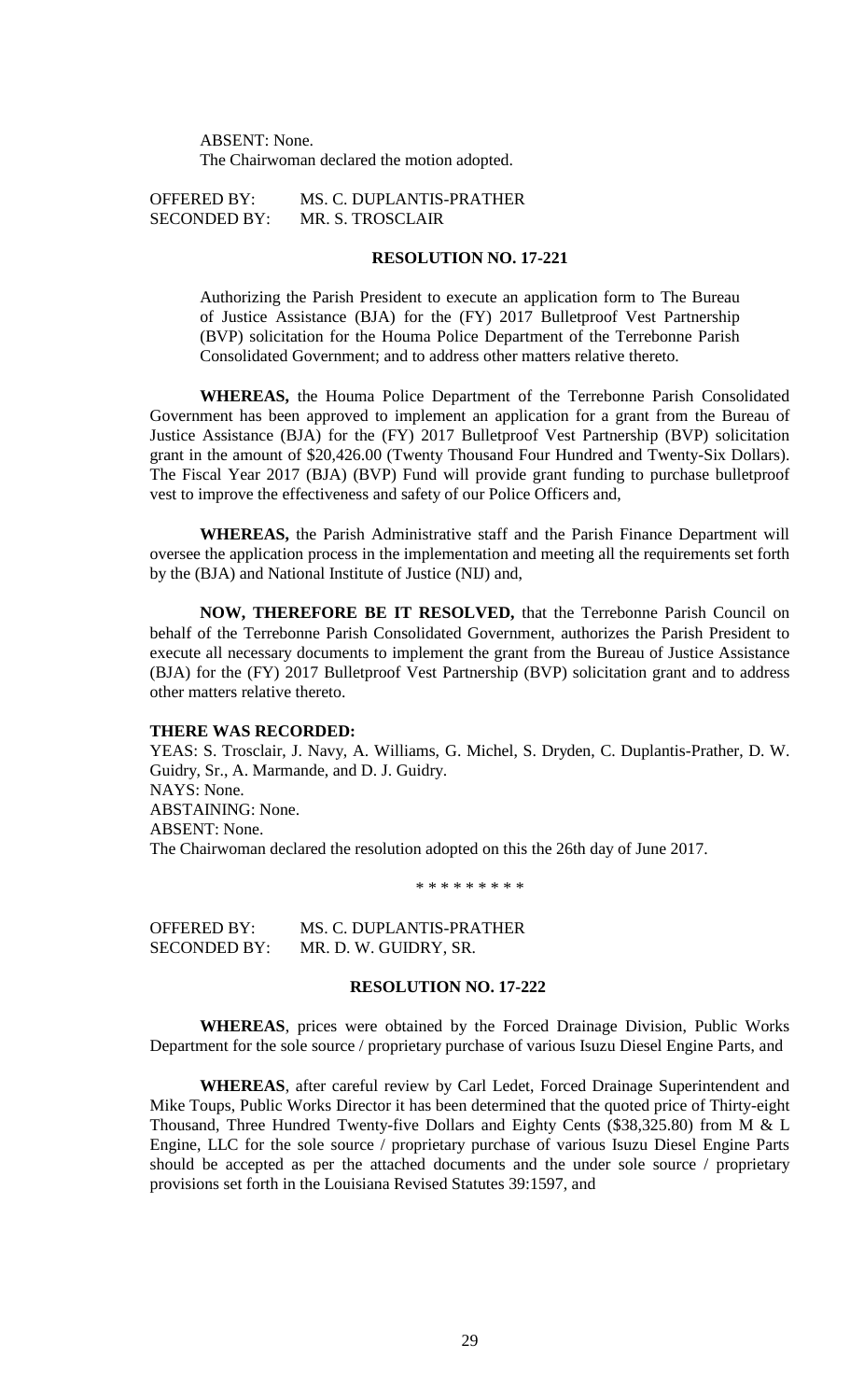**WHEREAS**, the Parish Administration has recommended the acceptance of the prices from the M & L Engine, LLC at the cost of Thirty-eight Thousand, Three Hundred Twenty-five Dollars and Eighty Cents (\$38,325.80) as per the attached documents.

**NOW, THEREFORE BE IT RESOLVED** by the Terrebonne Parish Council, on behalf of the Terrebonne Parish Consolidated Government, that the recommendation of the Parish Administration be approved and that the sole source / proprietary purchase of the various Isuzu Diesel Engine Parts be accepted as per the attached forms.

## **THERE WAS RECORDED:**

YEAS: S. Trosclair, J. Navy, A. Williams, G. Michel, S. Dryden, C. Duplantis-Prather, D. W. Guidry, Sr., A. Marmande, and D. J. Guidry. NAYS: None. ABSTAINING: None. ABSENT: None. The Chairwoman declared the resolution adopted on this the 26th day of June 2017.

\* \* \* \* \* \* \* \* \*

OFFERED BY: MR. D. J. GUIDRY SECONDED BY: MR. S. DRYDEN

### **RESOLUTION NO. 17-223**

Authorizing the Parish President to award Bid 17-DRA-25 Purchase of Five (5) New/Unused 7:2 Ratio Right Angle Gear Drives

**WHEREAS,** the Terrebonne Parish Consolidated Government will be receiving sealed bids on July 7, 2017 for the aforementioned equipment, and

**WHEREAS,** the Terrebonne Parish Consolidated Government desires authorization to award the bidder that submits the lowest responsive, responsible bid, and

**NOW, THERFORE BE IT RESOLVED**, that the Terrebonne Parish Council (Budget Finance Committee), on behalf of the Terrebonne Parish Consolidated Government grants authorization to the Parish President to award Bid 17-DRA-25 Purchase of Five (5) New/Unused 7:2 Ratio Right Angle Gear Drives to the lowest responsive, responsible bidder, and

**BE IT FURTHER RESOLVED,** that the Parish President be authorized to award the lowest responsive, responsible bidder for the aforementioned bid for the purchase of the gear drives.

#### **THERE WAS RECORDED:**

YEAS: S. Trosclair, J. Navy, A. Williams, G. Michel, S. Dryden, C. Duplantis-Prather, D. W. Guidry, Sr., A. Marmande, and D. J. Guidry. NAYS: None. ABSTAINING: None. ABSENT: None. The Chairwoman declared the resolution adopted on this the 26th day of June 2017.

\* \* \* \* \* \* \* \* \*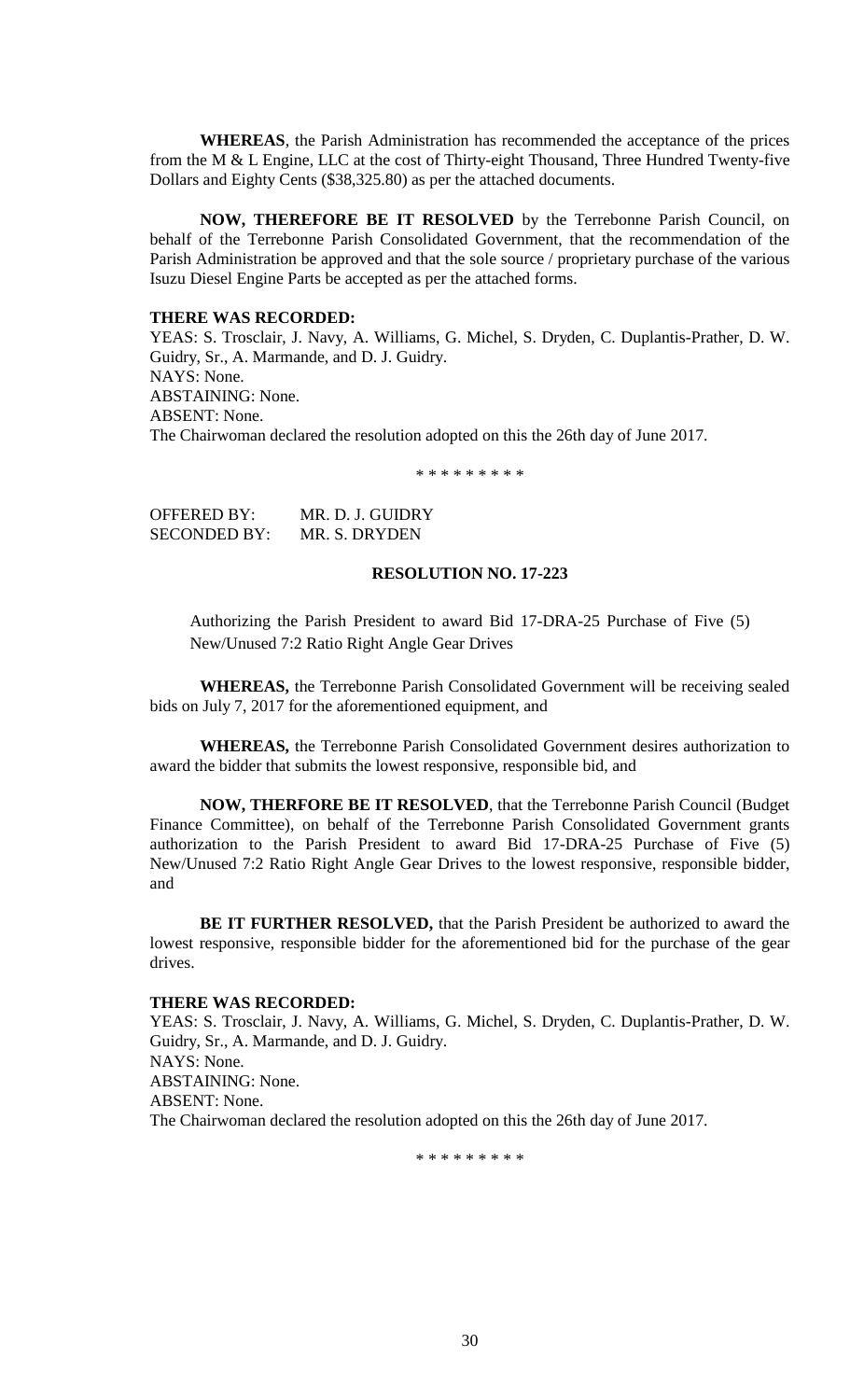## OFFERED BY: MR. J. NAVY SECONDED BY: MS. C. DUPLANTIS-PRATHER

### **RESOLUTION NO. 17-224**

Authorizing the Parish President to execute an application form to the U.S. Department of Justice FY2017 Community Oriented Policing Services (COPS) Hiring Program for the Houma Police Department of the Terrebonne Parish Consolidated Government; and to address other matters relative thereto.

**WHEREAS,** the Houma Police Department of the Terrebonne Parish Consolidated Government is requesting to apply for an application for a grant from the U.S. Department of Justice for the FY2017 COPS Hiring Program funding in the amount of six hundred seventyfive thousand five hundred twenty-five dollars and eighty-six cents (\$675,525.86). The 2017 COPS grant provides a 75% match for three years to the amount of three hundred seventy-three thousand five hundred seventy-one dollars (\$373,571.00) and the Terrebonne Parish Consolidated Government's responsibility of the 25% match for the three years with a 100% match for  $4<sup>th</sup>$  year is three hundred one thousand nine hundred fifty-four dollars and eighty-six cents (\$301,954.86). The grant funding will be used to hire two officers, one new police officer and one lieutenant and,

**WHEREAS,** With crime rates increasingly rising, the Houma Police Department can benefit from hiring a police officer and a lieutenant, in an effort to increase their community policing capacity and crime prevention efforts and,

**WHEREAS ,** the Parish Administrative staff and the Parish Finance Department will oversee the application process in the implementation and meeting all the requirements set forth by the U.S. Department of Justice and,

**NOW, THEREFORE BE IT RESOLVED,** that the Terrebonne Parish Council on behalf of the Terrebonne Parish Consolidated Government, authorizes the Parish President to execute any and all necessary documents to implement the grant upon awarded amount from the U.S. Department of Justice and to address other matters relative thereto.

## **THERE WAS RECORDED:**

YEAS: S. Trosclair, J. Navy, A. Williams, G. Michel, S. Dryden, C. Duplantis-Prather, D. W. Guidry, Sr., A. Marmande, and D. J. Guidry. NAYS: None. ABSTAINING: None. ABSENT: None. The Chairwoman declared the resolution adopted on this the 26th day of June 2017.

\* \* \* \* \* \* \* \* \*

| OFFERED BY:         | MR. S. DRYDEN   |
|---------------------|-----------------|
| <b>SECONDED BY:</b> | MR. A. MARMANDE |

## **RESOLUTION NO. 17-225**

Parish President Gordon E. Dove, on June 20, 2017, declared a State of Emergency to exist relative to Tropical Storm Cindy in Terrebonne Parish so that immediate action could take place due to the developing possible tropical weather effecting the Parish with the potential threat of flooding, and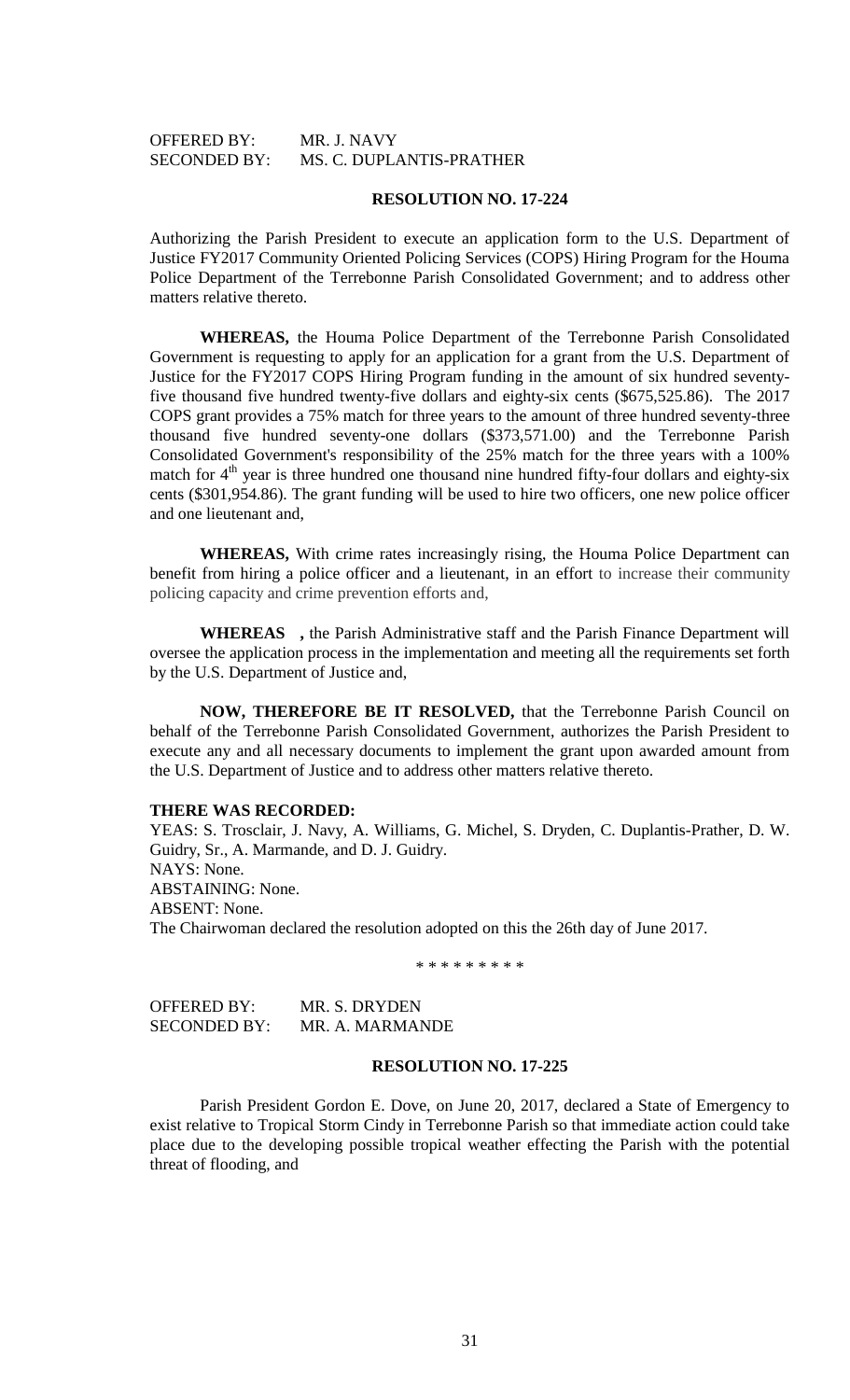**WHEREAS**, prices were obtained by the Forced Drainage Division / Public Works Department for the emergency public works project to include the purchase, delivery and installation / integration of two (2) used 12" skid mounted pump packages, and

**WHEREAS**, after careful review by Carl Ledet, Forced Drainage Superintendent and Mike Toups, Public Works Director it has been determined that the quoted price of Eighty-Thousand Dollars and Zero Cents (\$80,000.00) from Associated Pump & Supply, LLC for the emergency public works project to include the purchase, delivery and installation / integration of two (2) used 12" skid mounted pump packages should be accepted as per the attached documents and

**WHEREAS**, the Parish Administration has recommended the acceptance of the price for the emergency public works project to include the purchase, delivery and installation / integration at the cost of Eighty Thousand Dollars and Zero Cents (\$80,000.00) as per the attached documents.

**NOW, THEREFORE BE IT RESOLVED** by the Terrebonne Parish Council, on behalf of the Terrebonne Parish Consolidated Government, does hereby approve and ratify the action taken during the Declaration of Emergency of Tropical Storm Cindy by the Forced Drainage Division / Public Works Department for the agreements and /or purchases per the attached.

### **THERE WAS RECORDED:**

YEAS: S. Trosclair, J. Navy, A. Williams, G. Michel, S. Dryden, C. Duplantis-Prather, D. W. Guidry, Sr., A. Marmande, and D. J. Guidry. NAYS: None. ABSTAINING: None. ABSENT: None. The Chairwoman declared the resolution adopted on this the 26th day of June 2017.

\* \* \* \* \* \* \* \* \*

OFFERED BY: MR. J. NAVY

**\_\_\_\_\_\_\_\_\_\_\_\_\_\_\_**

**\_\_\_\_\_\_\_\_\_\_\_\_\_\_\_**

SECONDED BY: MR. S. TROSCLAIR

#### **RESOLUTION**

Concurring with Parish Administration to declare obsolete items as surplus from various parish department/divisions.

## **\*RESOLUTION PULLED FROM MINUTES BEFORE RATIFICATION, AMENDED AND MOVED SEPARTELY**

#### \* \* \* \* \* \* \* \*

Committee member A. Marmande thanked Administration and Public Works Director Mike Toups for their prompt and efficient attention to the aforementioned matter.

Ms. C. Duplantis-Prather moved, seconded by Mr. S. Trosclair, "THAT, there being no further business to come before the Budget & Finance Committee, the meeting be adjourned."

The Chairwoman called for the vote on the motion offered by Ms. C. Duplantis-Prather. THERE WAS RECORDED: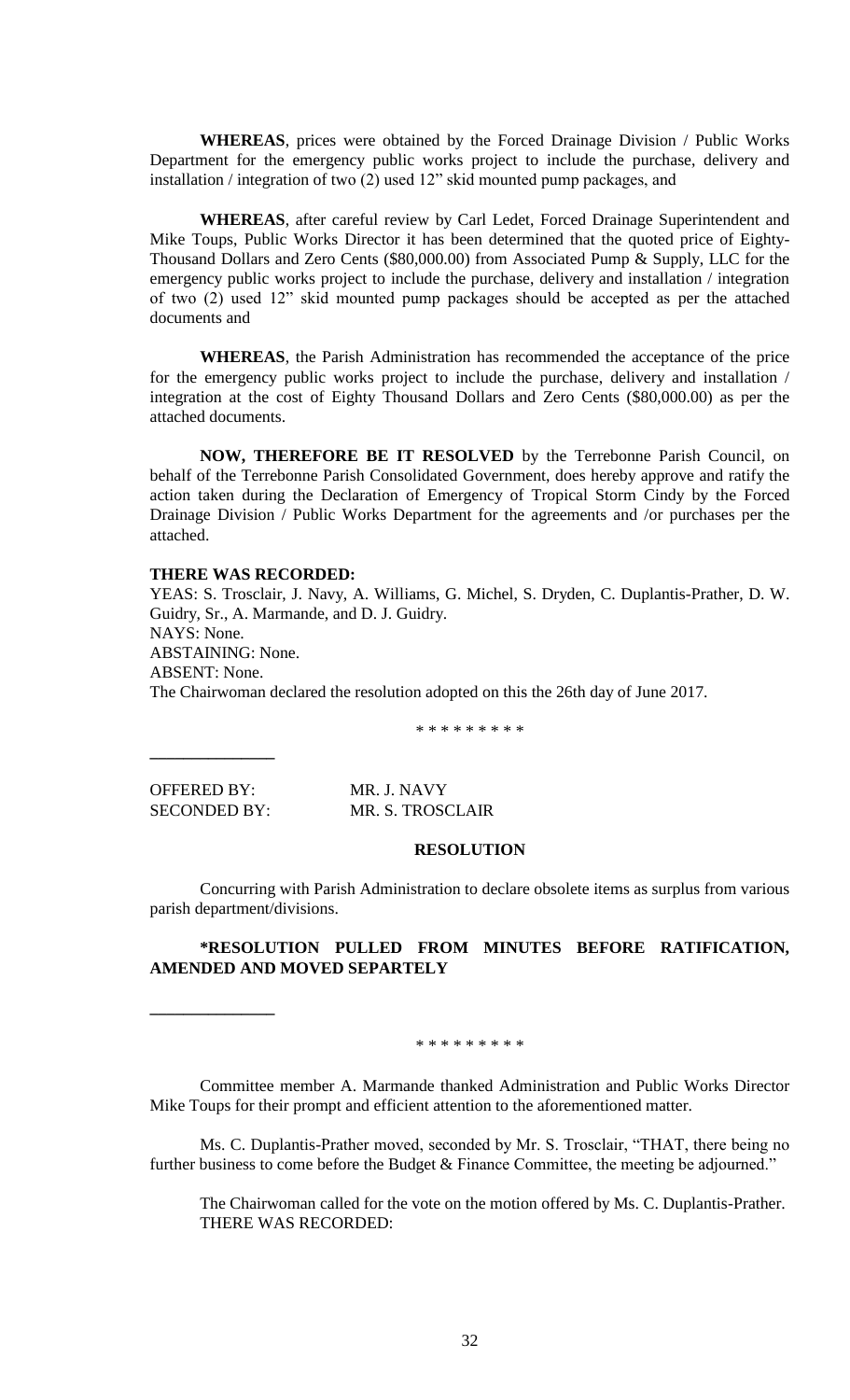YEAS: S. Trosclair, J. Navy, A. Williams, G. Michel, S. Dryden, C. Duplantis-Prather, D. W. Guidry, Sr., A. Marmande and D. J. Guidry. NAYS: None.

ABSENT: None.

The Chairwoman declared the motion adopted and the meeting was adjourned at 6:40 p.m.

Arlanda J. Williams, Chairwoman

Tammy E. Triggs, Minute Clerk

Ms. C. Duplantis-Prather moved, seconded by Mr. D. W. Guidry, Sr., "THAT, the Council accept and ratify the minutes of the Budget and Finance Committee meeting held on 06/26/17 (excluding the resolution and adding police vehicles to the list of surplus items)."

The Chairman called for a vote on the motion offered by Ms. C. Duplantis-Prather. THERE WAS RECORDED: YEAS: S. Trosclair, J. Navy, G. Michel, S. Dryden, C. Duplantis-Prather, D. W. Guidry, Sr., A. Marmande and D. J. Guidry. NAYS: None. ABSENT: A. Williams. The Chairman declared the motion adopted.

## **\*OFFERED BY: MS. C. DUPLANTIS-PRATHER SECONDED BY: MR. S. TROSCLAIR**

## **RESOLUTION NO. 17-226**

**WHEREAS,** Louisiana Statutory Law provides for the disposal of surplus movable property having a value of \$5,000.00 or less, in addition to other legally permissible means, at private sale which is, in the opinion of the governing authority, not needed for public purposes; and

**WHEREAS**, the movable property listed in the attached Exhibit A each have a valued of \$5,000.00 or less, as indicated by the values set out next to each item on the attached Exhibit A; and

**WHEREAS**, the parish administration has recommended that the movable property listed in the attached Exhibit A be declared surplus as the items are no longer useful, nor do they serve a public purpose and authorizes immediate award to the highest bidder for all items, including those where the highest bid exceeds \$5,000.00; and

**NOW THEREFORE, BE IT RESOLOVED** by the Terrebonne Parish Council that the movable property listed in the attached Exhibit A be declared surplus and grants authorization to dispose of said items by private sale or by any other legally approved method to the highest bidder pursuant to statutory law, including those where the highest bid exceeds \$5,000.00.

## **THERE WAS RECORDED:**

YEAS: S. Trosclair, J. Navy, G. Michel, S. Dryden, C. Duplantis-Prather, D. W. Guidry, Sr., A. Marmande, and D. J. Guidry. NAYS: None. ABSTAINING: None. ABSENT: A. Williams. The Chairman declared the resolution adopted on this the 28th day of June 2017.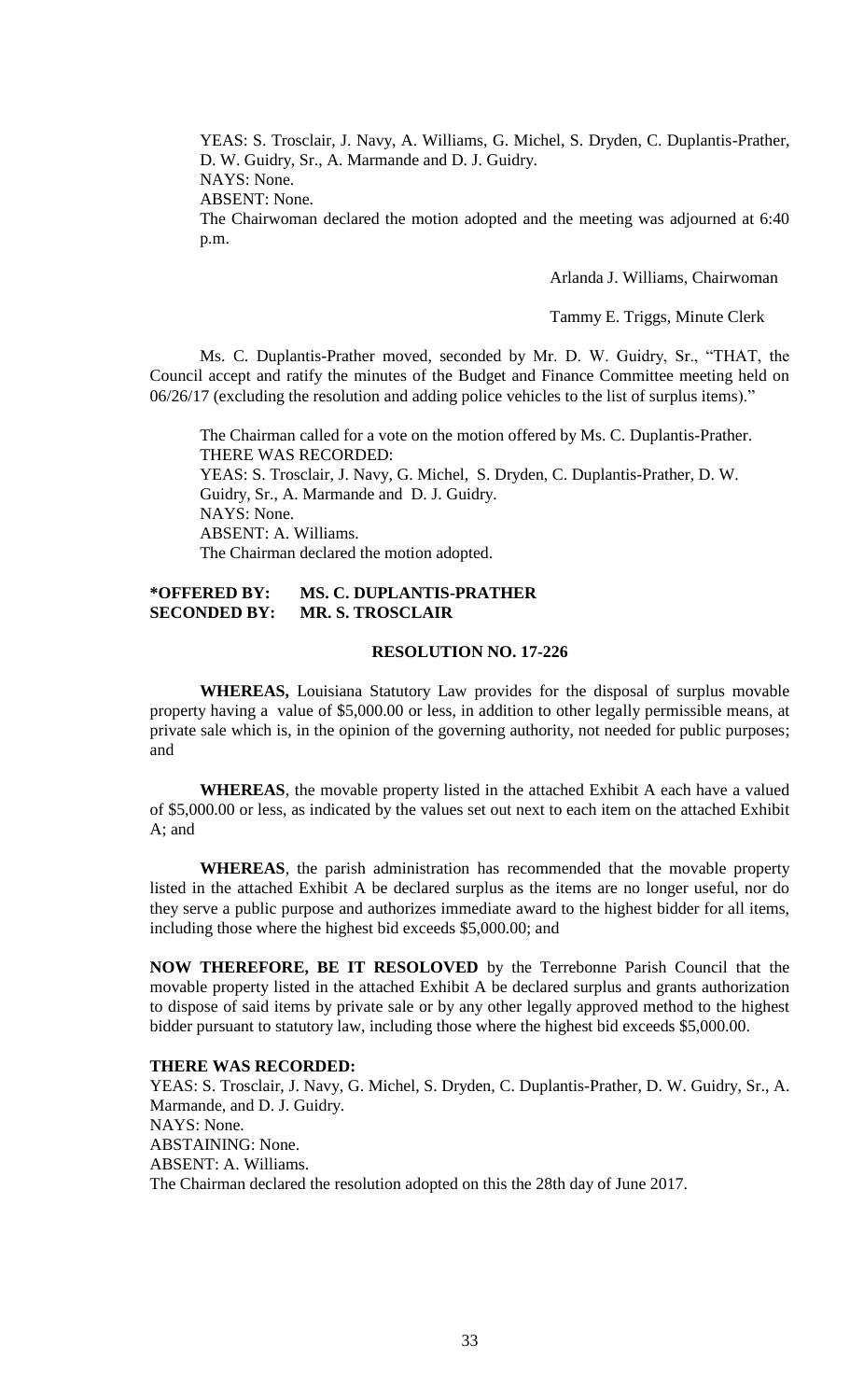## **Exhibit "A" June, 2017 Surplus List**

### **Animal Shelter:**

- 1 Document Holder /\$0
- $1 -$ Clip Board /\$0
- 1 Bank Bag /\$0
- 2 Cameras /\$30
- 1 Scan Disk /\$0

## **Coroner:**

- 1 Stainless Steel Tub /\$100
- 1 Stainless Steel Cabinet /\$50
- 1 Stainless Steel Shelf /\$25

## **Electric Generation:**

- 9 Dell Monitors /\$0
- 1 Brother Printer /\$0
- 6 Dell Computers /\$0
- 1 EyeMax Computer /\$0
- 1 Lexmark Printer /\$0
- 5 HP Printer /\$0
- 2 Time Clock /\$0
- 1 Paper Shredder /\$0
- 1 Typewriter /\$0
- 1 Label Maker /\$0
- 1 Zenith VCR /\$0
- 1 Conductivity Meter /\$0
- 1 Telephone Hub /\$0
- 1 Box Miscellaneous electrical /\$0
- $2 TV / $0$
- 1 Dirt Devil Vacuum Cleaner /\$5
- 1 Mouse /\$.50
- 3 Keyboards /\$1.50
- 1 HP Scanner /\$0
- 1 Chart Plotter /\$0
- 1 Sign Maker /\$200
- 1 Book Maker /\$0
- $1 AT&T Moden$ /\$0
- 2 Converter /\$0
- 1 LAN Bridge /\$0
- 1 Sniffer /\$0
- 4 Air Dryers /\$100
- 2 Compressor /\$20
- 1 Generator /\$0
- 3 Heaters /\$15
- 1 Water Heater /\$0
- 7 Air Conditioner /\$0
- 1 Air Compressor /\$100
- 4 Electric Motors /\$40
- 1 Water Fountain /\$5
- 2 Water Cooler /\$10
- 1 Transformer Exciter /\$0
- 1 Chemical Pump /\$10
- 1 Air Compressor /\$2,000
- 1 SIMS System /\$100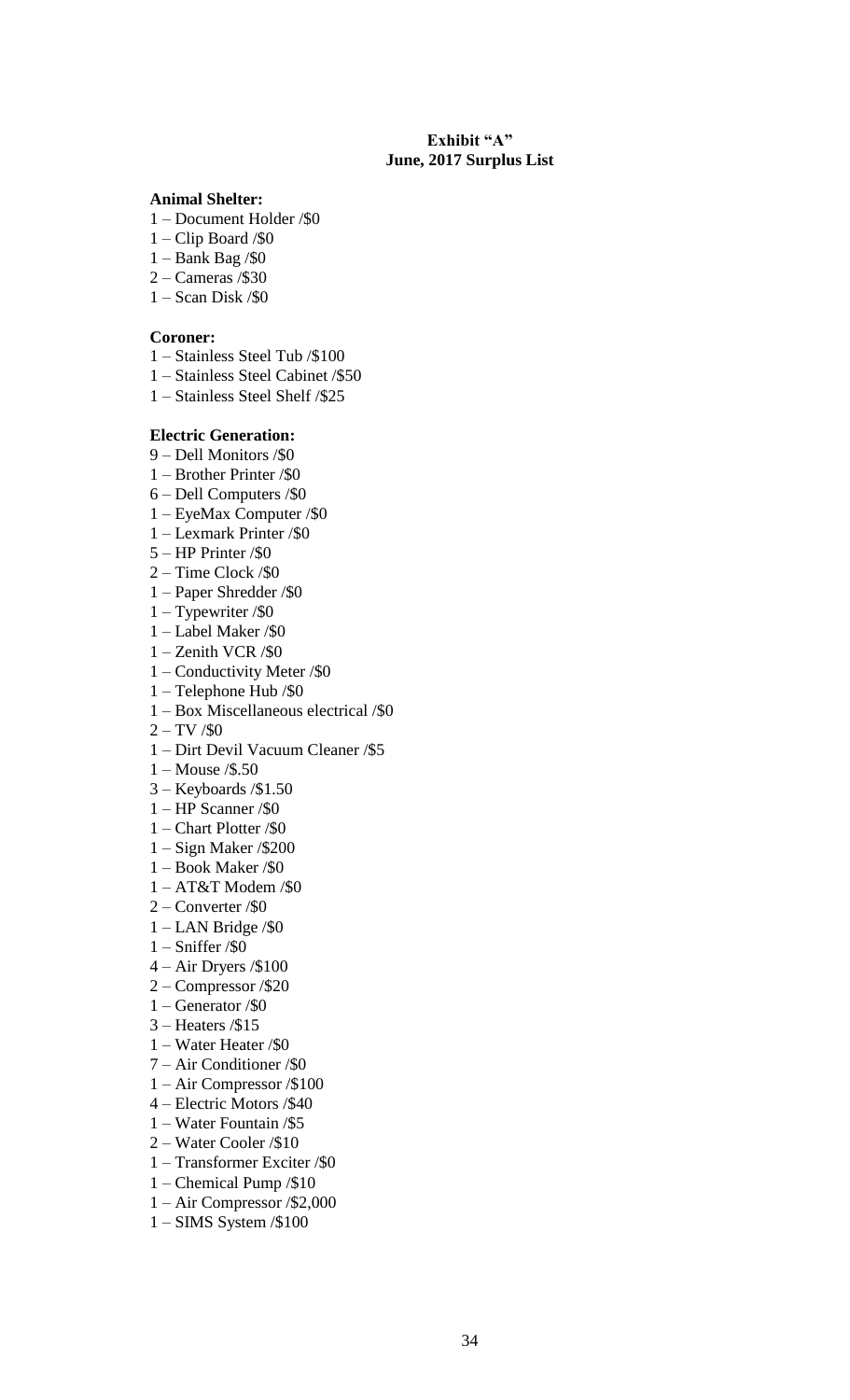- 2 Pressure Washer /\$50
- 1 Sand Blaster /\$0
- 1 –Gator /\$100
- 3 Office Chair /\$0
- 2 Office Desk /\$0

## **Engineering:**

1 – 2003 Jeep Liberty (Unit 1114)/\$750

## **Fleet Maintenance:**

- 1 Ice Maker /\$300
- 1 Welding Machine /\$100
- 12 Tire w/Rims /\$240
- 1 Tire /\$10

## **Gas Distribution:**

- 1 Hydraulic Breaker /\$500
- 1 Water Pump /\$25

## **Head Start**

- 1 Child's Table (broken) /\$0
- 1 Child's Wooden Play Stove (broken) /\$0
- 4 Children's Rest Cots (broken) /\$0
- 3 Detecto Scales /\$300
- 1 RCA T.V. (broken) /\$0
- 1 2-Drawer Cabinet (broken) /\$0
- $2 9$ " Symphonic TV /\$0
- 2 Headphones & case /\$2
- 1 Executive Chair /\$1
- 5 Children's Chairs (tips on legs missing) /\$0
- 4 Dell Monitors /\$0
- 3 Epson Printers /\$0
- 2 Children's Play Peg Board/Bookshelf Combo /\$2
- 5 Keyboards /\$0
- 5 Mouse /\$0
- 1 Sony CD/DVD Player (broken) /\$0
- 1 Dell CPU /\$0
- 3 Docking Stations /\$0
- 1 Speakers /\$0
- 1 Dell Laptop /\$0
- 1 Box Children's Vinyl Records /\$0
- 1 Comcast Router /\$0

## **Housing & Human Services:**

- 1 Desk /\$50
- 3 Desk /\$300
- 2 File Cabinet /\$10
- 1 File Cabinet /\$0
- 1 Typewriter /\$0
- 1 HP Officejet 6110 /\$0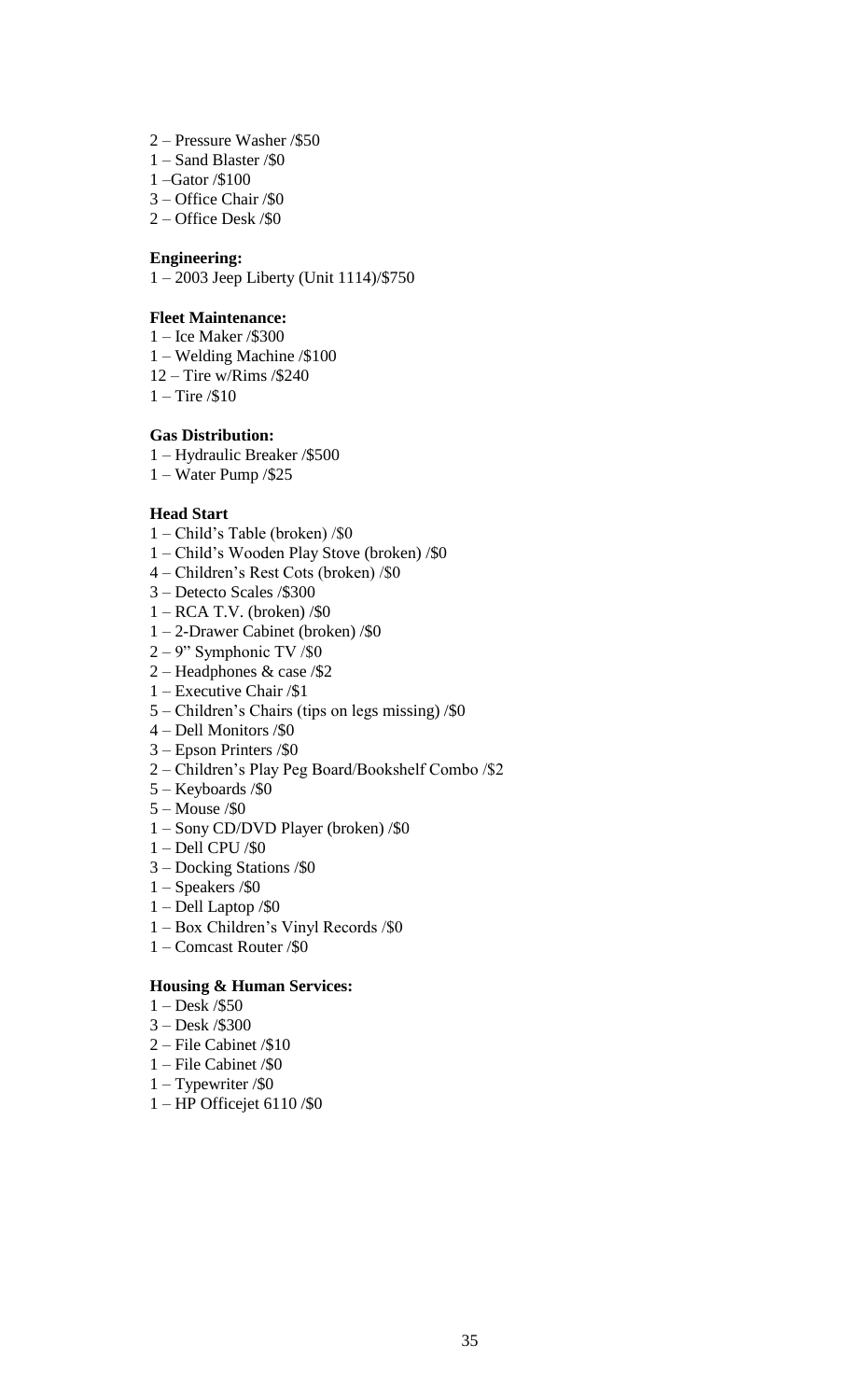## **Office of Homeland Security and Emergency Preparedness:**

- 3 Training AEDs (broken)/\$0
- 1 Defibrillator (broken) /\$0
- 1 Tandberg Video Conference Equipment (broken) /\$0
- 1 GE Phone /\$1
- 1 Sony Video Recorder /\$75
- 1 Belkin Wi-Fi /\$5
- 1 3-Ring Hole Punch /\$1
- 2 GPS w/accessories /\$600
- 1 Sony Handycam /\$75
- 1 Satellite Dish /\$20
- 6 Durabrand Phone /\$6
- 1 Toshiba Phone /\$1
- 1 Toshiba Cordless Base Phone /\$1
- 5 Toshiba Phones /\$5
- 1 Honda Generator /\$500
- 1 Power Supply /\$0
- 4 Portable Radios Handheld /\$0
- 1 Garmin GPS /\$25
- 1 GE Portable Radio & charger (broken) /\$0
- 1 Davis Weather Monitor (broken) /\$0
- 1 Computer Speakers /\$0
- 1 Docking Station /\$0
- 1 Dell Floppy Drive /\$0
- 1 Power Supply /\$0
- 1 Portable Radio w/2 chargers (broken) /\$0
- 3 Vehicle Radios (broken)/\$0
- 4 Radios (broken) /\$0
- 1 Canon Printer /\$0
- 1 OKI Printer (broken) /\$0
- 2 Dell Monitors /\$0
- 2 Toner Cartridges /\$2
- 1 HP Scanner (broken) /\$0
- 1 HP Cartridge /\$1
- 2 Canon Cartridge /\$1
- 1 Canon Toner /\$0
- 1 Nextel Blackberry Cell Phone /\$5
- 6 Toshiba Phones /\$6
- $7 GE$  Phones /\$7
- 1 Adding Machine /\$1
- 2 Keyboards /\$0
- 1 Dell Computer /\$0
- 1 Universal Pressure Test Kit (broken) /\$0
- 1 Weatherbug Monitor (broken) /\$0
- 1 Nextel Phone /\$25
- 1 Security Box (broken) /\$0
- 35 Toshiba Phones /\$35
- 1 GE Charger /\$0
- 1 Box Brackets/Assorted Cords /\$0

## **Purchasing:**

1 – 2002 Jeep Liberty, Unit 1121 /\$1,500

## **Utilities:**

1 – Gator, Unit 727 /\$100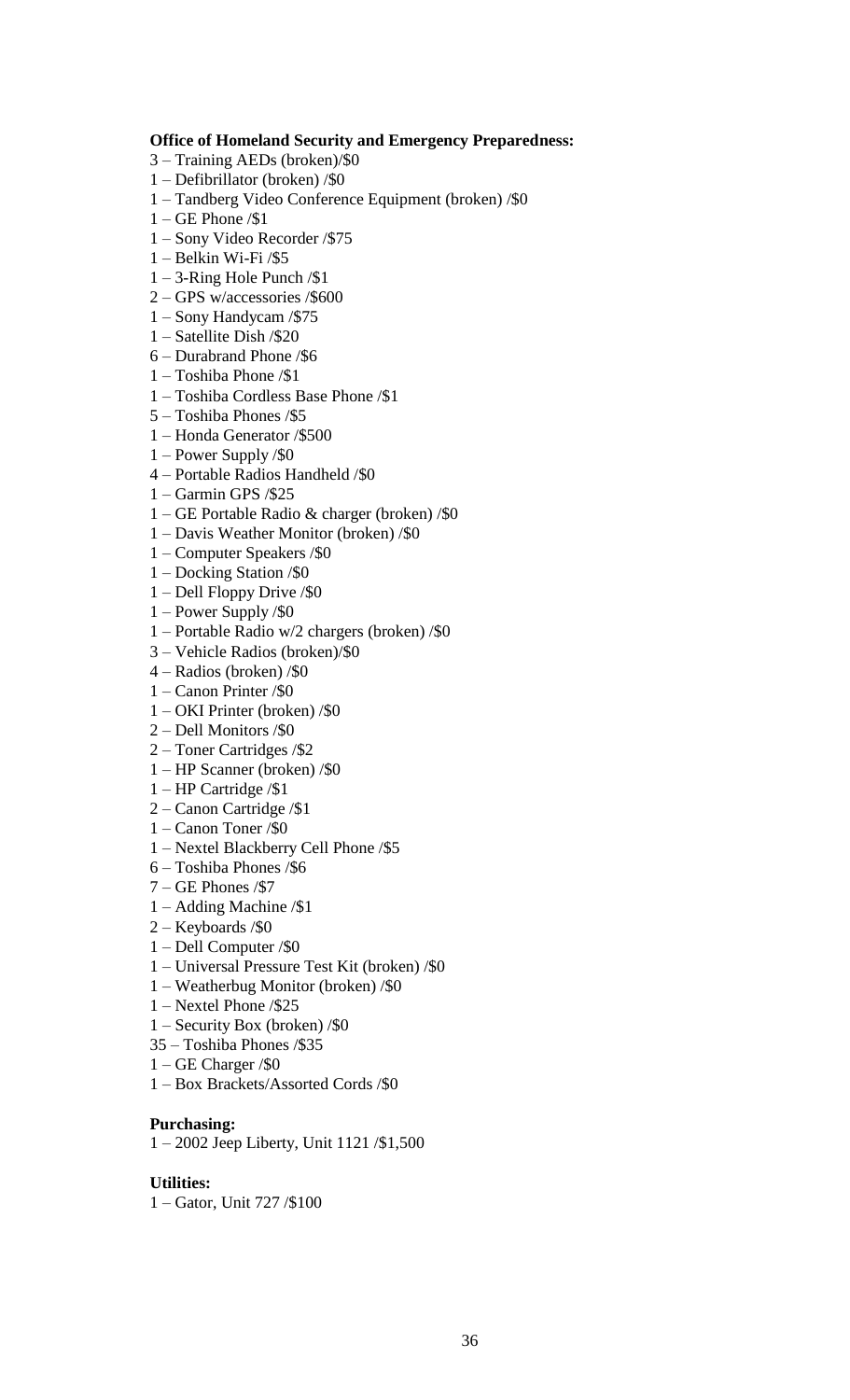**Weed & Seed:**

2 – Riding Mowers /\$300

1 – Push Mower /\$35

### **Houma Police:**

- 1 Ford Expedition, Unit #259 /\$ 979
- 1 Crown Victoria, Unit #285 /\$ 2,794
- 1 Crown Victoria. Unit #289 /\$ 3,009
- 1 Crown Victoria, Unit #309 /\$ 534
- 1 Crown Victoria, Unit #334 /\$ 816
- 1 Crown Victoria, Unit #344 /\$ 2,229
- 1 Crown Victoria, Unit #355 /\$ 223

The Chairman called for a report on the Policy. Procedure and Legal Committee meeting held on 06/26/17, whereupon the Committee Vice-Chairman, rendered the following:

## **POLICY, PROCEDURE, & LEGAL COMMITTEE**

### **JUNE 26, 2017**

The Vice-Chairman, Darrin W. Guidry, Sr., called the Policy, Procedure, & Legal Committee meeting to order at 6:09 p.m. in the Terrebonne Parish Council Meeting Room with an Invocation offered by Committee member A. Marmande and the Pledge of Allegiance led by Committee member C. Duplantis-Prather. Upon roll call, Committee Members recorded as present were: S. Trosclair, J. Navy, A. Williams, G. Michel, S. Dryden, C. Duplantis-Prather, D. W. Guidry, Sr., A. Marmande and D. J. Guidry. A quorum was declared present.

Mr. S. Trosclair moved, seconded by Ms. A. Williams, "THAT, the Policy, Procedure, & Legal Committee approve the co-sponsorship request from the Louisiana State Firemen's Association Conference to be held on July  $19<sup>th</sup> - 22<sup>nd</sup>$ , 2017 at the Houma Terrebonne Civic Center<sup>"</sup>

The Vice-Chairman called for the vote on the motion offered by Mr. S. Trosclair. THERE WAS RECORDED: YEAS: S. Trosclair, A. Williams, G. Michel, S. Dryden, C. Duplantis-Prather, D.W. Guidry, Sr., A. Marmande and D. J. Guidry. NAYS: None. ABSENT: J. Navy. The Vice-Chairman declared the motion adopted.

Committee member G. Michel asked that Agenda Item No. 2 - Discussion and possible action regarding designated Legal Representation for the Council – be placed on the agenda so that options to obtain separate legal representation for the Council can be explored.

Ms. Lucretia McBride, a Houma resident, explained that she recently read a newspaper article referring to the aforementioned request and stated that she "totally" supports the idea of obtaining separate legal representation for the Council.

Mr. Michel addressed comments made in a recent newspaper article regarding legal representation for the Council. He explained that he wanted to obtain information on matters that pre-dated the current sitting Council and he was informed that he had to contact Parish Attorney Julius Hebert. Mr. Michel stated that, in his opinion, obtaining separate legal representation creates transparency and a "checks and balance" system that gives no one person or entity too much power. He stated there are funds budgeted for Legislative Legal fees and he feels it should be used at the Council's discretion on their Legal representation.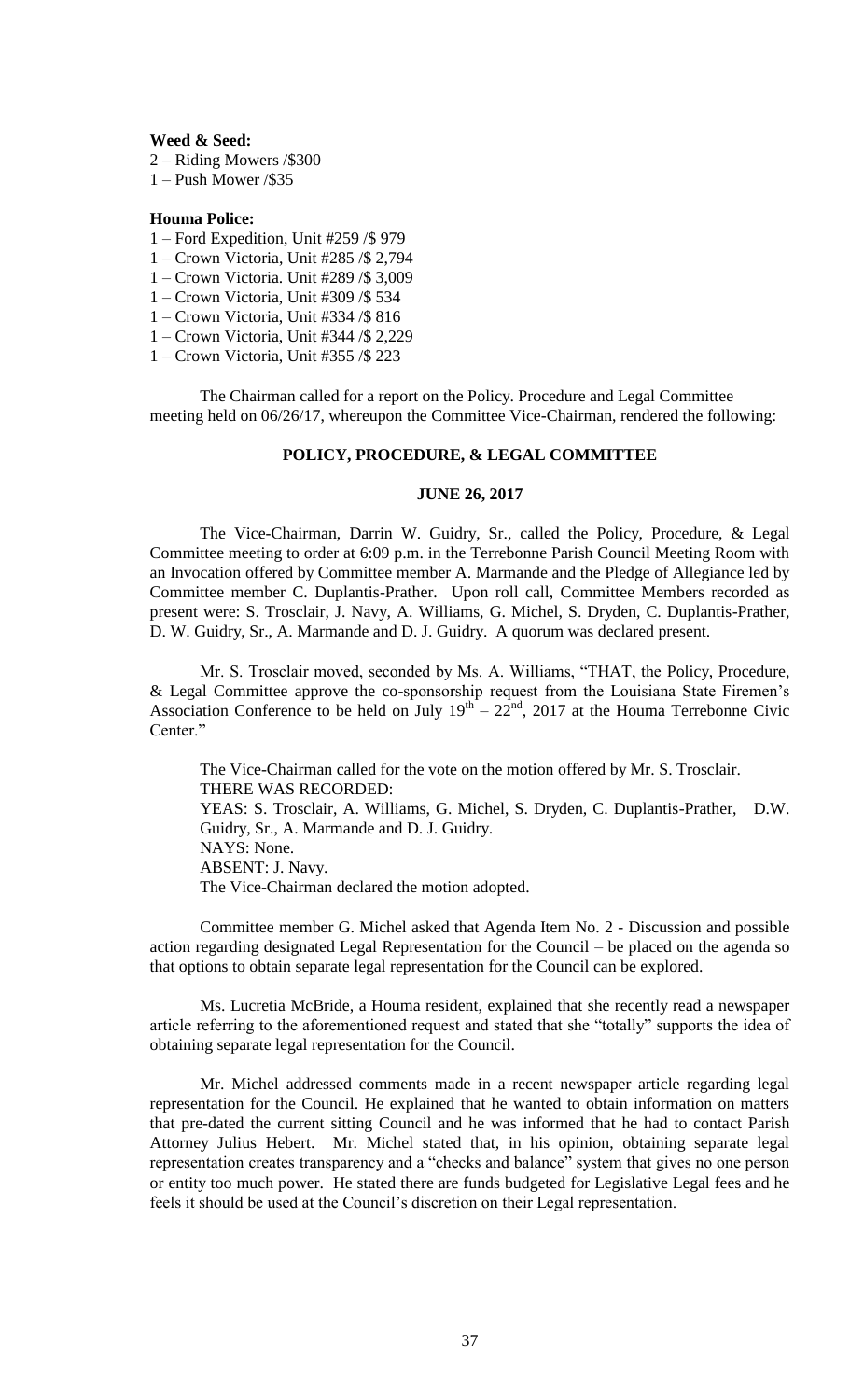Discussion ensued with several Committee members expressing their concerns for obtaining additional attorneys; stating that all of the current parish attorneys' appointments were ratified with no "objections" and suggested that the problem that has occurred is a result of miscommunication, not representation.

Parish President G. Dove explained that, as per the Home Rule Charter, he has the ability to nominate attorneys for the parish and the Council ratifies the appointments; noting that the parish has a number of qualified attorneys that are quite capable of handling the parish' s legal matters. He further explained that the purpose of public records requests is so that "privileged" information would not be dissimilated without following proper protocol; stating that this protects the parish from ethics violations and/or lawsuits.

Ms. C. Duplantis-Prather moved, seconded by Mr. S. Trosclair, "THAT, there being no further business to come before the Policy, Procedure, & Legal Committee, the meeting be adjourned."

The Vice-Chairman called for the vote on the motion offered by Ms. C. Duplantis-Prather.

THERE WAS RECORDED:

YEAS: S. Trosclair, J. Navy, A. Williams, G. Michel, S. Dryden, C. Duplantis-Prather, D.W. Guidry, Sr., A. Marmande and D. J. Guidry. NAYS: None.

ABSENT: None.

The Vice-Chairman declared the motion adopted and the meeting was adjourned at 6:31 p.m.

Darrin W. Guidry, Sr., Vice-Chairman

Tammy E. Triggs, Minute Clerk

Mr. D. W. Guidry moved, seconded by Mr. G. Michel, "THAT, The Council accept and ratify the minutes of the Policy, Procedure and Legal Committee meeting held on 06/26/17."

The Chairman called for a vote on the motion offered by Mr. G. Michel. THERE WAS RECORDED: YEAS: S. Trosclair, J. Navy, G. Michel, S. Dryden, C. Duplantis-Prather, D. W. Guidry, Sr., A. Marmande and D. J. Guidry. NAYS: None. ABSENT: A. Williams. The Chairman declared the motion adopted.

Mr. S. Trosclair moved, seconded by Ms. C. Duplantis-Prather, "THAT the Council approve the following street light list:"

INSTALL 6 – 400 WATT STREET LIGHTS ON EXISTING POLES ON FALGOUT CANAL ROAD, NEAR WATER CONTROL STRUCTURES, (CONTACT LEVEE DIST. DIRECTOR REGGIE DUPRE FOR ADDITIONAL INFORMATION – 868-8523) SLECA; RLD #10; AL MARMANDE; DISTRICT 7

The Chairman called for a vote on the motion offered by Mr. S. Trosclair. THERE WAS RECORDED: YEAS: S. Trosclair, J. Navy, G. Michel, S. Dryden, C. Duplantis-Prather, D. W. Guidry, Sr., A. Marmande and D. J. Guidry. NAYS: None. ABSENT: A. Williams.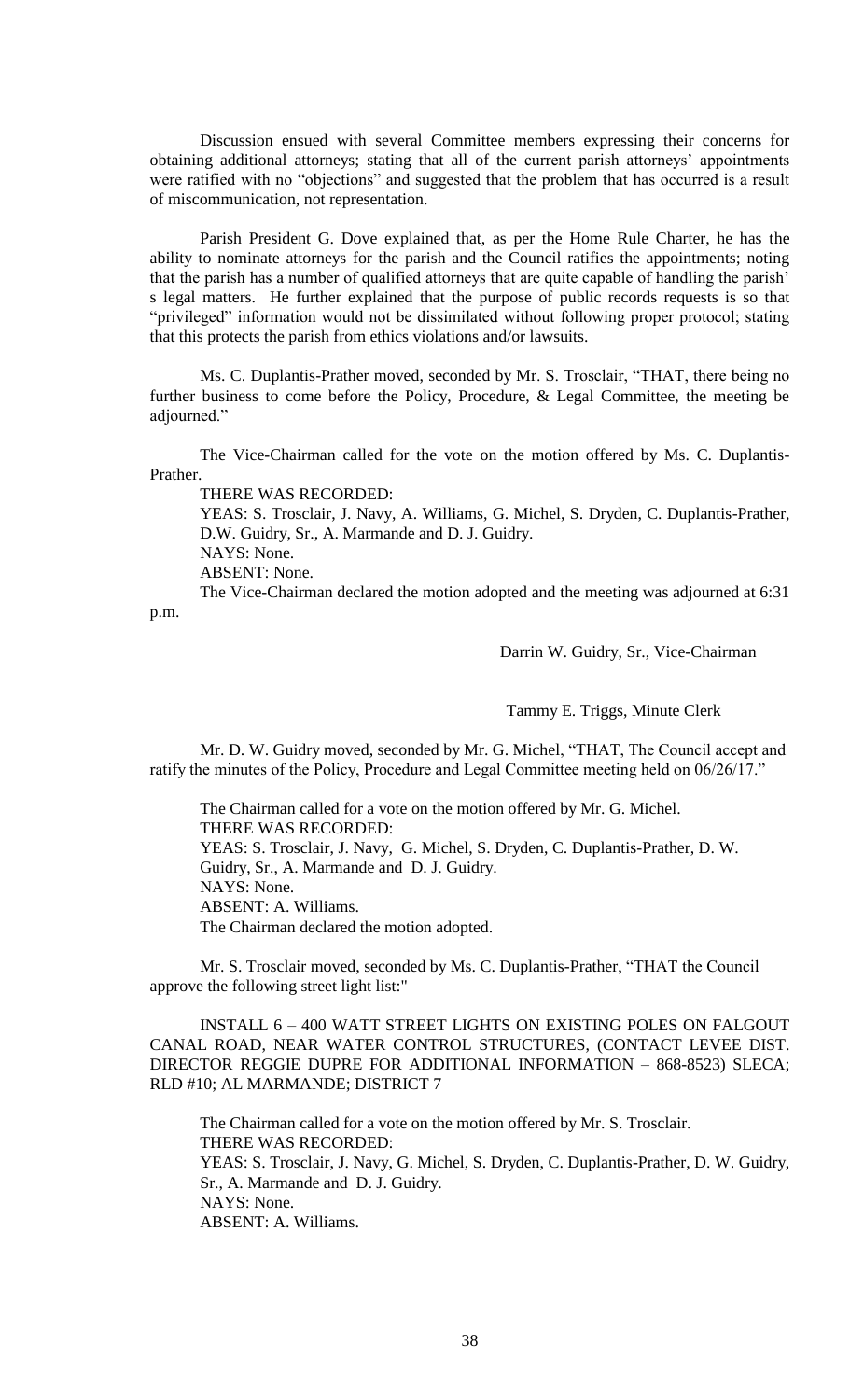The Chairman declared the motion adopted.

Ms. C. Duplantis-Prather moved, Mr. S. Trosclair, "THAT, the Council open nominations for the two expiring terms on the Recreation District No. 11 Board, nominate Mr. Amos Mosely, Mr. Kevin Eschete, Mr. Joseph Thompson, Jr., Mr. Sidney Smith, Mr. Ronald Rainey, Sr. and Mr. Jason Underwood; close nominations and that a voice vote of the Council be taken to determine who will fill said vacancy."

The Chairman called for a vote on the motion offered by Ms. C. Duplantis-Prather. THERE WAS RECORDED: YEAS: S. Trosclair, J. Navy, G. Michel, S. Dryden, C. Duplantis-Prather, D. W. Guidry, Sr., A. Marmande and D. J. Guidry. NAYS: None. ABSENT: A. Williams. The Chairman declared the motion adopted.

Voting to appoint Mr. Amos Mosely: G. Michel C. Duplantis-Prather D. W. Guidry, Sr.

Voting to appoint Mr. Kevin Eschete: S. Trosclair J. Navy S. Dryden A. Marmande D. J. Guidry

Voting to appoint Mr. Joseph Thompson, Jr.: (No votes recorded)

Voting to appoint Mr. Sidney Smith: (No votes recorded)

Voting to appoint Mr. Ronald Rainey, Sr.: S. Trosclair J. Navy S. Dryden A. Marmande D. J. Guidry

Voting to appoint Mr. Jason Underwood: G. Michel C. Duplantis-Prather D. W. Guidry, Sr.

## *Councilwoman A. Williams was recorded as absent.*

Council Clerk T. Triggs announced the votes tallied for the two expiring terms on the Recreation District No. 11 Board and they were recorded as follows: three (3) votes for Mr. Amos Mosely, five (5) votes for Mr. Kevin Eschete, zero (0) votes for Mr. Joseph Thompson, Jr., zero (0) votes for Mr. Sidney Smith, five (5) votes for Mr. Ronald Rainey, Sr. and three (3) votes for Mr. Jason Underwood.

The Chairman stated that, as per the above voice vote, Mr. Keith Eschete and Mr. Ronald Rainey, Sr. are appointed to serve a term on the Recreation District No. 11 Board.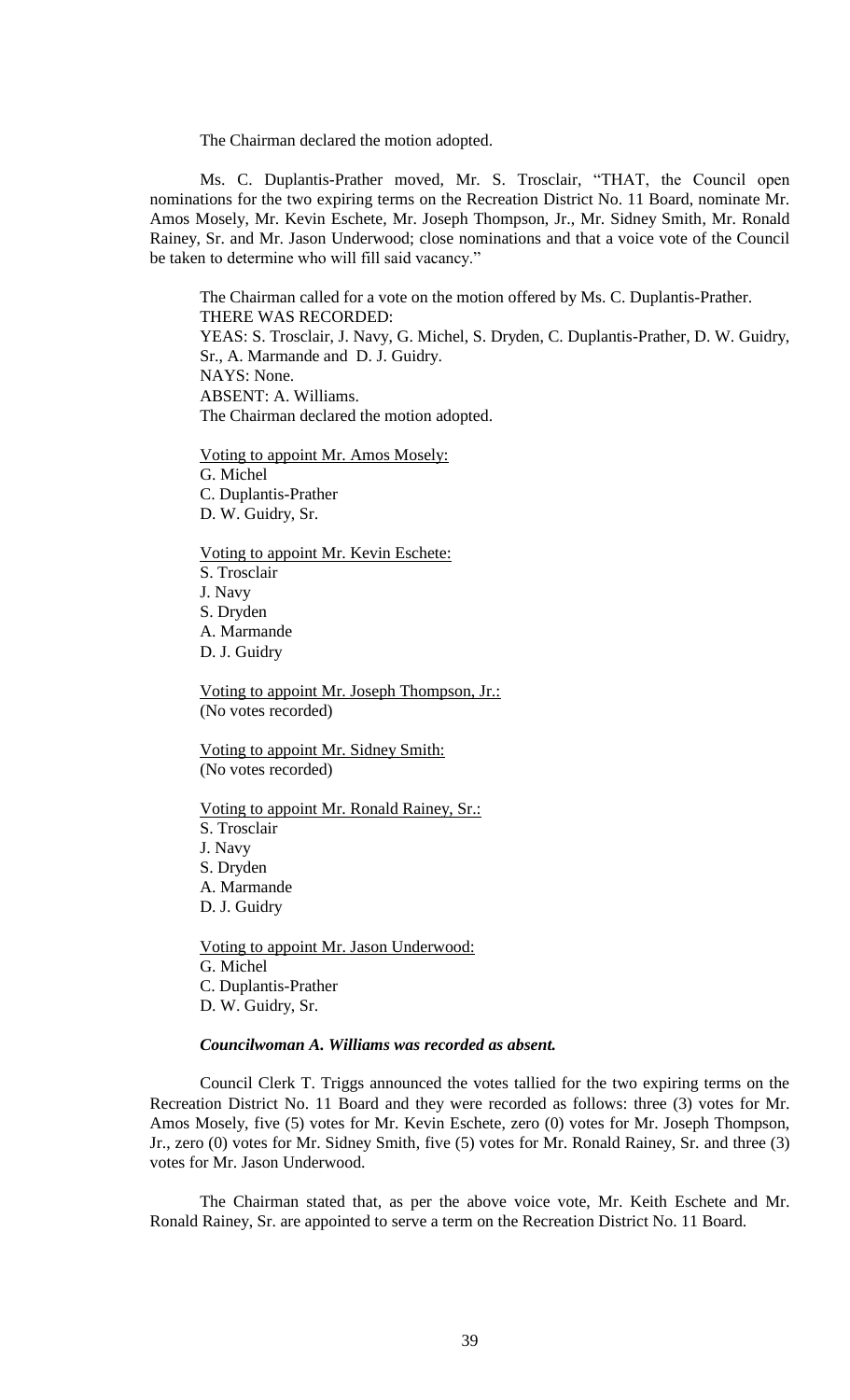Mr. G. Michel moved, seconded by Ms. C. Duplantis-Prather, "THAT, the Council open nominations for the two expiring terms on the TGMC Hospital Service District No. 1 Board (one representing the South La. Chapter of CPAs and one representing a Civic Organization), nominate Ms. Angelique Barker (South La Chapter of CPAs) and Mr. Mike Fakier (United Way for South La.); close nominations and reappoint Ms. Angelique Barker and Mr. Mike Fakier to serve another term on the TGMC Hospital Service District No. 1 Board."

The Chairman called for a vote on the motion offered by Mr. G. Michel. THERE WAS RECORDED: YEAS: S. Trosclair, J. Navy, G. Michel, S. Dryden, C. Duplantis-Prather, D. W. Guidry, Sr., A. Marmande and D. J. Guidry. NAYS: None. ABSENT: A. Williams. The Chairman declared the motion adopted.

Mr. S. Trosclair moved, seconded by Mr. G. Michel, "THAT, the Council open nominations for the one expiring term on the Recreation District No. 6 Board, nominate Ms. Michelle Neil; close nominations and reappoint Ms. Michelle Neil to serve another term on the Recreation District No. 6 Board."

The Chairman called for a vote on the motion offered by Mr. S. Trosclair. THERE WAS RECORDED: YEAS: S. Trosclair, J. Navy, G. Michel, S. Dryden, C. Duplantis-Prather, D. W. Guidry, Sr., A. Marmande and D. J. Guidry. NAYS: None. ABSENT: A. Williams. The Chairman declared the motion adopted.

Mr. J. Navy moved, seconded by Mr. S. Trosclair, "THAT, the Council defer Agenda Item 5A -**COUNCIL MEMBERS REQUEST DISCUSSION OF-** (Discussion and possible action regarding the Governing Authority's oversight of Parish boards that receive tax millages) until the next Council meeting (July  $12<sup>th</sup>$ ).

The Chairman called for a vote on the motion offered by Mr. J. Navy. THERE WAS RECORDED: YEAS: S. Trosclair, J. Navy, G. Michel, S. Dryden, C. Duplantis-Prather, D. W. Guidry, Sr., A. Marmande and D. J. Guidry. NAYS: None. ABSENT: A. Williams. The Chairman declared the motion adopted.

Under Agenda Item 6A – Announcements, Council Members:

- Councilwoman C. Duplantis-Prather encouraged every pet owner to have their pets spayed or neutered to help control the pet population and if you find a stray animal please turn it in to the Animal Shelter.
- Councilman G. Michel wished everyone a "Happy and Safe Fourth of July".
- Councilman S. Trosclair thanked the Rory Sons and the Drainage Department for all of their hard work during the recent rain event.
- Councilman A. Marmande wished everyone a "Happy Fourth of July" and invited all residents of Terrebonne Parish to the Houma Independence Celebration Festival on July 1<sup>st</sup> at the Houma-Terrebonne Civic Center.
- Councilman J. Navy announced that the New Mechanicville Community Center Ribbon Cutting will be on July  $7<sup>th</sup>$  at 3:30 p.m.